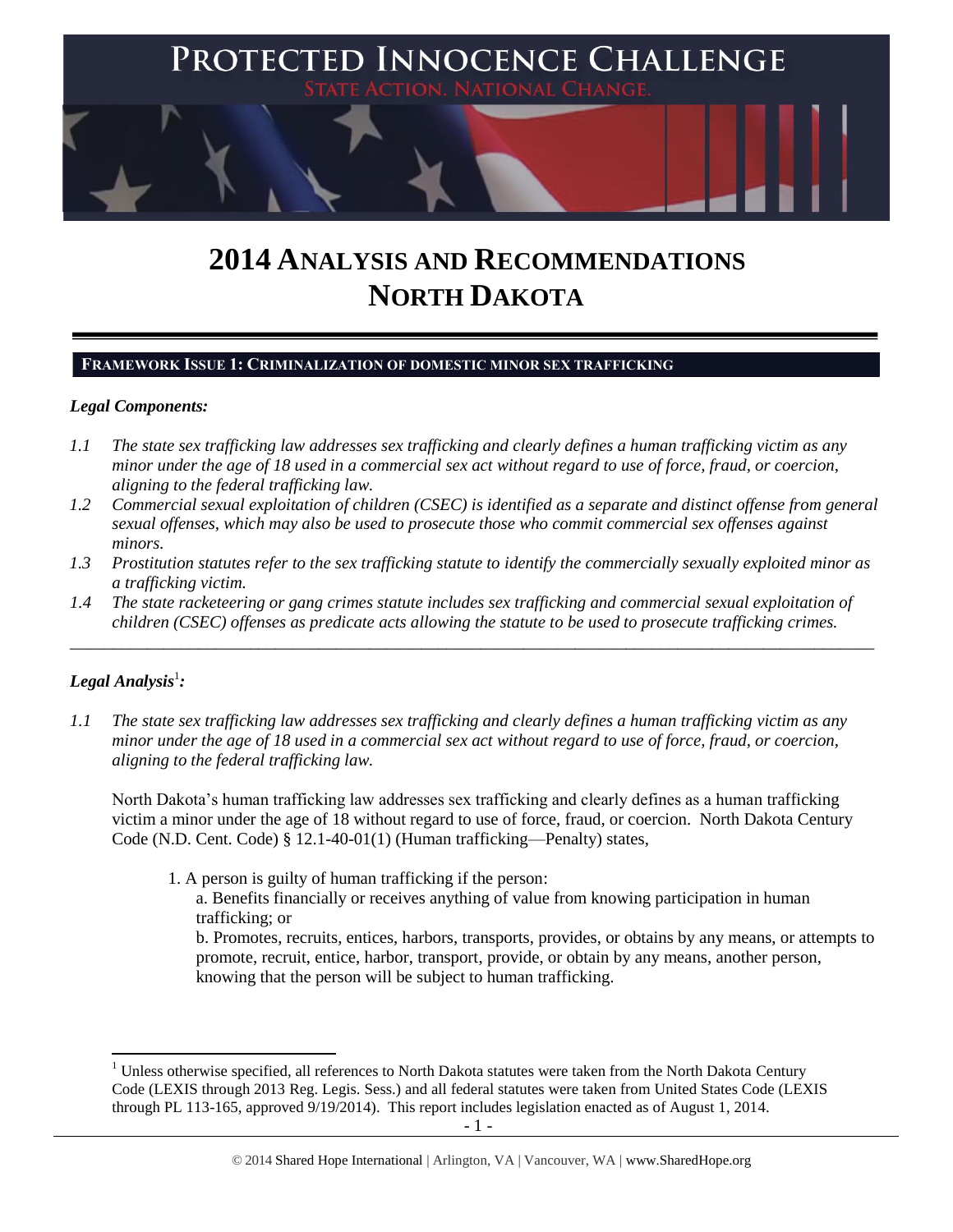"Human trafficking" is defined in N.D. Cent. Code § 12.1-40-02(3) (Definitions—Human Trafficking) as "labor trafficking or sex trafficking." "Sex trafficking" is defined in N.D. Cent. Code § 12.1-40-02(5) as "the promotion, recruitment, transportation, transfer, harboring, enticement, provision, obtaining, or receipt of a person by any means, whether a United States citizen or foreign national, for the purpose of: a. Causing the person or another to engage in sexual acts or sexual conduct in violation of chapter 12.1-20 [Sex offenses]; or b. Violating chapter 12.1-27.1 [Obscenity control], 12.1-27.2 [Sexual performances by children], or 12.1-29 [Prostitution]." Human trafficking is a Class AA felony if the victim is under 18, and carries a maximum penalty of life imprisonment. N.D. Cent. Code §§ 12.1-40-01(2), 12.1-32-01(1). Otherwise, human trafficking is a Class A felony punishable by imprisonment up to 20 years, a fine up to \$20,000, or both. N.D. Cent. Code §§ 12.1-40-01(2), 12.1-32-01(2).

*1.2 Commercial sexual exploitation of children (CSEC) is identified as a separate and distinct offense from general sexual offenses, which may also be used to prosecute those who commit commercial sex offenses against minors.*

The following laws criminalize CSEC in North Dakota:

 $\overline{a}$ 

1. N.D. Cent. Code § 12.1-29-02(1) (Facilitating prostitution) makes it a crime to, among other things, "Knowingly solicit[] a person to patronize a prostitute" or to "[k]nowingly procure[] a prostitute for a patron." Under subsection (2), "

The offense is a class C felony if the actor intentionally causes another to remain a prostitute by force or threat, or the prostitute is the actor's spouse, child, or ward, or a person for whose care, protection, or support he is responsible, or the prostitute is, in fact, less than sixteen years old. Otherwise it is a class A misdemeanor.

A Class C felony is punishable by imprisonment up to five years, a fine of \$10,000, or both. N.D. Cent. Code § 12.1-32-01(4). A Class A misdemeanor carries a penalty of imprisonment up to 1 year, a \$3,000 fine, or both. N.D. Cent. Code § 12.1-32-01(5).

2. N.D. Cent. Code § 12.1-27.2-02 (Use of a minor in a sexual performance) establishes a Class B felony when an individual "knowing the character and content of a performance, . . . employs, authorizes, or induces a minor to engage in sexual conduct during a performance or, if being a parent, legal guardian, or custodian of a minor, that person consents to the participation by the minor in sexual conduct during a performance." A Class B felony is punishable by imprisonment up to 10 years, a \$20,000 fine, or both. N.D. Cent. Code § 12.1-32-01(3). However N.D. Cent. Code § 12.1-27.2-04.2 (Sexual performance by a minor—Enhanced penalties) provides for enhanced penalties, stating in subsection (2),

Notwithstanding the provisions of sections 12.1-32-01 and 12.1-32-01.1 relating to fines, the court shall impose the following fine upon the conviction of a person or entity described in subsection 1 for a second or subsequent offense under this chapter:

a. For an individual, a fine not to exceed fifty thousand dollars; or

b. For a corporation, limited liability company, association, partnership, or other legal entity, a fine not to exceed one hundred thousand dollars.

3. N.D. Cent. Code § 12.1-27.2-03 (Promoting or directing an obscene sexual performance by a minor) states, "A person is guilty of a class B felony if, knowing the character and content of a performance, that person produces, directs, or promotes<sup>2</sup> any obscene performance which includes sexual conduct by a person who was a minor at the time of the performance." A Class B felony is punishable by imprisonment up to 10

<sup>&</sup>lt;sup>2</sup> N.D. Cent. Code § 12.1-27.2-01(3) (Definitions—Sexual Performances by Children) defines "promote" as "to procure, manufacture, issue, sell, give, provide, lend, mail, deliver, transfer, transmit, publish, distribute, circulate, disseminate, present, exhibit, or advertise."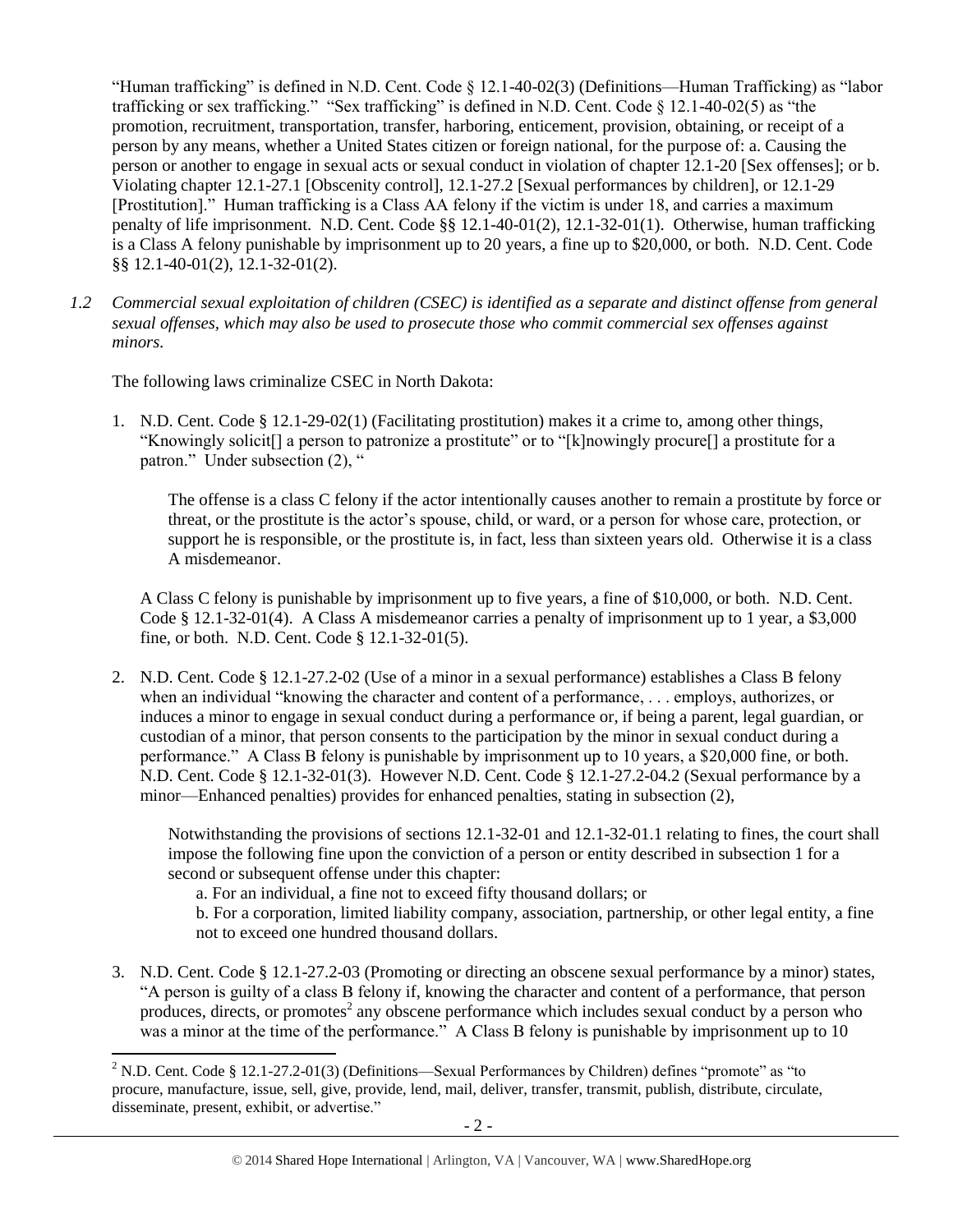years, a \$20,000 fine, or both. N.D. Cent. Code § 12.1-32-01(3). This offense is also subject to the enhanced penalties in N.D. Cent. Code § 12.1-27.2-04.2.

- 4. N.D. Cent. Code § 12.1-27.1-03(2) (Promoting obscenity to minors—Minor performing in obscene performance) makes it a Class C felony "to permit a minor to participate in a performance which is harmful to minors. $\frac{3}{3}$
- 5. N.D. Cent. Code § 12.1-27.2-04 (Promoting a sexual performance by a minor) makes it a Class C felony if "knowing the character and content of a performance, [a] person produces, directs, or promotes any performance which includes sexual conduct by a person who was a minor at the time of the performance." A Class C felony is punishable by imprisonment up to five years, a fine of \$10,000, or both. N.D. Cent. Code § 12.1-32-01(4). This offense is also subject to the enhanced penalties in N.D. Cent. Code § 12.1- 27.2-04.2.

Non-commercial sex offenses that may apply in certain CSEC cases include the following:

- 1. N.D. Cent. Code § 12.1-20-03 (Gross sexual imposition) makes it a crime, among other things, when a person "engages in a sexual act with another, or . . . causes another to engage in a sexual act" or "engages in sexual contact with another, or . . . causes another to engage in sexual contact" when the victim is less than 15, or when "[t]hat person compels the victim to submit by force or by threat of imminent death, serious bodily injury, or kidnapping, to be inflicted on any human being." N.D. Cent. Code § 12.1-20-03(1), (2). This crime is a Class AA felony if "serious bodily injury" was inflicted on the victim, the victim was under 15 and the offender over 22, or the victim subjected to the sexual act was compelled "to submit by force or by threat of imminent death, serious bodily injury, or kidnapping, to be inflicted on any human being." N.D. Cent. Code § 12.1-20-03(3)(a). The sentence for committing these Class AA felonies is imprisonment for not less than 20 years with probation to follow.<sup>4</sup> N.D. Cent. Code § 12.1-20-03(3)(a). In all other cases, this is a Class A felony with possible imprisonment up to 20 years, a fine not to exceed \$20,000, or both. N.D. Cent. Code §§ 12.1-20-03(3)(b), 12.1-32-01(2).
- 2. N.D. Cent. Code § 12.1-20-04 (Sexual imposition) makes it a Class B felony to

"engage[] in a sexual act or sexual contact with another, or . . . cause[] another to engage in a sexual act or sexual contact, . . . if the actor:

1. Compels the other person to submit by any threat or coercion that would render a person reasonably incapable of resisting; or

2. Engages in a sexual act or sexual contact with another, whether consensual or not, as part of an induction, initiation, ceremony, pledge, hazing, or qualification to become a member or an associate of any criminal street gang as defined in section 12.1-06.2-01."

that quality of any description or representation, in whatever form of sexual conduct or sexual excitement, when such description or representation:

a. Considered as a whole, appeals to the prurient sexual interest of minors;

b. Is patently offensive to prevailing standards in the adult community in North Dakota as a whole with respect to what is suitable material for minors; and

- c. Considered as a whole, lacks serious literary, artistic, political, or scientific value for minors.
- <sup>4</sup> However, N.D. Cent. Code § 12.1-20-03(3)(a)(Gross sexual imposition—Penalty) states in part,

The court may deviate from the mandatory sentence if the court finds that the sentence would impose a manifest injustice as defined in section 39-01-01 and the defendant has accepted responsibility for the crime or cooperated with law enforcement. However, a defendant convicted of a class AA felony under this section may not be sentenced to serve less than five years of incarceration.

<sup>&</sup>lt;sup>3</sup> "Harmful to minors" is defined in N.D. Cent. Code § 12.1-27.1-02(2) (Promoting obscenity to minors— Definitions) to mean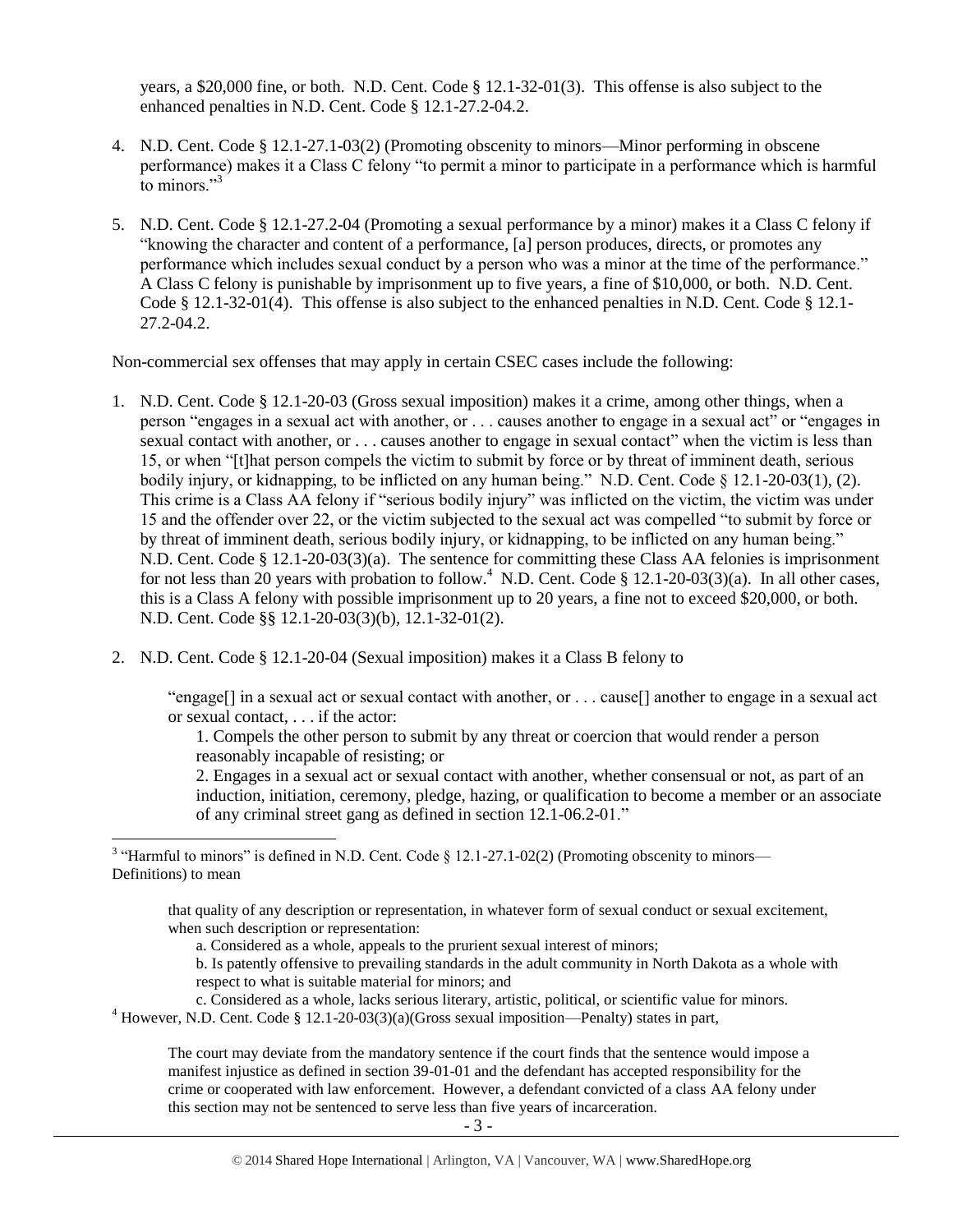A Class B felony is punishable by imprisonment up to 10 years, a \$20,000 fine, or both. N.D. Cent. Code § 12.1-32-01(3).

- 3. N.D. Cent. Code § 12.1-20-03.1(1) (Continuous sexual abuse of a child) makes it a crime for an adult to "engage[] in any combination of three or more sexual acts or sexual contacts with a minor under the age of fifteen years during a period of three or more months." If the offender was at least 22 years of age at the time of the offense, the offense is a Class AA felony. N.D. Cent. Code § 12.1-20-03.1(1). For all other violations of this statute, the offense is a Class A felony. N.D. Cent. Code § 12.1-20-03.1(1).
- 4. N.D. Cent. Code § 12.1-20-07(1) (Sexual assault) makes it a Class C felony to

knowingly ha<sup>[ve]</sup> sexual contact with another person, or . . . cause<sup>[]</sup> another person to have sexual contact with that person . . . if:

. . .

 $\overline{\phantom{a}}$ 

e. The other person is a minor, fifteen years of age or older, and the actor is the other person's parent, guardian, or is otherwise responsible for general supervision of the other person's welfare; or f. The other person is a minor, fifteen years of age or older, and the actor is an adult [at least 22 years old].

If the offender of subsection (f) is 18-21 years old, then the offense is a Class A misdemeanor. N.D. Cent. Code § 12.1-20-07(2).

5. N.D. Cent. Code § 12.1-20-05(1) (Corruption or solicitation of minors) makes it a Class A misdemeanor for an adult to "engage[] in, solicit[] with the intent to engage in, or cause[] another to engage in a sexual act with a minor" when the minor is 15 or older. Subsection (2) states,

An adult who solicits with the intent to engage in a sexual act with a minor under age fifteen or engages in or causes another to engage in a sexual  $\arctan^5$  when the adult is at least twenty-two years of age and the victim is a minor fifteen years of age or older, is guilty of a class C felony.

A Class A misdemeanor carries a maximum penalty of imprisonment for one year, a fine of \$3,000, or both. N.D. Cent. Code § 12.1-32-01(5). A Class C felony is punishable by imprisonment up to five years, a fine of \$10,000, or both. N.D. Cent. Code § 12.1-32-01(4).

6. N.D. Cent. Code § 14-10-06 (Unlawful to encourage or contribute to the deprivation or delinquency of minor) states in subsection (2),

Subsection (5) defines "sexual contact" as

any touching, whether or not through the clothing or other covering, of the sexual or other intimate parts of the person, or the penile ejaculation or ejaculate or emission of urine or feces upon any part of the person, for the purpose of arousing or satisfying sexual or aggressive desires.

 $5$  N.D. Cent. Code § 12.1-20-02(4) (Definitions—Sex Offenses) defines "sexual act" as

sexual contact between human beings consisting of contact between the penis and the vulva, the penis and the anus, the mouth and the penis, the mouth and the vulva, or any other portion of the human body and the penis, anus, or vulva; or the use of an object which comes in contact with the victim's anus, vulva, or penis. For the purposes of this subsection, sexual contact between the penis and the vulva, the penis and the anus, any other portion of the human body and the anus or vulva, or an object and the anus, vulva, or penis of the victim, occurs upon penetration, however slight. Emission is not required.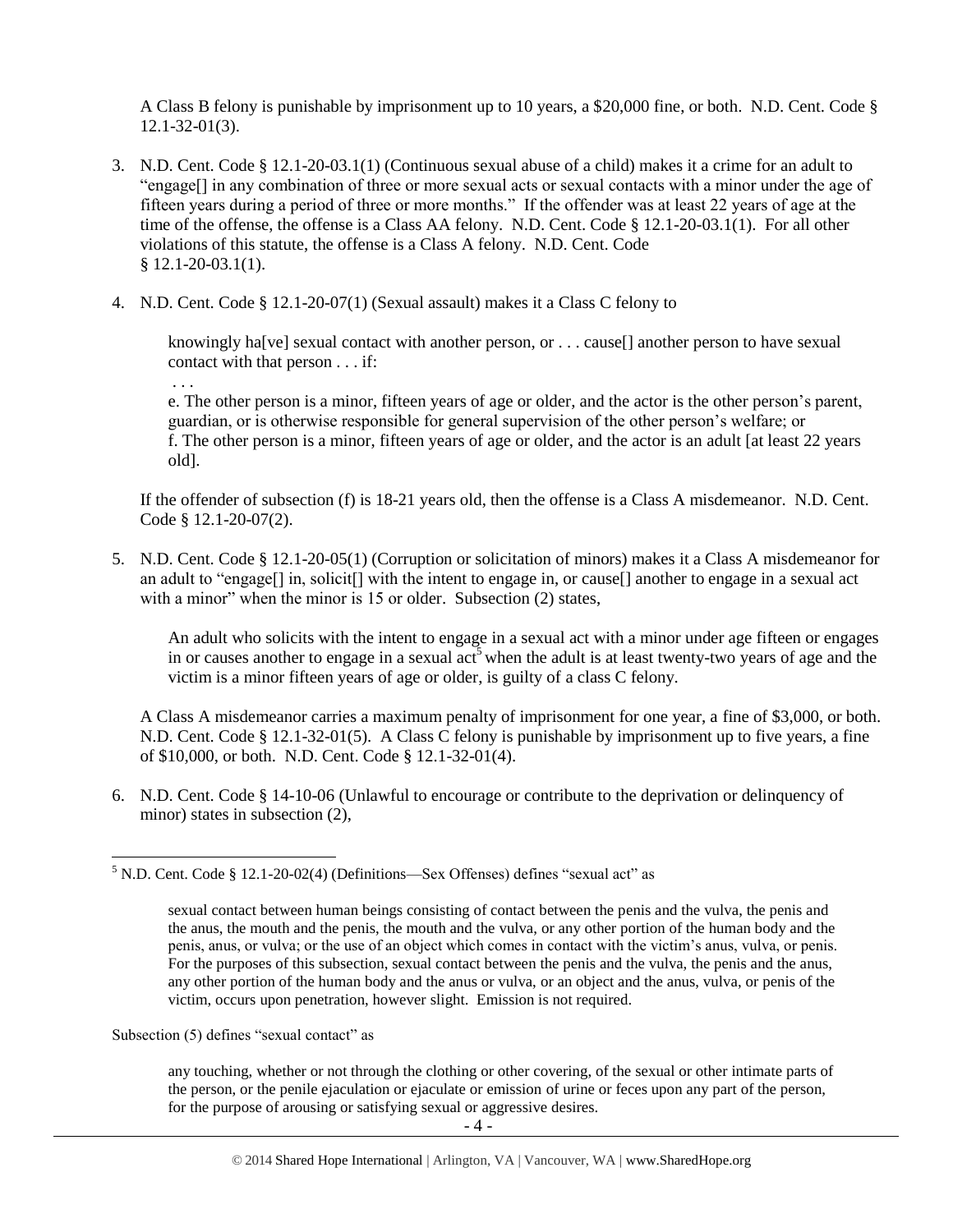Any individual who by any act willfully encourages, causes, or contributes to the deprivation of a child less than sixteen years of age by causing that child to engage in sexual conduct as defined under section 12.1-27.2-01, in any play, motion picture, photograph, dance, or other visual representation is guilty of a class C felony.

*1.3 Prostitution statutes refer to the sex trafficking statute to identify the commercially sexually exploited minor as a trafficking victim.* 

N.D. Cent. Code § 12.1-29-03 (Prostitution) does not distinguish between minors and adults or refer to § 12.1- 40-01 (Human trafficking) to identify prostitution offenses involving a minor as domestic minor sex trafficking.

- 1.3.1 Recommendation: Amend N.D. Cent. Code § 12.1-29-03 (Prostitution) to refer to § 12.1-40-01 (Human trafficking) to identify prostitution offenses involving a minor as domestic minor sex trafficking.
- *1.4 The state racketeering or gang crimes statute includes sex trafficking and commercial sexual exploitation of children (CSEC) offenses as predicate acts allowing the statute to be used to prosecute trafficking crimes.*

N.D. Cent. Code §12.1-06.1-03 (Illegal control of an enterprise – Illegally conducting an enterprise) states,

1. A person is guilty of an offense if such person, through a pattern of racketeering activity or its proceeds, acquires or maintains, by investment or otherwise, control of any enterprise. 2. A person is guilty of an offense if the person is employed or associated with any enterprise and conducts or participates in the conduct of that enterprise's affairs through a pattern of racketeering activity.

3. A knowing violation of this section is a class B felony.

N.D. Cent. Code § 12.1-06.1-01(2)(f) (Definitions—Racketeer Influenced and Corrupt Organizations) defines "racketeering" in part as

any act including any criminal attempt, facilitation, solicitation, or conspiracy, committed for financial gain, which is chargeable or indictable under the laws of the state in which the act occurred and, if the act occurred in a state other than this state, would be chargeable or indictable under the laws of this state had the act occurred in this state and punishable by imprisonment for more than one year, regardless of whether such act is charged or indicted, involving:

. . . . (17) Obscenity. (18) Child pornography. (19) Prostitution. (20) Human trafficking.

N.D. Cent. Code § 12.1-06.1-02 (Leading a criminal association) states in subsection (1),

1. A person is guilty of an offense by any of the following:

a. Intentionally organizing, managing, directing, supervising, or financing a criminal association. b. Knowingly inciting or inducing others to engage in violence or intimidation to promote or further the criminal objectives of a criminal association.

c. Willfully furnishing advice, assistance, or direction in the conduct, financing, or management of a criminal association's affairs with the intent to promote or further the criminal objectives of a criminal association.

d. Intentionally promoting or furthering the criminal objectives of a criminal association by inducing or committing any act or omission by a public servant in violation of official duty.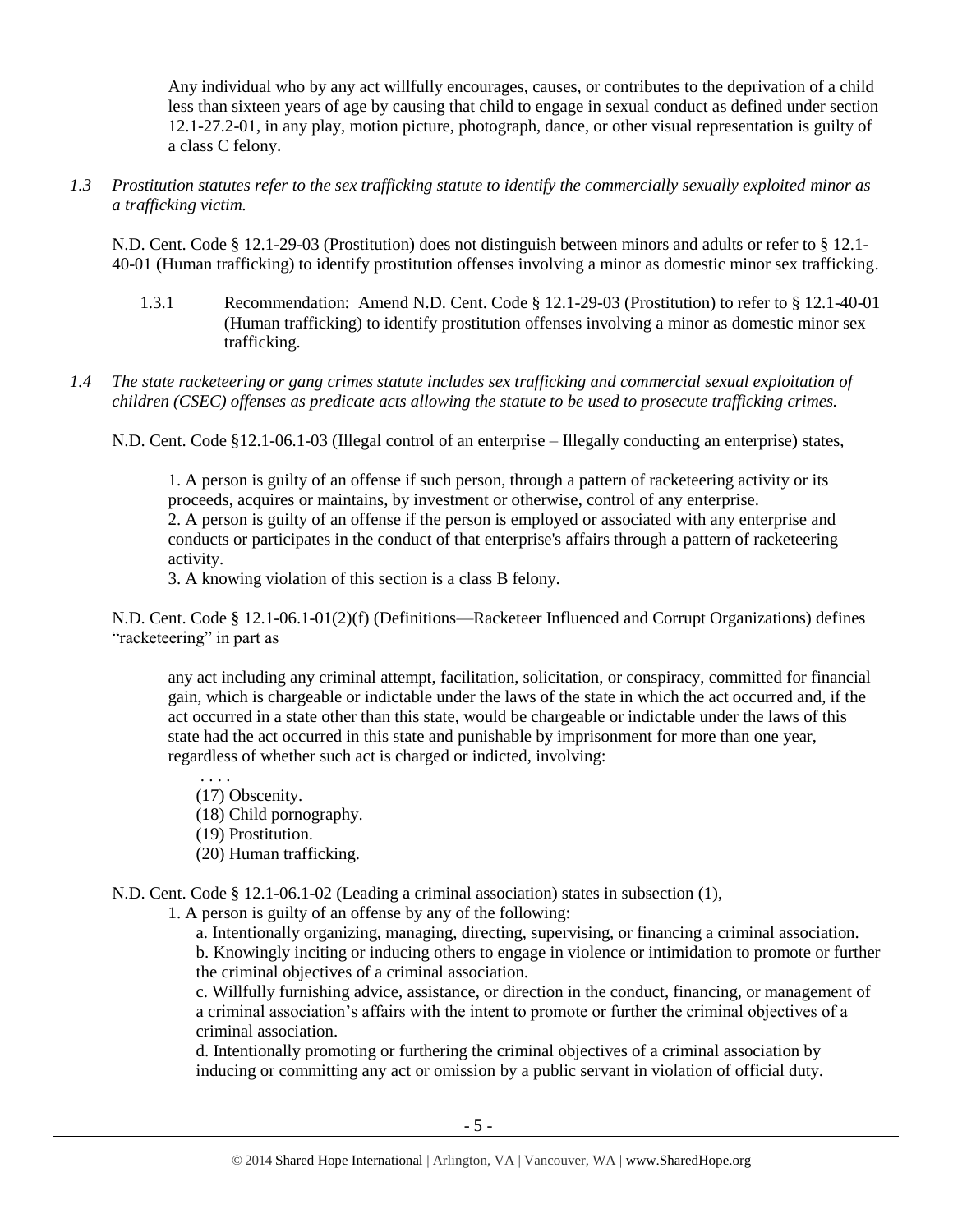N.D. Cent. Code § 12.1-06.1-01(1)(b) defines "criminal association" as

any combination of persons or enterprises engaging, or having the purpose of engaging, on a continuing basis in conduct which violates any one or more provisions of any felony statute of this state or which is the willful and illegal transportation or disposal of radioactive waste material or hazardous waste.

A violation of this section is a Class B felony, subject to a maximum penalty of ten years' imprisonment, a fine of \$20,000 or both. N.D. Cent. Code §12.1-32-01(3). Additionally, an offender may be subject to asset forfeiture and civil remedies. Additionally, under these sections, a trafficker is subject to civil asset forfeiture. Pursuant to N.D. Cent. Code § 12.1-06.1-05(f) (Racketeering – Civil remedies), following a determination of liability, the court may order:

Forfeiture, pursuant to chapter 32-14, to the state school fund of the state or county as appropriate under section 29-27-02.1, to the extent not already ordered to be paid in other damages:

(1) Any property or other interest acquired or maintained by a person in violation of section 12.1- 06.1-02 (Leading a criminal association) or 12.1-06.1-03 (Illegal control of an enterprise). (2) Any interest in, security of, claims against, or property or contractual right of any kind affording a source of influence over any enterprise that a person has established, operated, controlled, conducted, or participated in the conduct of in violation of section 12.1-06.1-02 or 12.1-06.1-03. (3) All proceeds traceable to an offense included in the definition of racketeering and all moneys, negotiable instruments, securities, and other things of value used or intended to be used to facilitate commission of the offense if upon application for the order it is shown to the satisfaction of the court that the racketeering offense has occurred as a part of a pattern of racketeering activity.

Furthermore, N.D. Cent. Code § 12.1-06.1-05(1) (Racketeering—Civil remedies) provides that

[a] person who sustains injury to person, business, or property by a pattern of racketeering activity or by a violation of section 12.1-06.1-02 [Leading a criminal association] or 12.1-06.1-03 [Illegal control of an enterprise] may file an action in district court for the recovery of treble damages and the costs of the suit, including reasonable attorney fees. The state may file an action in behalf of those persons injured or to prevent, restrain, or remedy a pattern of racketeering activity or a violation of section 12.1-06.1-02 or 12.1-06.1-03.

N.D. Cent. Code § 12.1-06.1-05(4) states,

Following a determination of liability, orders may include:

. . . .

d. Ordering the payment of treble damages and appropriate restitution to those persons injured by a pattern of racketeering activity or a violation of section 12.1-06.1-02 or 12.1-06.1-03.

e. Ordering the payment of all costs and expenses and reasonable attorneys' fees concerned with the prosecution and investigation of any offense included in the definition of racketeering if upon application for the order it is shown to the satisfaction of the court that the racketeering offense has occurred as a part of a pattern of racketeering activity or a violation of section 12.1-06.1-02 or 12.1- 06.1-03, civil and criminal, incurred by the state or county as appropriate to be paid to the general fund of the state or county that brings the action.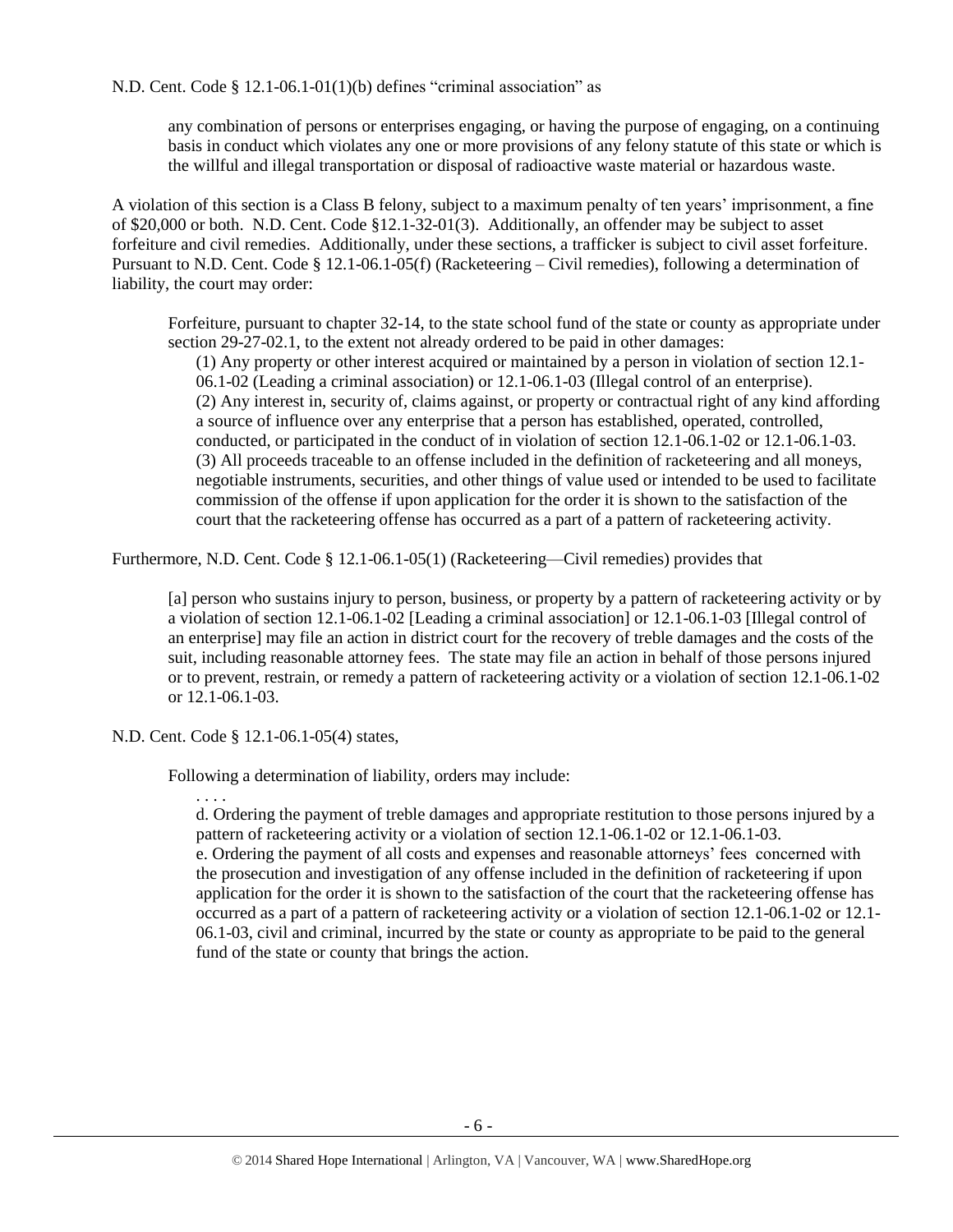#### **FRAMEWORK ISSUE 2: CRIMINAL PROVISIONS ADDRESSING DEMAND**

#### *Legal Components:*

- *2.1 The state sex trafficking law can be applied to buyers of commercial sex acts with a victim of domestic minor sex trafficking.*
- *2.2 Buyers of commercial sex acts with a minor can be prosecuted under commercial sexual exploitation of children (CSEC) laws.*
- *2.3 Solicitation of prostitution laws differentiate between buying sex with an adult and buying sex with a minor under 18.*
- *2.4 Penalties for buyers of commercial sex acts with minors are as high as federal penalties.*
- *2.5 Using the Internet to lure, entice, or purchase, or attempt to lure, entice or purchase, commercial sex acts with a minor is a separate crime or results in an enhanced penalty for buyers.*
- *2.6 No age mistake defense is permitted for a buyer of commercial sex acts with any minor under 18.*
- *2.7 Base penalties for buying sex acts with a minor under 18 are sufficiently high and not reduced for older minors.*
- *2.8 Financial penalties for buyers of commercial sex acts with minors are sufficiently high to make it difficult for buyers to hide the crime.*
- *2.9 Buying and possessing child pornography carries penalties as high as those for sex trafficking of a minor, commercial sexual exploitation of a child, and similar federal offenses.*
- *2.10 Convicted buyers of commercial sex acts with minors and child pornography are required to register as sex offenders.*

\_\_\_\_\_\_\_\_\_\_\_\_\_\_\_\_\_\_\_\_\_\_\_\_\_\_\_\_\_\_\_\_\_\_\_\_\_\_\_\_\_\_\_\_\_\_\_\_\_\_\_\_\_\_\_\_\_\_\_\_\_\_\_\_\_\_\_\_\_\_\_\_\_\_\_\_\_\_\_\_\_\_\_\_\_\_\_\_\_\_\_\_\_\_

#### *Legal Analysis:*

*2.1 The state sex trafficking law can be applied to buyers of commercial sex acts with a victim of domestic minor sex trafficking.* 

N.D. Cent. Code § 12.1-40-01 (Human trafficking) can apply to buyers of sex with minors following federal precedent through the term "obtain."<sup>6</sup> However, the buyer must have knowledge that "the person will be subject to human trafficking." N.D. Cent. Code  $\S 12.1-40-01(1)$ (b). N.D. Cent. Code  $\S 12.1-40-01$  (Human trafficking) makes it a crime to "[p]romote[], recruit[], entice[], harbor[], transport[], provide[], or obtain[] by any means, or attempt[] to promote, recruit, entice, harbor, transport, provide, or obtain by any means, another person, knowing that the person will be subject to human trafficking." N.D. Cent. Code  $\S 12.1-40-01(1)(b)$ . The definition of "human trafficking" in N.D. Cent. Code  $\S$  12.1-40-02(3) is "labor trafficking or sex trafficking." "Sex trafficking" is further defined as

promotion, recruitment, transportation, transfer, harboring, enticement, provision, obtaining, or receipt of a person by any means, whether a United States citizen or foreign national, for the purpose of:

<sup>&</sup>lt;sup>6</sup> See United States v. Jungers, 702 F.3d 1066 (8<sup>th</sup> Cir. 2013). In this case, the Eighth Circuit specifically addressed whether the federal sex trafficking law, 18 U.S.C. § 1591 (Sex trafficking of children or by force, fraud, or coercion) applies to buyers when it reversed a District of South Dakota ruling that Congress did not intend the string of verbs constituting criminal conduct under 18 U.S.C. § 1591(a)(1) ("recruits, entices, harbors, transports, provides, obtains, or maintains") to reach the conduct of buyers. United States v. Jungers, 834 F. Supp. 2d 930, 931 (D.S.D. 2011). Holding that the conduct of buyers who obtain a child for commercial sex can violate 18 U.S.C. § 1591(a)(1), the Eighth Circuit illustrated through hypothetical buyer scenarios that, under certain circumstances, most of the terms in the string of verbs constituting criminal conduct under 18 U.S.C. § 1591(a)(1) could apply to buyers. While other terms may apply to buyers' conduct under state law as well, the analysis here focuses on the term "obtains" which is most likely to apply in the majority of buyer cases. United States v. Jungers establishes persuasive authority for state courts interpreting the same language used under state law to the extent such interpretation does not conflict with the state constitution.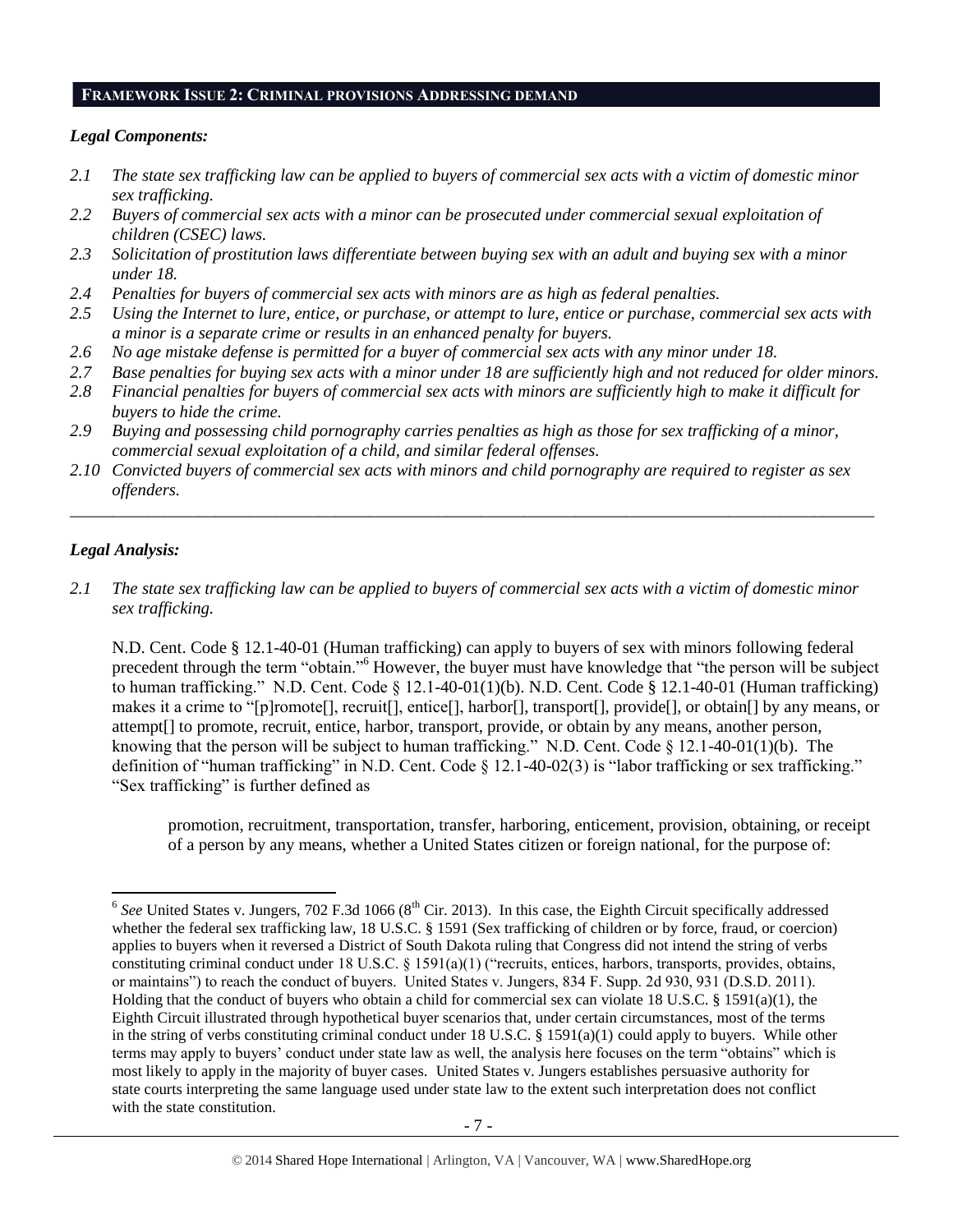a. Causing the person or another to engage in sexual acts or sexual conduct in violation of chapter 12.1-20 [Sex offenses]; or b. Violating chapter 12.1-27.1 [Obscenity control], 12.1-27.2 [Sexual performances by children], or 12.1-29 [Prostitution].

#### *2.2 Buyers of commercial sex acts with a minor can be prosecuted under commercial sexual exploitation of children (CSEC) laws.*

The CSEC laws are geared toward the prosecution of traffickers (e.g., facilitation of prostitution of a minor under 16 pursuant to N.D. Cent. Code § 12.1- 29-02(2), the use of or promotion of a minor in a sexual performance pursuant to N.D. Cent. Code § 12.1-27.2-02, et seq.) and do not apply to those who pay for sex with minors.

Although not specifically addressing commercial sex acts, N.D. Cent. Code § 12.1-20-05 (Corruption or solicitation of minors) makes it a distinct offense for adults to "engage<sup>[]</sup> in, solicit<sup>[]</sup> with the intent to engage in, or cause[] another to engage in a sexual act with a minor . . . ." Under N.D. Cent. Code § 12.1-20-05(1), this offense is "a class A misdemeanor if the victim is a minor fifteen years of age or older," and this offense is a class C felony under § 12.1-20-05(2) "when the adult is at least twenty-two years of age and the victim is a minor fifteen years of age or older." Under § 12.1-20-05(3), the penalty is enhanced by one offense level if the offense is committed "within fifty feet [15.24 meters] of or on the real property comprising a public or nonpublic elementary, middle, or high school."

2.2.1 Recommendation: Enact a law to criminalize the purchase of commercial sex acts with any minor under 18. Alternatively, amend N.D. Cent. Code § 12.1-20-05 (Corruption or solicitation of minors) to specifically prohibit engaging in, or soliciting commercial sexual activity with a minor and provide penalties consistent with N.D. Cent. Code § 12.1-40-01 (Human trafficking).

## *2.3 Solicitation of prostitution laws differentiate between buying sex with an adult and buying sex with a minor under 18.*

N.D. Cent. Code § 12.1-29-06 (Hiring an individual to engage in sexual activity) applies to buyers of commercial sex, regardless of the age of the individual with whom the commercial sex act is purchased. Under this statute, "An individual who hires or offers or agrees to hire another individual with the intention of engaging in sexual activity is guilty of a class B misdemeanor." N.D. Cent. Code § 12.1-29-06.

2.3.1 Recommendation: Amend N.D. Cent. Code § 12.1-29-06 (Hiring an individual to engage in sexual activity) to provide a heightened penalty for soliciting commercial sex acts with a minor.

# *2.4 Penalties for buyers of commercial sex acts with minors are as high as federal penalties.*

Penalties for buyers of commercial sex with minors vary depending on the law applied. N.D. Cent. Code § 12.1-40-01(Human trafficking) is a class AA felony if the victim is under 18. N.D. Cent. Code § 12.1-40- 01(2). A conviction carries a maximum penalty of life imprisonment without consideration of parole for 30 years, "less sentence reduction earned for good conduct," if the offender is sentenced to life imprisonment. N.D. Cent. Code §12.1-32-01(1).

N.D. Cent. Code § 12.1-20-05 (Corruption or solicitation of minors) by a person under 22 years of age when the minor involved is 15 or older is just a Class A misdemeanor with a maximum penalty of imprisonment for one year, a fine of \$3,000, or both. N.D. Cent. Code §§ 12.1-20-05(1), 12.1-32-01(5). When the minor is under 15, or the offender is 22 or older and the victim is 15 or older, the crime is a Class C felony punishable by imprisonment up to five years, a fine of \$10,000, or both. N.D. Cent. Code §§ 12.1-20-05(2), 12.1-32-01(4). The penalties for each crime are enhanced one level when the offense is committed "within fifty feet . . . of or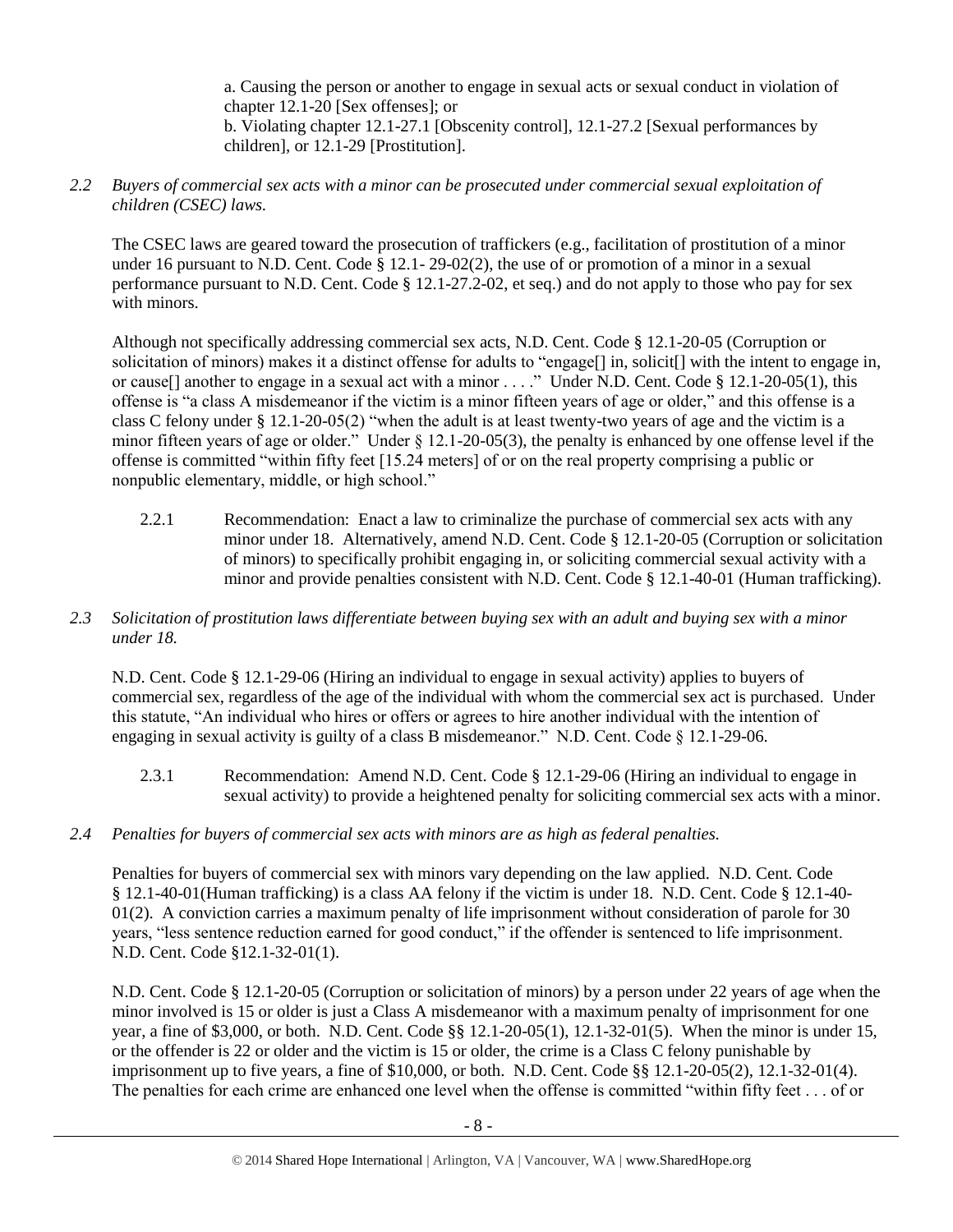on the real property comprising a public or nonpublic elementary, middle, or high school." N.D. Cent. Code  $\S$ 12.1-20-05(3).

N.D. Cent. Code § 12.1-29-06 (Hiring an individual to engage in sexual activity) is not limited in application to buying sex with adults and is a Class B misdemeanor punishable by a maximum penalty of thirty days imprisonment, a fine of \$1,500, or both. N.D. Cent. Code § 12.1-32-01(6).

<span id="page-8-0"></span>In comparison, if the victim is under the age of 14, a conviction under the TVPA for child sex trafficking is punishable by 15 years to life imprisonment and a fine not to exceed \$250,000. 18 U.S.C. §§ 1591(b)(1),  $3559(a)(1)$ ,  $3571(b)(3)$ . If the victim is between the ages of  $14-17$  a conviction is punishable by 10 years to life imprisonment and a fine not to exceed \$250,000. 18 U.S.C. §§ 1591(b)(2), 3559(a)(1), 3571(b)(3). A conviction is punishable by mandatory life imprisonment however, if the buyer has a prior conviction for a federal sex offense<sup>7</sup> against a minor. . 18 U.S.C. § 3559(e)(1). To the extent buyers can be prosecuted under other federal CSEC laws,<sup>8</sup> a conviction is punishable by penalties ranging from a fine not to exceed \$250,000 to life imprisonment and a fine not to exceed  $$250,000.<sup>9</sup>$ 

*2.5 Using the Internet to lure, entice, or purchase, or attempt to lure, entice or purchase, commercial sex acts with a minor is a separate crime or results in an enhanced penalty for buyers.*

Using the Internet to induce or engage a minor sexually is prohibited under N.D. Cent. Code § 12.1-20-05.1 (Luring minors by computer or other electronic means). Although the offense does not specifically refer to a commercial sexual arrangement, it may apply to CSEC situations. Subsection (1) states,

1. An adult is guilty of luring minors by computer or other electronic means when:

a. The adult knows the character and content of a communication that, in whole or in part, implicitly or explicitly discusses or depicts actual or simulated nudity, sexual acts, sexual contact, sadomasochistic abuse, or other sexual performances and uses any computer communication system or other electronic means that allows the input, output, examination, or transfer of data or programs from one computer or electronic device to another to initiate or engage in such communication with a person the adult believes to be a minor; and

b. By means of that communication the adult importunes, invites, or induces a person the adult believes to be a minor to engage in sexual acts or to have sexual contact with the adult, or to engage in a sexual performance, obscene sexual performance, or sexual conduct for the adult's benefit, satisfaction, lust, passions, or sexual desires.

 $\overline{\phantom{a}}$ 

(Transportation of a minor with intent for minor to engage in criminal sexual activity), 2422(a) (Coercion and enticement), 2252(a)(2), (a)(4) (Certain activities relating to material involving the sexual exploitation of minors).  $9$  18 U.S.C. §§ 2251A(b) (conviction punishable by imprisonment for 30 years to life and a fine), 2251(e) (conviction punishable by imprisonment for 15–30 years and a fine), 2423(a) (conviction punishable by imprisonment for 10 years to life and a fine), 2422(a) (conviction punishable by a fine, imprisonment up to 20 years, or both),  $2252(a)(2)$ , (4) (stating that a conviction under subsection (a)(2) is punishable by imprisonment for  $5-20$ years and a fine, while a conviction under subsection (a)(4) is punishable by imprisonment up to 10 years, a fine, or both); *see also* 18 U.S.C §§ 3559(a)(1) (classifying all of the above listed offenses as felonies), 3571(b)(3) (providing a fine up to \$250,000 for any felony conviction).

<sup>&</sup>lt;sup>7</sup> Pursuant to 18 U.S.C. § 3559(e)(2), "federal sex offense" is defined as an offense under section 1591 [18 USCS § 1591] (relating to sex trafficking of children), 2241 [18 USCS § 2241] (relating to aggravated sexual abuse), 2242 [18 USCS § 2242] (relating to sexual abuse),  $2244(a)(1)$  [18 USCS § 2244(a)(1)] (relating to abusive sexual contact), 2245 [18 USCS § 2245] (relating to sexual abuse resulting in death), 2251 [18 USCS § 2251] (relating to sexual exploitation of children), 2251A [18 USCS § 2251A] (relating to selling or buying of children), 2422(b) [18 USCS § 2422(b)] (relating to coercion and enticement of a minor into prostitution), or 2423(a) [18 USCS § 2423(a)] (relating to transportation of minors). 8 18 U.S.C. §§ 2251A(b) (Selling or buying of children), 2251(a) (Sexual exploitation of children), 2423(a)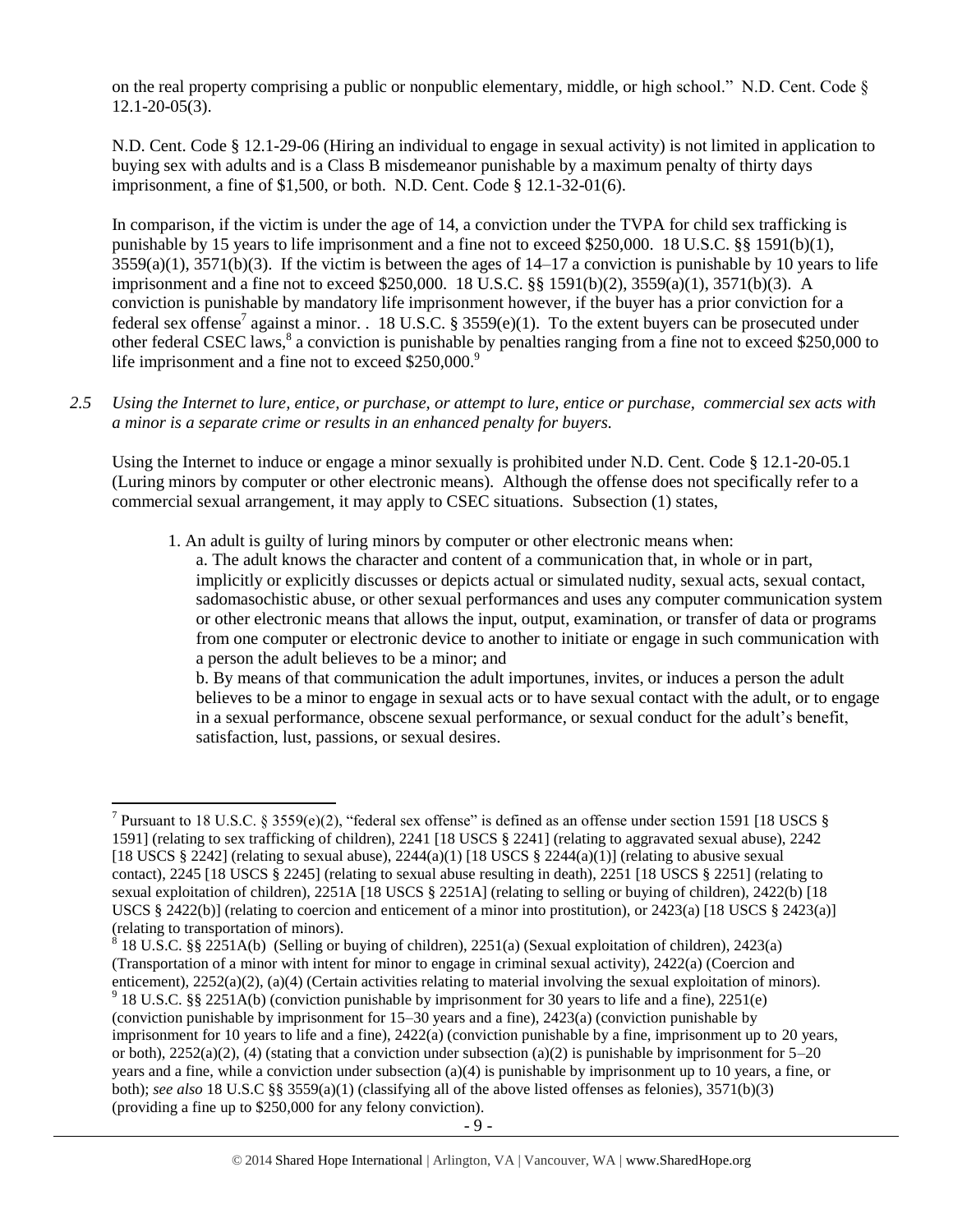This offense has varying degrees of penalties depending on the age of the offender and the victim. It is a Class A misdemeanor with a maximum penalty of imprisonment for one year, a fine of \$3,000 if the offender is less than 22 and "reasonably believes the minor" is 15-17. N.D. Cent. Code §§ 12.1-20-05.1(2), 12.1-32-01(5), or both. It is a Class C felony with a maximum penalty of imprisonment for five years, a fine of \$10,000 if the adult is less than 22 and "reasonably believes the minor is under" 15, or if the adult is 22 or older and "reasonably believes the minor is"  $15-17$ , or both. N.D. Cent. Code §§  $12.1-20-05.1(2)$ ,  $12.1-32-01(4)$ . Finally, it is a Class B felony with a maximum penalty of imprisonment for ten years, a fine of \$20,000 if the adult is 22 or older and "reasonably believes the minor is under" 15, or both. N.D. Cent. Code §§ 12.1-20-05.1(2), 12.1- 32-01(3). "The court shall sentence an adult convicted of a class B or class C felony under this section to serve a term of imprisonment of at least one year, except the court may sentence an individual to less than one year if the individual did not take a substantial step toward meeting with the minor." N.D. Cent. Code § 12.1-20-  $05.1(2)$ .

# *2.6 No age mistake defense is permitted for a buyer of commercial sex acts with any minor under 18.*

N.D. Cent. Code § 12.1-40-01(3) (Human trafficking) eliminates a defense of mistake of age by stating, "If the person subject to human trafficking is under the age of eighteen years, it is no defense that the actor did not know the child's age or reasonably believed the child to be eighteen years of age or older."

However, pursuant to N.D. Cent. Code § 12.1-27.2-05 (Sexual performance by a minor—Affirmative defenses), "It is an affirmative defense to a prosecution under this chapter that: 1. The defendant in good faith reasonably believed the person appearing in the performance was eighteen years of age or older."

Age mistake defenses are further provided to offenders of non-commercial sex offenses in N.D. Cent. Code § 12.1-20-03 through 12.1-20-08 (Sex offenses), which includes the crimes of gross sexual imposition, continuous sexual abuse of a child, sexual imposition, corruption or solicitation of minors, luring minors by computer, and sexual assault. N.D. Cent. Code § 12.1-20-01 (General provisions) provides,

1. When the criminality of conduct depends on a child's being below the age of fifteen, it is no defense that the actor did not know the child's age, or reasonably believed the child to be older than fourteen. 2. When criminality depends on the victim being a minor, it is an affirmative defense that the actor reasonably believed the victim to be an adult.

3. When criminality depends on the victim being a minor fifteen years of age or older, the actor is guilty of an offense only if the actor is at least three years older than the minor.

- 2.6.1 Recommendation: Eliminate the mistake of age defense in N.D. Cent. Code § 12.1-27.2-05 (Sexual performance by a minor).
- *2.7 Base penalties for buying sex acts with a minor under 18 are sufficiently high and not reduced for older minors.*

North Dakota's CSEC offenses do not specifically criminalize the purchase of sex acts with minors.<sup>10</sup> Buyers may be prosecuted under N.D. Cent. Code § 12.1-20-05 (Corruption or solicitation of minors), which staggers its penalties based on the age of the victim, stating

1. An adult who engages in, solicits with the intent to engage in, or causes another to engage in a sexual act with a minor, is guilty of a class A misdemeanor if the victim is a minor fifteen years of age or older.

2. An adult who solicits with the intent to engage in a sexual act with a minor under age fifteen or engages in or causes another to engage in a sexual act when the adult is at least twenty-two years of age and the victim is a minor fifteen years of age or older, is guilty of a class C felony."

 $\overline{\phantom{a}}$ <sup>10</sup> *See supra* Section 2.2.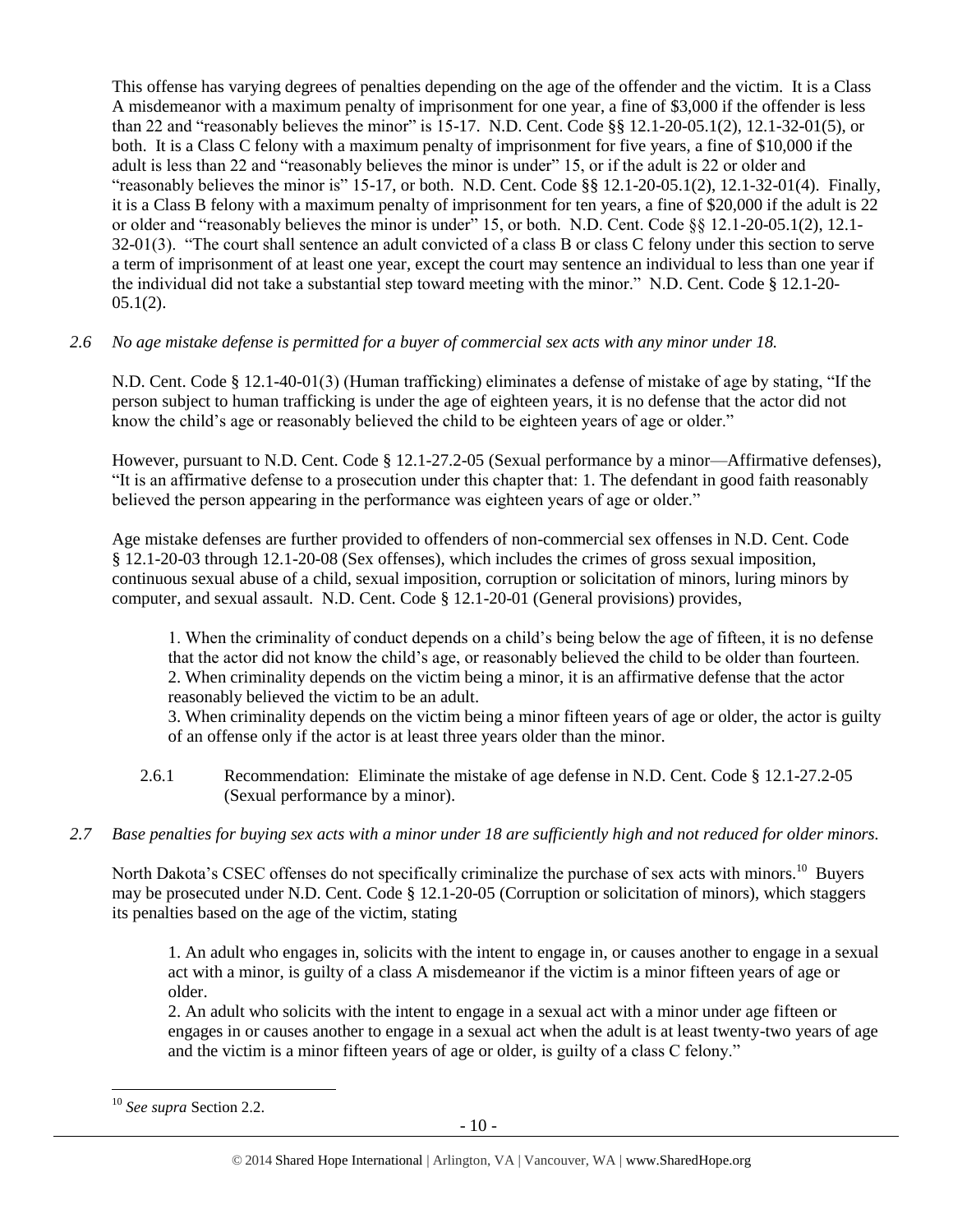*2.8 Financial penalties for buyers of commercial sex acts with minors are sufficiently high to make it difficult for buyers to hide the crime.*

If applicable to a buyer of sex with a minor, then a buyer faces possible life in prison for violating the human trafficking law; however, there is no financial penalty directly tied to the offense. N.D. Cent. Code §§ 12.1-40-  $01(2)$ , 12.1-32-01(1).

Financial penalties can be imposed during sentencing for a violation of N.D. Cent. Code § 12.1-20-05 (Corruption or solicitation of minors). Violation of subsection (1), which occurs when an adult "engages in, solicits with the intent to engage in, or causes another to engage in a sexual act with a minor" 15 or older, is a Class A misdemeanor and may be punishable by a fine of \$3,000. N.D. Cent. Code §§ 12.1-20-05(1), 12.1-32-  $01(5)$ . Violation of subsection (2), which occurs when an adult "solicits with the intent to engage in a sexual act with a minor under age fifteen" or an adult over 22 "engages in . . . a sexual act" with a minor 15 or older, is a Class C felony and may be punishable by a fine of \$10,000. N.D. Cent. Code §§ 12.1-20-05(2), 12.1-32-01(4). The penalties for each crime are enhanced one level when the offense is committed "within fifty feet . . . of or on the real property comprising a public or nonpublic elementary, middle, or high school." N.D. Cent. Code § 12.1-20-05(3).

A violation of N.D. Cent. Code § 12.1-29-06 (Hiring an individual to engage in sexual activity) is a Class B misdemeanor, which may be punishable by a fine of \$1,500. N.D. Cent. Code § 12.1-32-01(6).

A buyer could face discretionary civil asset forfeiture for certain property. N.D. Cent. Code § 29-31.1-04(1) (Forfeiture proceedings) states, "Forfeiture is a civil proceeding not dependent upon a prosecution for, or conviction of, a criminal offense and forfeiture proceedings are separate and distinct from any related criminal action."<sup>11</sup> Under N.D. Cent. Code § 29-31.1-01(1) (Definitions—Property Forfeiture and Disposition) "forfeitable property" is defined as including,

<span id="page-10-0"></span>a. Property that is illegally possessed or is contraband.

b. Property that has been used or is intended to be used to facilitate the commission of a criminal offense or to avoid detection or apprehension of a person committing a criminal offense . . . .

c. Property that is acquired as or from the proceeds of a criminal offense.

d. Property offered or given to another as an inducement for the commission of a criminal offense. e. A vehicle or other means of transportation used in the commission of a felony, the escape from the scene of the commission of a felony, or in the transportation of property that is the subject matter of a felony.

. . . .

l

N.D. Cent. Code § 29-31.1-03 (Seizure of forfeitable property) states in part, "Forfeitable property may be seized whenever and wherever the property is found within this state. Forfeitable property may be seized by taking custody of the property or by serving upon the person in possession of the property a notice of forfeiture and seizure." N.D. Cent. Code §29-31.1-03 also governs disposition of the property and requires that

[i]f the court finds that the forfeiture is warranted, an order transferring ownership to the seizing agency must be entered and the property must be delivered to the seizing agency for disposition as directed by the court. Property that has been seized for forfeiture, and is not already secured as evidence in a criminal case, must be safely secured or stored by the agency that caused its seizure.

<sup>&</sup>lt;sup>11</sup> Under N.D. Cent. Code § 29-31.1-10 (Inapplicability of chapter), "The provisions of this chapter do not apply to forfeiture proceedings commenced under other specific provisions of law, including chapters 12.1-06.1 [Racketeer Influenced and Corrupt Organizations], 19-03.1 [Uniform Controlled Substances Act], and 20.1-10 [Confiscation under Title 20 (Game, Fish, Predators, and Boating)]."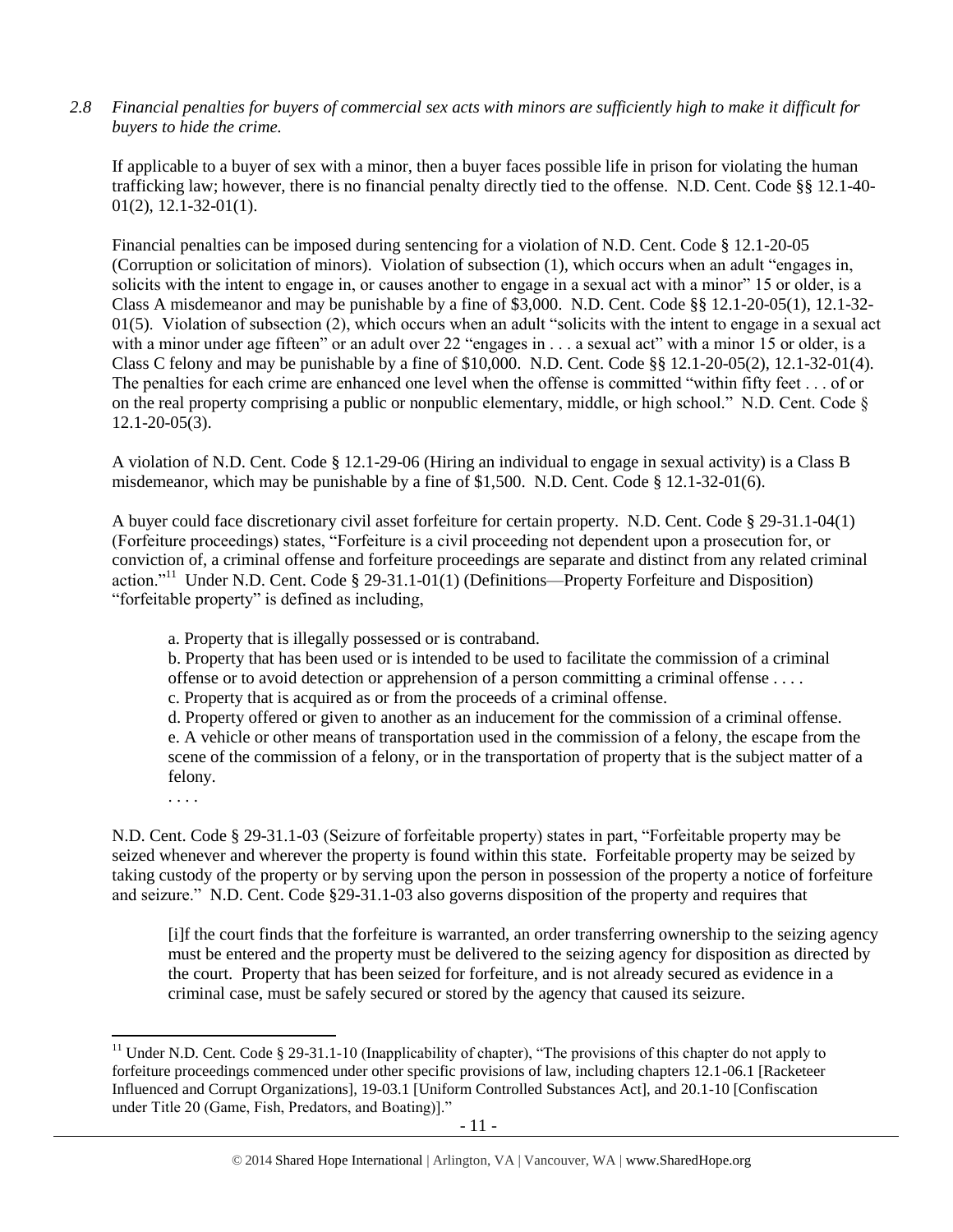A buyer of commercial sex with a minor may also be required to pay restitution under N.D. Cent. Code § 12.1-32-08 (Hearing prior to ordering restitution, reparation, or reimbursement of indigent defense costs and expenses—Conditions—Collection of restitution for insufficient funds checks—Continuing appropriation), which provides for restitution at the discretion of the court, unless the victim has suffered pecuniary damages. Where the victim suffers pecuniary damages, restitution is mandatory. N.D. Cent. Code § 12.1-32-08 (1) states in part,

Before imposing restitution or reparation as a sentence or condition of probation, the court shall hold a hearing on the matter with notice to the prosecuting attorney and to the defendant as to the nature and amount of restitution. The court, when sentencing a person adjudged guilty of criminal activities that have resulted in pecuniary damages, in addition to any other sentence the court may impose, shall order that the defendant make restitution to the victim or other recipient as determined by the court, unless the court states on the record, based upon the criteria in this subsection, the reason it does not order restitution or orders only partial restitution…

The section also sets forth items the court is to consider "[i]n determining whether to order restitution  $\dots$ ." One of those items, subsection (1)(a) states that "[t]he defendant may be required as part of the sentence imposed by the court to pay the prescribed treatment costs for a victim of a sexual offense as defined in chapters 12.1-20 [Sex offenses] and 12.1-27.2 [Sexual performances by children]."

The human trafficking law authorizes mandatory restitution by stating, "In addition to any sentence or fine imposed for a conviction of an offense under this chapter, the court shall order the person convicted to make restitution to the victim of the crime." N.D. Cent. Code § 12.1-40-01(4).

- 2.8.1 Recommendation: Amend human trafficking and CSEC offenses to require mandatory fines for these offenses.
- *2.9 Buying and possessing child pornography carries penalties as high as those for sex trafficking of a minor, commercial sexual exploitation of a child, and similar federal offenses.*

Possession of child pornography is a Class C felony under N.D. Cent. Code § 12.1-27.2-04.1 (Possession of certain materials prohibited), which states, "A person is guilty of a class C felony if, knowing of its character and content, that person knowingly possesses any motion picture, photograph, or other visual representation that includes sexual conduct by a minor." A Class C felony is punishable by imprisonment up to 5 years, a fine of \$10,000, or both. N.D. Cent. Code § 12.1-32-01(4).

In comparison, a federal conviction for possession of child pornography<sup>12</sup> is generally punishable by imprisonment for 5–20 years and a fine not to exceed \$250,000.<sup>13</sup> Subsequent convictions, however, are punishable by imprisonment up to 40 years and a fine not to exceed \$250,000.<sup>14</sup>

 $\overline{\phantom{a}}$ 

<sup>&</sup>lt;sup>12</sup> 18 U.S.C. §§ 2252(a)(2), (a)(4) (Certain activities relating to material involving the sexual exploitation of minors),  $2252A(a)(2)$ –(3) (Certain activities relating to material constituting or containing child pornography), 1466A(a), (b) (Obscene visual representations of the sexual abuse of children).

<sup>&</sup>lt;sup>13</sup> 18 U.S.C. §§ 2252(b) (stating that a conviction under subsection (a)(2) is punishable by imprisonment for 5–20 years and a fine, while a conviction under subsection (a)(4) is punishable by imprisonment up to 10 years, a fine, or both), 2252A(b)(1) (a conviction is punishable by imprisonment for 5–20 years and a fine), 1466A(a), (b) (stating that a conviction under subsection (a) is "subject to the penalties provided in section  $2252A(b)(1)$ ," imprisonment for 5–20 years and a fine, while a conviction under subsection (b) is "subject to the penalties provided in section 2252A(b)(2)," imprisonment up to 10 years, a fine, or both); *see also* 18 U.S.C. §§ 3559(a)(1) (classifying all of the above listed offenses as felonies), 3571(b)(3) (providing a fine up to \$250,000 for any felony conviction).

<sup>&</sup>lt;sup>14</sup> 18 U.S.C. §§ 2252(b) (stating if a person has a prior conviction under subsection (a)(2), or a list of other statutes, a conviction is punishable by a fine and imprisonment for 15–40 years, but if a person has a prior conviction under subsection (a)(4), or a list of other statutes, a conviction is punishable by a fine and imprisonment for  $10-20$  years),  $2252A(b)(1)$  (stating if a person has a prior conviction under subsection (a)(2), (a)(3), or a list of other statutes, a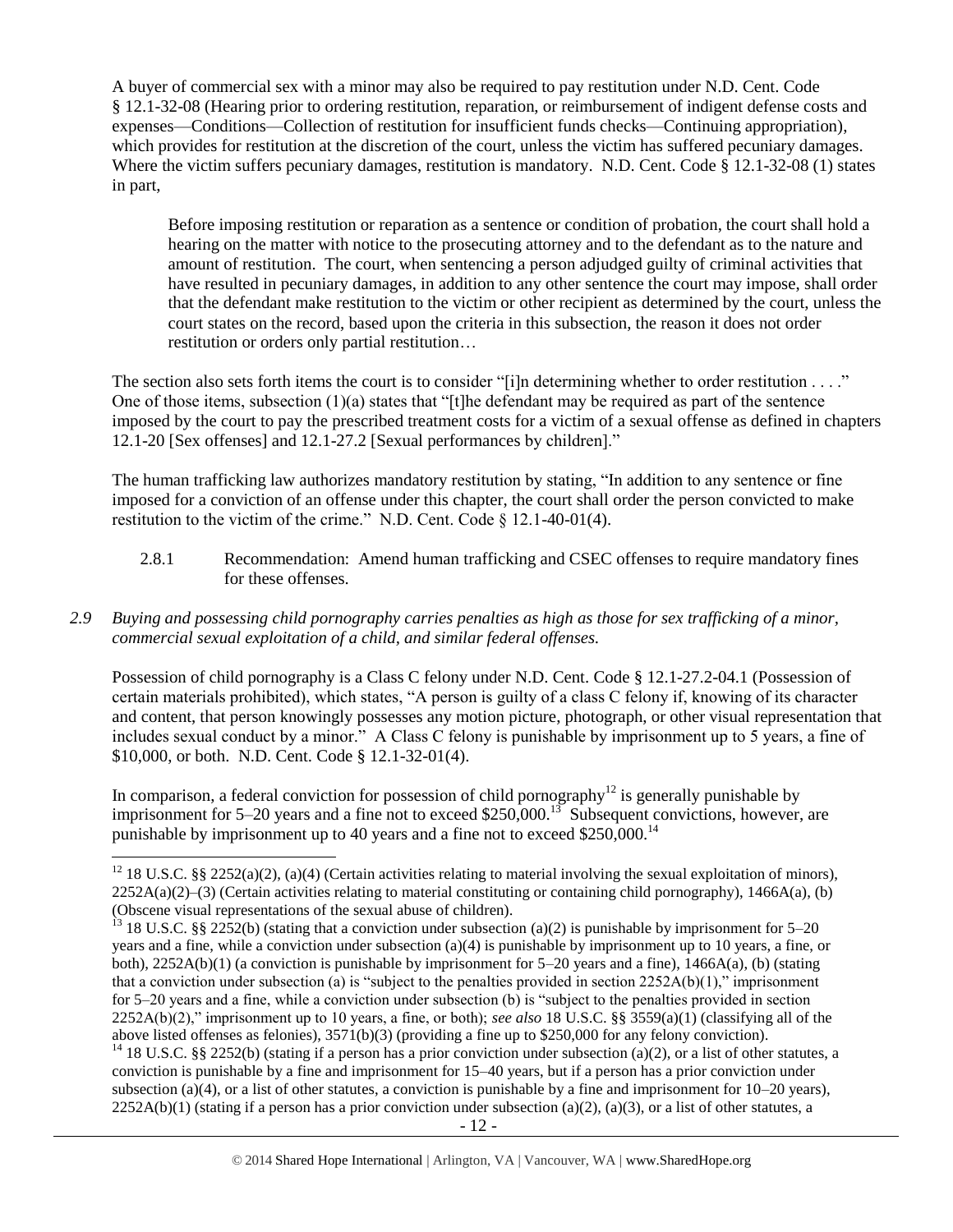- 2.9.1 Recommendation: Amend N.D. Cent. Code § 12.1-27.2-04.1 (Possession of certain materials prohibited) to raise the penalty to align with federal penalties.
- *2.10 Convicted buyers of commercial sex acts with minors and child pornography are required to register as sex offenders.*

Convicted buyers of sex with minors may be required to register as sex offenders. In North Dakota, offenders could be required to register both for offenses against children and sexual offenses under N.D. Cent. Code § 12.1-32-15(2) (Offenders against children and sexual offenders—Sexually violent predators—Registration requirement—Penalty). Under N.D. Cent. Code § 12.1-32-15(1)(e), "sexual offender" is defined as

<span id="page-12-0"></span>a person who has pled guilty to or been found guilty, including juvenile delinquent adjudications, of a violation of section 12.1-20-03 [Gross sexual imposition], 12.1-20-03.1 [Continuous sexual abuse of a child], 12.1-20-04 [Sexual imposition], 12.1-20-05 [Corruption or solicitation of minors], 12.1-20-05.1 [Luring minors by computer or other electronic means], 12.1-20-06 [Sexual abuse of wards], 12.1-20- 06.1 [Sexual exploitation by therapist], 12.1-20-07 [Sexual assault] except for subdivision a, . . . chapter 12.1-27.2 [Sexual performances by children], or subsection 2 of section 12.1-22-03.1 (Surreptitious intrusion), <sup>15</sup> sex trafficking in violation of chapter 12.1-40, or an equivalent offense from another court in the United States, a tribal court, or court of another country, or an attempt or conspiracy to commit these offenses.

However, N.D. Cent. Code § 12.1-32-15(2)(b) states in part,

The court shall require an individual to register by stating this requirement on the court records, if that individual:

. . . .

b. Has pled guilty or nolo contendere to, or been found guilty as a sexual offender for, a misdemeanor or attempted misdemeanor. The court may deviate from requiring an individual to register if the court first finds the individual is no more than three years older than the victim if the victim is a minor, the individual has not previously been convicted as a sexual offender or of a crime against a child, and the individual did not exhibit mental abnormality or predatory conduct in the commission of the offense.

Additionally, "a crime against a child" potentially requiring registration includes all prostitution-related offenses under chapter 12.1-29, "in which the victim is a minor or is otherwise of the age required for the act to be a crime or an attempt or conspiracy to commit these offenses." N.D. Cent. Code § 12.1-32-15(1)(a).

# **FRAMEWORK ISSUE 3: CRIMINAL PROVISIONS FOR TRAFFICKERS**

l conviction is punishable by a fine and imprisonment for  $15-40$  years),  $1466A(a)$ , (b) (stating that the penalty scheme for section 2252A(b) applies); *see also* 18 U.S.C. §§ 3559(a)(1) (classifying all of the above listed offenses as felonies), 3571(b)(3) (providing a fine up to \$250,000 for any felony conviction).

<sup>15</sup> N.D. Cent. Code § 12.1-22-03.1 was repealed by S.L. 2001, ch. 134, § 11, effective Aug. 1, 2001.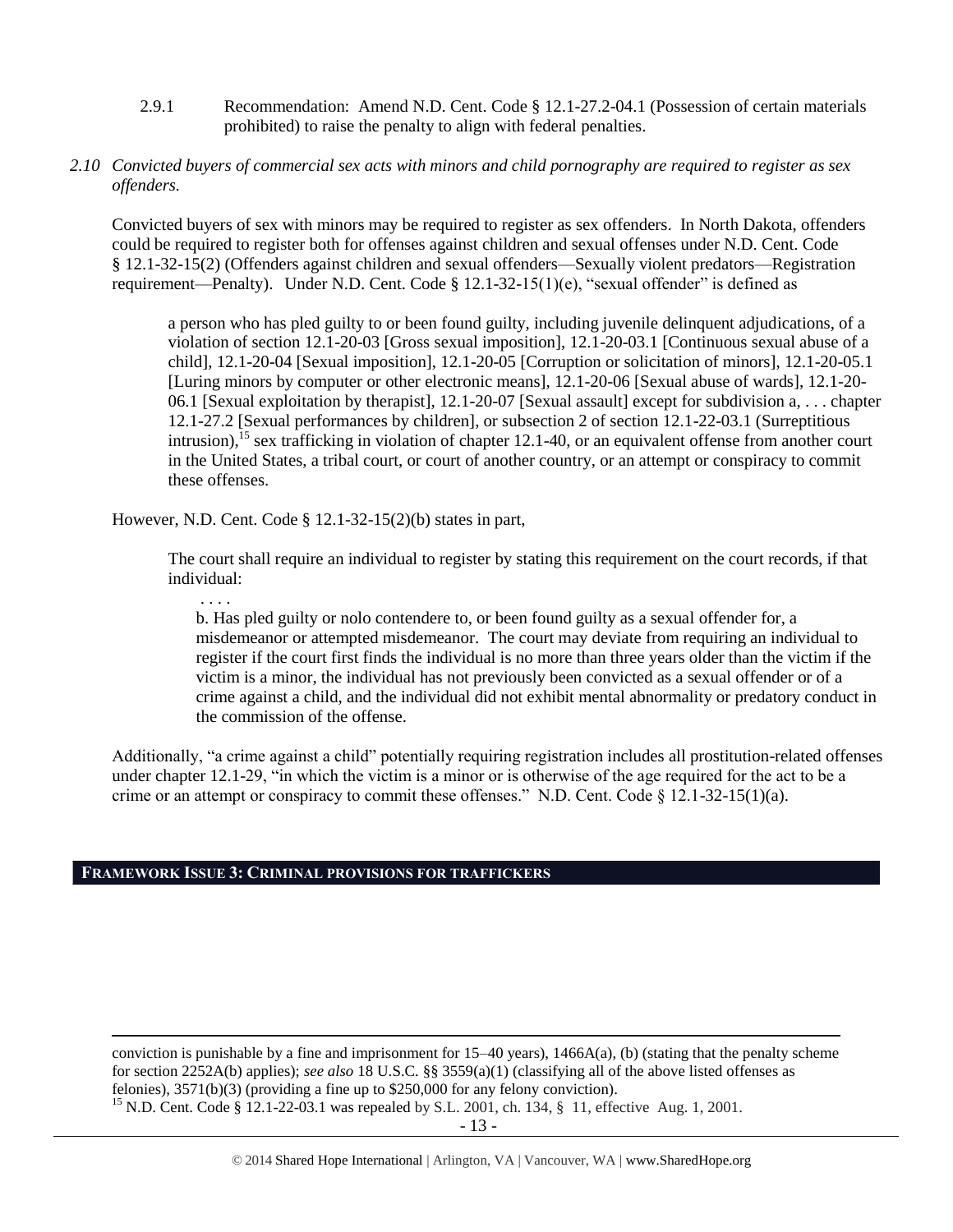# *Legal Components:*

- *3.1 Penalties for trafficking a child for sexual exploitation are as high as federal penalties.*
- *3.2 Creating and distributing child pornography carries penalties as high as similar federal offenses.*
- *3.3 Using the Internet to lure, entice, recruit, or sell commercial sex acts with a minor is a separate crime or results in an enhanced penalty for traffickers.*
- *3.4 Financial penalties for traffickers, including asset forfeiture, are sufficiently high*.
- *3.5 Convicted traffickers are required to register as sex offenders.*
- *3.6 Laws relating to termination of parental rights for certain offenses include sex trafficking or commercial sexual exploitation of children (CSEC) offenses in order to remove the children of traffickers from their control and potential exploitation.*

*\_\_\_\_\_\_\_\_\_\_\_\_\_\_\_\_\_\_\_\_\_\_\_\_\_\_\_\_\_\_\_\_\_\_\_\_\_\_\_\_\_\_\_\_\_\_\_\_\_\_\_\_\_\_\_\_\_\_\_\_\_\_\_\_\_\_\_\_\_\_\_\_\_\_\_\_\_\_\_\_\_\_\_\_\_\_\_\_\_\_\_\_\_\_*

# *Legal Analysis:*

*3.1 Penalties for trafficking a child for sexual exploitation are as high as federal penalties.* 

N.D. Cent. Code § 12.1-40-01(Human trafficking) is a Class AA felony when the victim is under 18. The maximum penalty is life imprisonment without parole. N.D. Cent. Code § 12.1-32-01(1).

N.D. Cent. Code § 12.1-27.2-03 (Promoting or directing an obscene sexual performance by a minor) states, "A person is guilty of a class B felony if, knowing the character and content of a performance, that person produces, directs, or promotes any obscene performance which includes sexual conduct by a person who was a minor at the time of the performance." While a Class B felony typically carries a maximum penalty of imprisonment for 10 years, a fine up to \$20,000, or both, the financial penalty is enhanced for chapter 12.1-27.2 offenses (Sexual performances by children). N.D. Cent. Code §§ 12.1-32-01(3), 12.1-27.2-04.2(1). N.D. Cent. Code § 12.1-27.2-04.2(1) (Sexual performance by a minor—Enhanced penalties) states, "[A] person who commits an offense under this chapter and who acts in the course of a commercial or for-profit activity or transaction in which the offender had or shared ownership, control, managerial responsibility, or a financial interest other than wages is subject to" a fine of up to \$10,000 for individual offenders or a fine up to \$25,000 for a "corporation, limited liability company, association, partnership, or other legal entity." Subsequent offenses receive increased penalties of up to \$50,000 for individuals and up to \$100,000 for a "corporation, limited liability company, association, partnership, or other legal entity." N.D. Cent. Code § 12.1-27.2-04.2(2). N.D. Cent. Code § 12.1-27.2-04 (Promoting a sexual performance by a minor) makes it a Class C felony to "knowing the character and content of a performance, . . . produce[], direct[], or promote[] any performance which includes sexual conduct by a person who was a minor at the time of the performance." This chapter 12.1-27.2 offense also receives enhanced penalties as outlined above. N.D. Cent. Code § 12.1-27.2-04.2. A Class C felony is typically punishable by imprisonment up to 5 years, a fine not to exceed \$10,000, or both. N.D. Cent. Code § 12.1-32-01(4).

A trafficker could also be charged with N.D. Cent. Code § 12.1-29-01(Promoting prostitution) or N.D. Cent. Code § 12.1-29-02 (Facilitating prostitution). N.D. Cent. Code § 12.1-29-01(1)(a) (Promoting prostitution) makes it a crime to "[o]perate[] a prostitution business or house of prostitution." A violation of this provision is a Class A misdemeanor unless the "actor owns, controls, manages, or otherwise supervises the prostitution business or house of prostitution," in which case it is a Class C felony. N.D. Cent. Code § 12.1-29-01(2). It is also a Class C felony under this provision to "[i]nduce[] or otherwise intentionally cause[] another to become engaged in sexual activity as a business," or to "[k]nowingly procure[] a prostitute for a prostitution business or a house of prostitution." N.D. Cent. Code § 12.1-29-01. A Class C felony is punishable by imprisonment up to 5 years, a fine not to exceed \$10,000. N.D. Cent. Code § 12.1-32-01(4).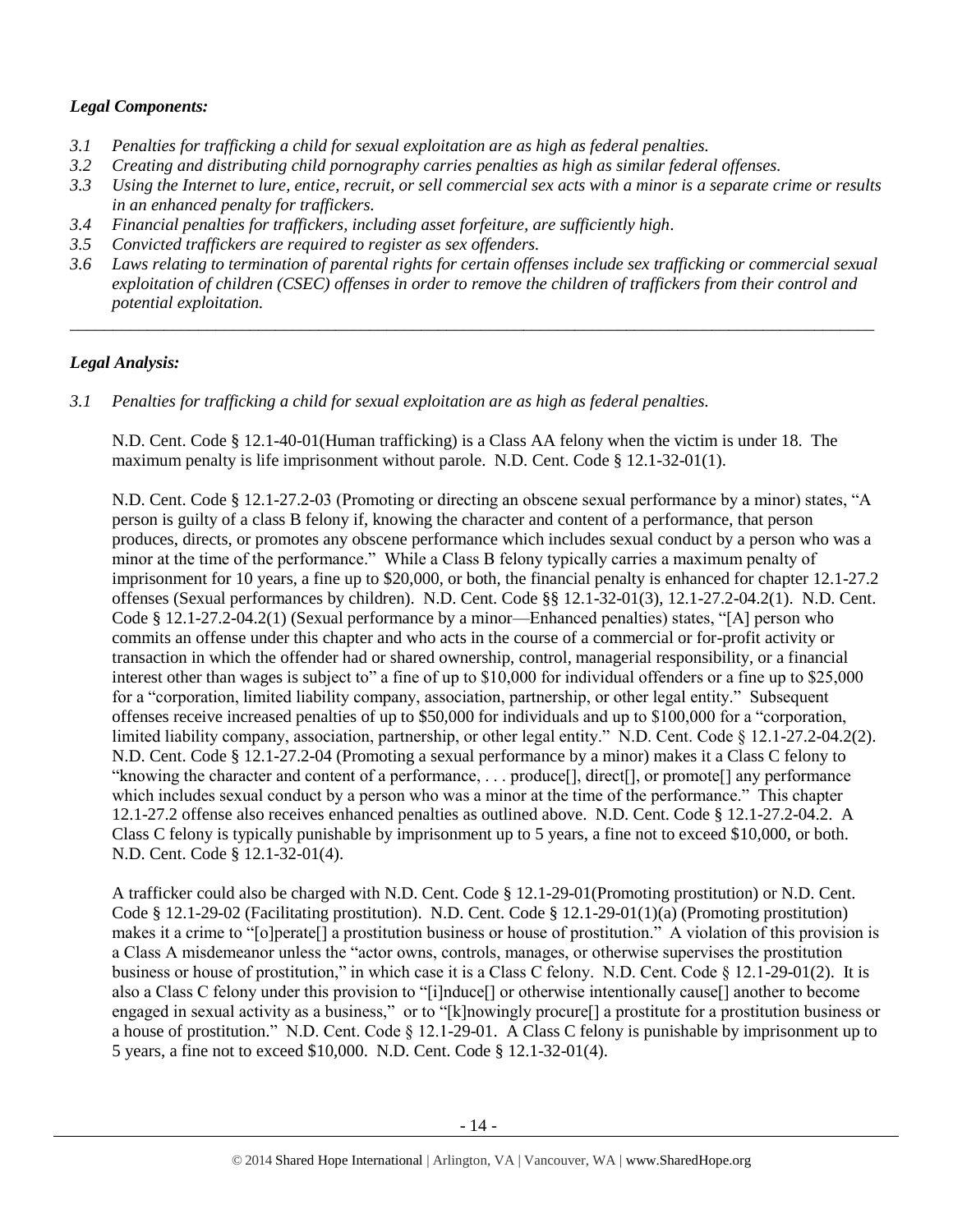N.D. Cent. Code § 12.1-29-02 (Facilitating prostitution) makes it a crime to, among other things, "[k]nowingly solicit<sup>[]</sup> a person to patronize a prostitute" or to "[k]nowingly procure<sup>[]</sup> a prostitute for a patron." The offense is a Class C felony, with a potential \$10,000 fine, if the prostituted individual is under 16. N.D. Cent. Code §§ 12.1-29-02(2), 12.1-32-01(4). If the prostituted individual is 16 or older, the crime is a Class A misdemeanor with a possible fine of \$3,000. N.D. Cent. Code §§ 12.1-29-02(2), 12.1-32-01(5).

In comparison, if the victim is under the age of 14, a conviction under the Trafficking Victims Protection Act (TVPA) for child sex trafficking is punishable by 15 years to life imprisonment and a fine not to exceed \$250,000. 18 U.S.C. §§ 1591(b)(1), 3559(a)(1), 3571(b)(3). If the victim is between the ages of 14–17, a conviction is punishable by 10 years to life imprisonment and a fine not to exceed \$250,000. 18 U.S.C. §§ 1591(b)(2), 3559(a)(1), 3571(b)(3). A conviction is punishable by mandatory life imprisonment, however, if the trafficker has a prior conviction for a federal sex offense<sup>16</sup> against a minor.

#### *3.2 Creating and distributing child pornography carries penalties as high as similar federal offenses*.

Several statutes prohibit the use of a minor to create pornography, as well as subsequently producing, promoting, and distributing of the materials. N.D. Cent. Code § 12.1-27.2-02 (Use of a minor in a sexual performance) is a Class B felony punishable by imprisonment up to 10 years, a possible fine of \$20,000, or both. N.D. Cent. Code § 12.1-32-01(3). N.D. Cent. Code § 12.1-27.2-02 states,

A person is guilty of a class B felony if, knowing the character and content of a performance, that person employs, authorizes, or induces a minor to engage in sexual conduct during a performance or, if being a parent, legal guardian, or custodian of a minor, that person consents to the participation by the minor in sexual conduct during a performance.<sup>17</sup>

N.D. Cent. Code § 12.1-27.2-03 (Promoting or directing an obscene sexual performance by a minor) is a Class B felony with a maximum penalty of imprisonment for 10 years, a possible fine of \$20,000, or both. N.D. Cent. Code § 12.1-32-01(3). The provision states, "A person is guilty of a class B felony if, knowing the character and content of a performance, that person produces, directs, or promotes any obscene performance, which includes sexual conduct by a person who was a minor at the time of the performance." N.D. Cent. Code § 12.1- 27.2-03.

Lastly, N.D. Cent. Code § 12.1-27.2-04 (Promoting a sexual performance by a minor) is a Class C felony punishable by imprisonment up to five years and possible fine of \$10,000. N.D. Cent. Code § 12.1-32-01(4). The provision states, "A person is guilty of a class C felony if, knowing the character and content of a performance, that person produces, directs, or promotes any performance which includes sexual conduct by a person who was a minor at the time of the performance." N.D. Cent. Code § 12.1-27.2-04.

In comparison, if the victim is under the age of 14, a conviction under the TVPA for child sex trafficking is punishable by 15 years to life imprisonment and a fine not to exceed \$250,000. 18 U.S.C. §§ 1591(b)(1),

 $\overline{a}$ 

. . . .

5. "Sexual performance" means any performance which includes sexual conduct by a minor.

. . . .

<sup>16</sup> *See supra* note [7.](#page-8-0)

<sup>&</sup>lt;sup>17</sup> N.D. Cent. Code § 12.1-27.2-01 (Definitions—Sexual Performances by Children)

<sup>2. &</sup>quot;Performance" means any play, motion picture, photograph, dance, or other visual representation, or any part of a performance.

<sup>4. &</sup>quot;Sexual conduct" means actual or simulated sexual intercourse, sodomy, sexual bestiality, masturbation, sadomasochistic abuse, or lewd exhibition of the buttocks, breasts, or genitals, including the further definitions of sodomy and sadomasochistic abuse under section 12.1-27.1-01.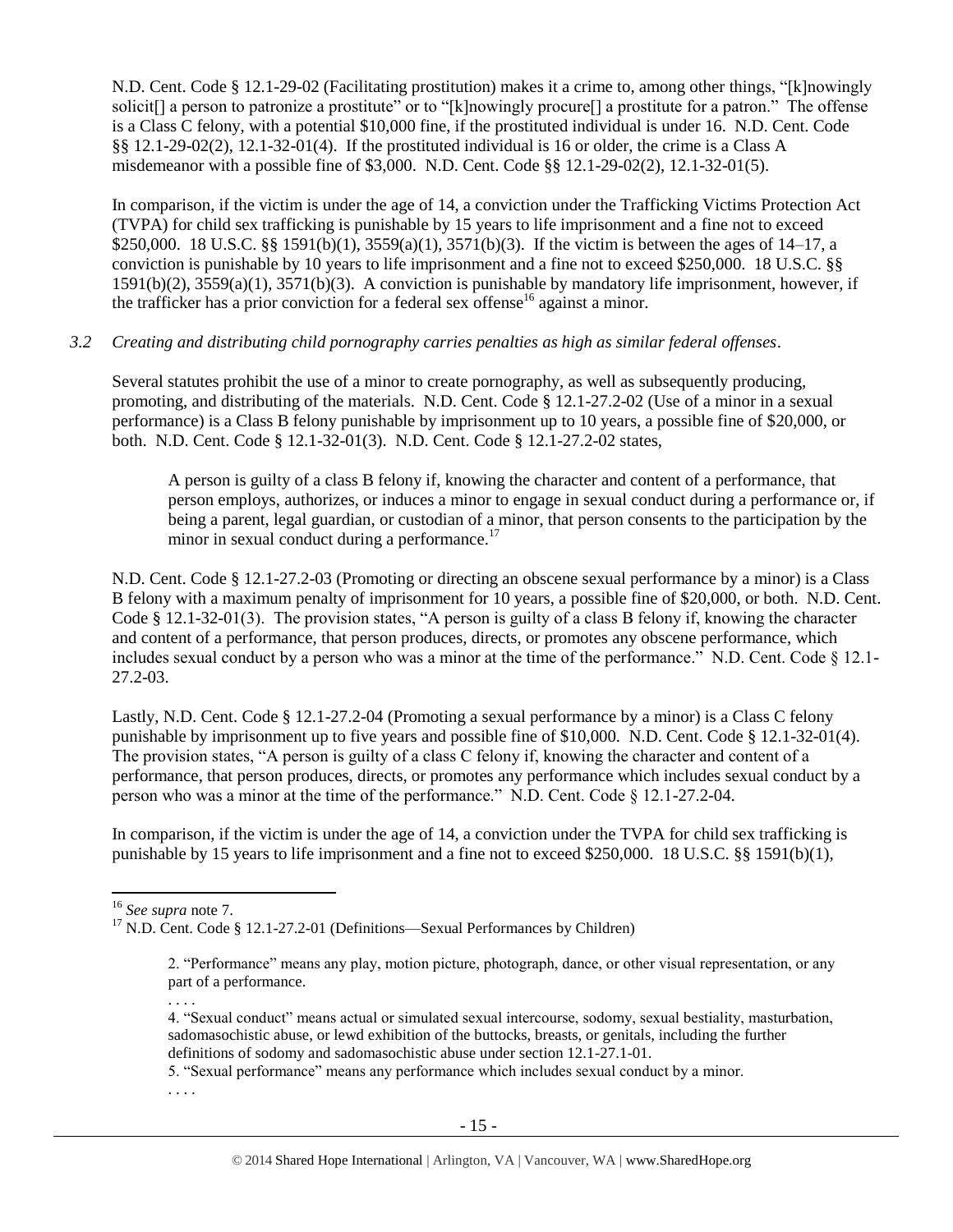3559(a)(1), 3571(b)(3). If the victim is between the ages of 14–17, a conviction is punishable by 10 years to life imprisonment and a fine not to exceed \$250,000. 18 U.S.C. §§ 1591(b)(2), 3559(a)(1), 3571(b)(3). A conviction is punishable by mandatory life imprisonment, however, if the trafficker has a prior conviction for a federal sex offense<sup>18</sup> against a minor. Additionally, a federal conviction for distribution of child pornography<sup>19</sup> is generally punishable by imprisonment for  $5-20$  years and a fine not to exceed \$250,000.<sup>20</sup> Subsequent convictions, however, are punishable by imprisonment up to 40 years and a fine not to exceed \$250,000.<sup>21</sup>

*3.3 Using the Internet to lure, entice, recruit, or sell commercial sex acts with a minor is a separate crime or results in an enhanced penalty for traffickers.*

Using the Internet to initiate or engage in communications to invite or induce minors to engage in sexual acts is prohibited under N.D. Cent. Code § 12.1-20-05.1 (Luring minors by computer or other electronic means). Although the offense does not specifically refer to a commercial sexual arrangement, it may apply to CSEC situations. Subsection (1) states,

1. An adult is guilty of luring minors by computer or other electronic means when:

a. The adult knows the character and content of a communication that, in whole or in part, implicitly or explicitly discusses or depicts actual or simulated nudity, sexual acts, sexual contact, sadomasochistic abuse, or other sexual performances and uses any computer communication system or other electronic means that allows the input, output, examination, or transfer of data or programs from one computer or electronic device to another to initiate or engage in such communication with a person the adult believes to be a minor; and

b. By means of that communication the adult importunes, invites, or induces a person the adult believes to be a minor to engage in sexual acts or to have sexual contact with the adult, or to engage in a sexual performance, obscene sexual performance, or sexual conduct for the adult's benefit, satisfaction, lust, passions, or sexual desires.

This offense has varying degrees of penalties depending on the age of the offender and the victim. It is a Class A misdemeanor with a maximum penalty of imprisonment for one year, a fine of \$3,000 if the offender is less than 22 and "reasonably believes the minor" is 15-17, or both. N.D. Cent. Code §§ 12.1-20-05.1(2), 12.1-32- 01(5). It is a Class C felony with a maximum penalty of imprisonment for five years, a fine of \$10,000 if the adult is less than 22 and "reasonably believes the minor is under" 15, or if the adult is 22 or older and "reasonably believes the minor is"  $15-17$ , or both. N.D. Cent. Code §§  $12.1-20-05.1(2)$ ,  $12.1-32-01(4)$ . Finally, it is a Class B felony with a maximum penalty of imprisonment for 10 years, a fine of \$20,000 if the adult is 22 or older and "reasonably believes the minor is under" 15, or both. N.D. Cent. Code §§ 12.1-20-05.1(2), 12.1- 32-01(3). "The court shall sentence an adult convicted of a class B or class C felony under this section to serve

 $\overline{\phantom{a}}$ <sup>18</sup> *See supra* note [7.](#page-8-0)

<sup>&</sup>lt;sup>19</sup> 18 U.S.C. §§ 2252(a)(1), (a)(2), (a)(3) (Certain activities relating to material involving the sexual exploitation of minors),  $2252A(a)(2)$ , (a)(3) (Certain activities relating to material constituting or containing child pornography), 1466A(a) (Obscene visual representations of the sexual abuse of children).

<sup>&</sup>lt;sup>20</sup> 18 U.S.C. §§ 2252(b) (stating that a conviction under subsection (a)(1), (a)(2), or (a)(3) is punishable by imprisonment for 5–20 years and a fine), 2252A(b)(1) (a conviction is punishable by imprisonment for 5–20 years and a fine), 1466A(a), (b) (stating that a conviction under subsection (a) is "subject to the penalties provided in section 2252A(b)(1)," imprisonment for 5–20 years and a fine, while a conviction under subsection (b) is "subject to the penalties provided in section 2252A(b)(2)," imprisonment up to 10 years, a fine, or both); *see also* 18 U.S.C §§  $3559(a)(1)$  (classifying all of the above listed offenses as felonies),  $3571(b)(3)$  (providing a fine up to \$250,000 for any felony conviction).

<sup>&</sup>lt;sup>21</sup> 18 U.S.C. §§ 2252(b) (stating if a person has a prior conviction under subsection (a)(1), (a)(2), or (a)(3) or a list of other statutes, a conviction is punishable by a fine and imprisonment for 15–40 years), 2252A(b)(1) (stating if a person has a prior conviction under subsection (a)(2), (a)(3), or a list of other statutes, a conviction is punishable by a fine and imprisonment for  $15-40$  years),  $1466A(a)$ , (b) (stating that the penalty scheme for section  $2252A(b)$ applies); *see also* 18 U.S.C. §§ 3559(a)(1) (classifying all of the above listed offenses as felonies), 3571(b)(3) (providing a fine up to \$250,000 for any felony conviction).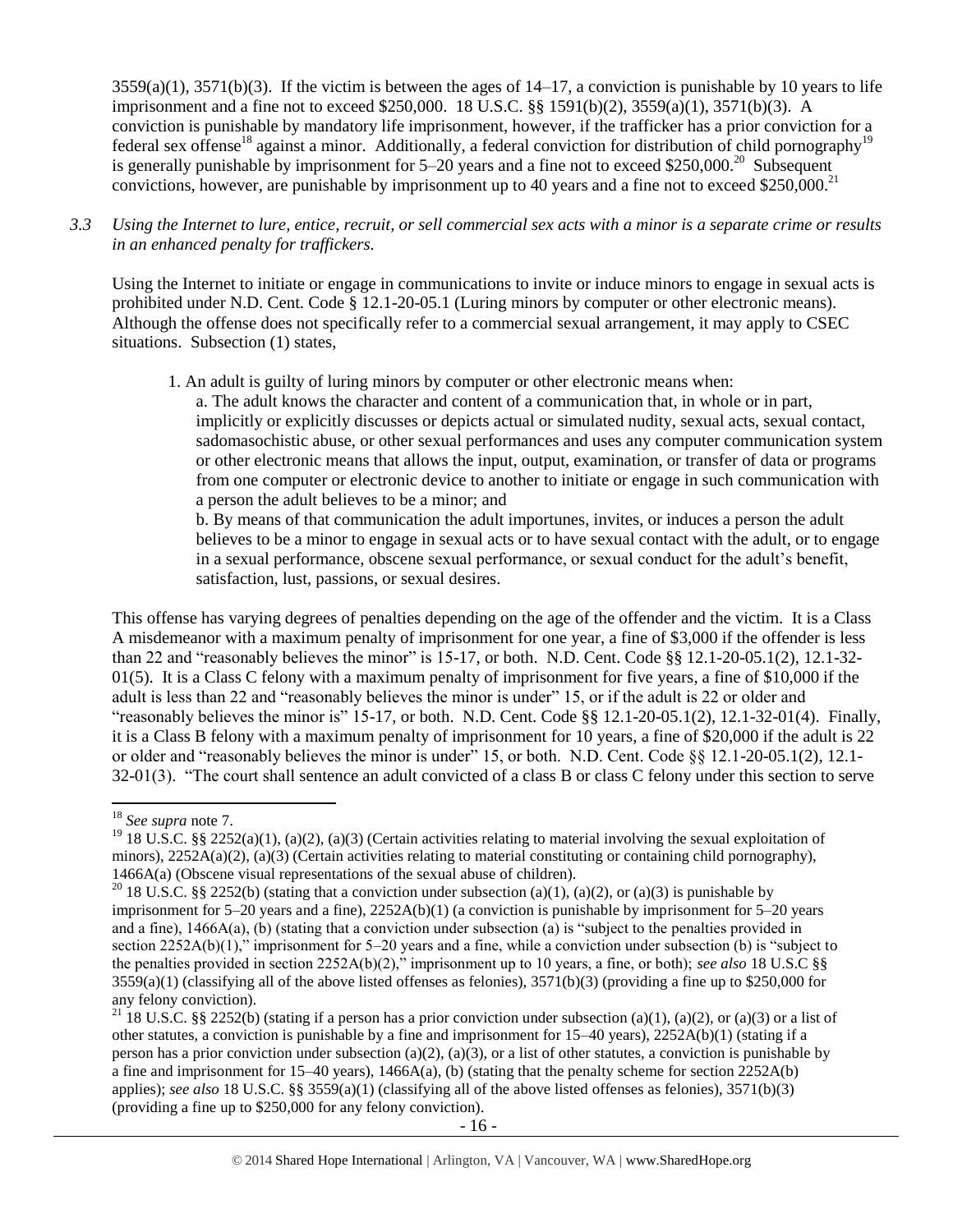a term of imprisonment of at least one year, except the court may sentence an individual to less than one year if the individual did not take a substantial step toward meeting with the minor." N.D. Cent. Code  $\S$  12.1-20- $05.1(2)$ .

# *3.4 Financial penalties for traffickers, including asset forfeiture, are sufficiently high*.

Various fines are associated with crimes traffickers commit. Although there is no fine directly tied to the Class AA felony of sex trafficking of a minor, there are fines for other crimes with which a trafficker may be charged. For facilitating prostitution, which includes "[k]nowingly solicit[ing] a person to patronize a prostitute" or "[k]nowingly procur[ing] a prostitute for a patron," a trafficker may face a Class C felony with a fine of \$10,000 if the prostituted individual is under 16. N.D. Cent. Code  $\S$ § 12.1-29-02(1)(a)-(b), (2), 12.1-32-01(4). If the prostituted individual is 16 or older, the trafficker may face a Class A misdemeanor with a possible fine of \$3,000. N.D. Cent. Code §§ 12.1-29-02(2), 12.1-32-01(5). If guilty of N.D. Cent. Code § 12.1-29-01(1)(a) (Promoting prostitution), which includes "[o]perat[ing] a prostitution business or a house of prostitution," the trafficker may face a Class A misdemeanor with a possible fine of \$3,000. N.D. Cent. Code §§ 12.1-29-01(2), 12.1-32-01(5). A trafficker may face a Class C felony and a possible \$10,000 fine if the trafficker is guilty of promoting prostitution and "owns, controls, manages, or otherwise supervises the prostitution business or house of prostitution." N.D. Cent. Code  $\S$   $\S$  12.1-29-01(2), 12.1-32-01(4). The trafficker may also be guilty of promoting prostitution and face a Class C felony if the trafficker "[i]nduces or otherwise intentionally causes another to become engaged in sexual activity as a business," or "[k]nowingly procures a prostitute for a prostitution business or a house of prostitution." N.D. Cent. Code § 12.1-29-01.

Fines may be assessed against traffickers who use a minor to create pornography, as well as subsequently producing, promoting, and distributing the materials. As Class B felonies, N.D. Cent. Code § 12.1-27.2-02 (Use of a minor in a sexual performance) and N.D. Cent. Code § 12.1-27.2-03 (Promoting or directing an obscene sexual performance by a minor) have possible fines of \$20,000. N.D. Cent. Code § 12.1-32-01(3). As a Class C felony, N.D. Cent. Code § 12.1-27.2-04 (Promoting a sexual performance by a minor) has a possible fine of \$10,000. N.D. Cent. Code § 12.1-32-01(4).

A trafficker may also be required to pay restitution under N.D. Cent. Code § 12.1-32-08 (Hearing prior to ordering restitution, reparation, or reimbursement of indigent defense costs and expenses—Conditions— Collection of restitution for insufficient funds checks—Continuing appropriation), which provides for mandatory restitution only where the victim suffered pecuniary damages, and for discretionary restitution in other cases. Subsection (1) states in part,

Before imposing restitution or reparation as a sentence or condition of probation, the court shall hold a hearing on the matter with notice to the prosecuting attorney and to the defendant as to the nature and amount of restitution. The court, when sentencing a person adjudged guilty of criminal activities that have resulted in pecuniary damages, in addition to any other sentence the court may impose, shall order that the defendant make restitution to the victim or other recipient as determined by the court, unless the court states on the record, based upon the criteria in this subsection, the reason it does not order restitution or orders only partial restitution.

The section also sets forth items the court is to consider "[i]n determining whether to order restitution . . . ." One of those items, subsection  $(1)(a)$  states that "[t]he defendant may be required as part of the sentence imposed by the court to pay the prescribed treatment costs for a victim of a sexual offense as defined in chapters 12.1-20 [Sex offenses] and 12.1-27.2 [Sexual performances by children]."

The human trafficking law authorizes mandatory restitution by stating, "In addition to any sentence or fine imposed for a conviction of an offense under this chapter, the court shall order the person convicted to make restitution to the victim of the crime." N.D. Cent. Code § 12.1-40-01(4).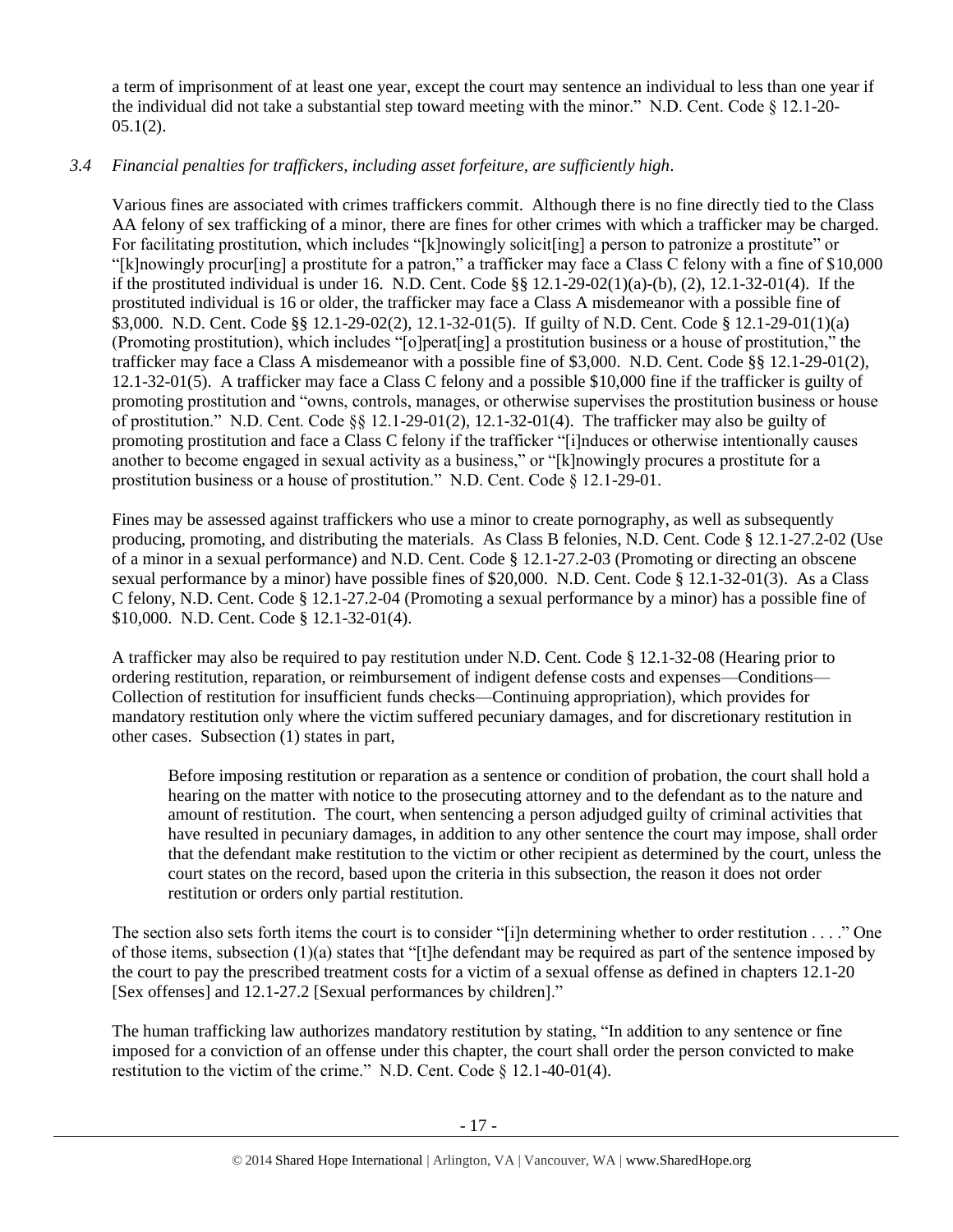Traffickers are also subject to discretionary civil asset forfeiture proceedings. N.D. Cent. Code § 29-31.1-04(1) (Forfeiture proceedings) states, "Forfeiture is a civil proceeding not dependent upon a prosecution for, or conviction of, a criminal offense and forfeiture proceedings are separate and distinct from any related criminal action."<sup>22</sup> Under N.D. Cent. Code § 29-31.1-01(1) "forfeitable property" is defined as including,

b. Property that has been used or is intended to be used to facilitate the commission of a criminal offense or to avoid detection or apprehension of a person committing a criminal offense . . . .

c. Property that is acquired as or from the proceeds of a criminal offense.

d. Property offered or given to another as an inducement for the commission of a criminal offense. e. A vehicle or other means of transportation used in the commission of a felony, the escape from the scene of the commission of a felony, or in the transportation of property that is the subject matter of a felony.

. . . .

N.D. Cent. Code § 29-31.1-03 (Seizure of forfeitable property) states in part, "Forfeitable property may be seized whenever and wherever the property is found within this state. Forfeitable property may be seized by taking custody of the property or by serving upon the person in possession of the property a notice of forfeiture and seizure." N.D. Cent. Code. §29-31.1-03 also governs disposition of forfeited property and states,

If the court finds that the forfeiture is warranted, an order transferring ownership to the seizing agency must be entered and the property must be delivered to the seizing agency for disposition as directed by the court. Property that has been seized for forfeiture, and is not already secured as evidence in a criminal case, must be safely secured or stored by the agency that caused its seizure.

## *3.5 Convicted traffickers are required to register as sex offenders.*

Convicted traffickers may be required to register as sex offenders. In North Dakota, offenders could be required to register both for offenses against children and sexual offenses under N.D. Cent. Code § 12.1-32-15(2) (Offenders against children and sexual offenders—Sexually violent predators—Registration requirement— Penalty). Under N.D. Cent. Code  $\S$  12.1-32-15(1)(e), "sexual offender" is defined as

a person who has pled guilty to or been found guilty, including juvenile delinquent adjudications, of a violation of section 12.1-20-03 [Gross sexual imposition], 12.1-20-03.1 [Continuous sexual abuse of a child], 12.1-20-04 [Sexual imposition], 12.1-20-05 [Corruption or solicitation of minors], 12.1-20-05.1 [Luring minors by computer or other electronic means], 12.1-20-06 [Sexual abuse of wards], 12.1-20- 06.1 [Sexual exploitation by therapist], 12.1-20-07 [Sexual assault] except for subdivision a, . . . chapter 12.1-27.2 [Sexual performances by children], or subsection 2 of section 12.1-22-03.1,<sup>23</sup> sex trafficking in violation of chapter 12.1-40, or an equivalent offense from another court in the United States, a tribal court, or court of another country, or an attempt or conspiracy to commit these offenses.

However, N.D. Cent. Code § 12.1-32-15(2)(b) states in part,

The court shall require an individual to register by stating this requirement on the court records, if that individual:

b. Has pled guilty or nolo contendere to, or been found guilty as a sexual offender for, a misdemeanor or attempted misdemeanor. The court may deviate from requiring an individual to register if the court first finds the individual is no more than three years older than the victim if the victim is a minor, the individual has not previously been convicted as a sexual offender or of a

. . . .

 $\overline{\phantom{a}}$ 

<sup>22</sup> *See supra*, note [11](#page-10-0)*.*

<sup>23</sup> *See supra* note [15.](#page-12-0)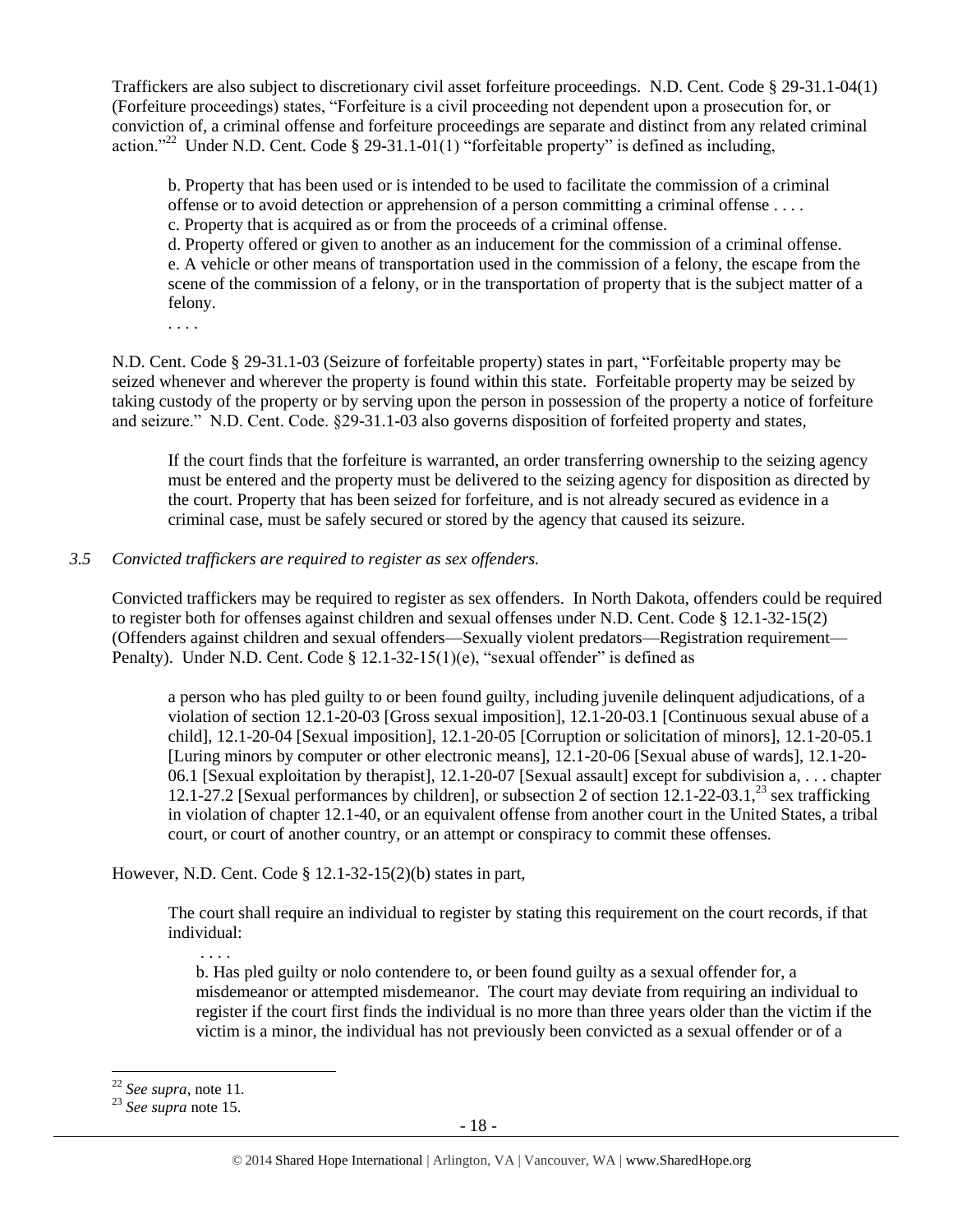crime against a child, and the individual did not exhibit mental abnormality or predatory conduct in the commission of the offense.

Additionally "a crime against a child" potentially requiring registration includes all prostitution related offenses under chapter 12.1-29, "in which the victim is a minor or is otherwise of the age required for the act to be a crime or an attempt or conspiracy to commit these offenses." N.D. Cent. Code  $\S 12.1-32-15(1)(a)$ .

*3.6 Laws relating to termination of parental rights for certain offenses include sex trafficking or CSEC offenses in order to remove the children of traffickers from their control and potential exploitation.* 

Under N.D. Cent. Code § 27-20-44(1) (Termination of parental rights),

1. The court by order may terminate the parental rights of a parent with respect to the parent's child if: a. The parent has abandoned the child;

b. The child is subjected to aggravated circumstances as defined under subsection 3 of section 27- 20-02 [Definitions];

c. The child is a deprived child and the court finds:

(1) The conditions and causes of the deprivation are likely to continue or will not be remedied and that by reason thereof the child is suffering or will probably suffer serious physical, mental, moral, or emotional harm; or

(2) The child has been in foster care, in the care, custody, and control of the department, or a county social service board, or, in cases arising out of an adjudication by the juvenile court that a child is an unruly child, the division of juvenile services, for at least four hundred fifty out of the previous six hundred sixty nights; or

d. The written consent of the parent acknowledged before the court has been given.

"Aggravated circumstances" is defined in part in N.D. Cent. Code  $\S 27-20-02(3)(a)$ , (c) as "circumstances in which a parent: a. Abandons, tortures, chronically abuses, or sexually abuses a child; . . . ; c. Engages in conduct prohibited under sections 12.1-20-01 through 12.1-20-08 or chapter 12.1-27.2 [Sexual performances by children], in which a child is the victim or intended victim." The provisions in N.D. Cent. Code §§ 12.1-20-01 through 12.1-20-08, include gross sexual imposition, sexual imposition, continuous sexual abuse of a child, corruption or solicitation of minors, luring minors by computer or other electronic means, and sexual assault.

Additionally, N.D. Cent. Code § 27-20-20.1 (Petition to terminate parental rights—When bought—Definitions) sets out certain circumstances, subject to some exceptions, when "a petition for termination of parental rights must be filed," including, under subsection  $(2)(c)(1)$ , "A violation of ... subdivision a of subsection 1 of section 14-09-22 in which the victim is another child of the parent." N.D. Cent. Code § 14-09-22(1)(a) (Abuse or neglect of child) states,

1. Except as provided in subsection 2 or 3, a parent, adult family or household member, guardian, or other custodian of any child, who willfully commits any of the following offenses is guilty of a class C felony except if the victim of an offense under subdivision a is under the age of six years in which case the offense is a class B felony:

a. Inflicts, or allows to be inflicted, upon the child, bodily injury, substantial bodily injury, or serious bodily injury as defined by section  $12.1$ -01-04<sup>24</sup> or mental injury.

l

<sup>&</sup>lt;sup>24</sup> N.D. Cent. Code § 12.1-01-04(4),(29), (31) (General definitions) defines "bodily injury" as "any impairment of physical condition, including physical pain," "serious bodily injury" as "bodily injury that creates a substantial risk of death or which causes serious permanent disfigurement, unconsciousness, extreme pain, permanent loss or impairment of the function of any bodily member or organ, a bone fracture, or impediment of air flow or blood flow to the brain or lungs," and "substantial bodily injury" as "a substantial temporary disfigurement, loss, or impairment of the function of any bodily member or organ."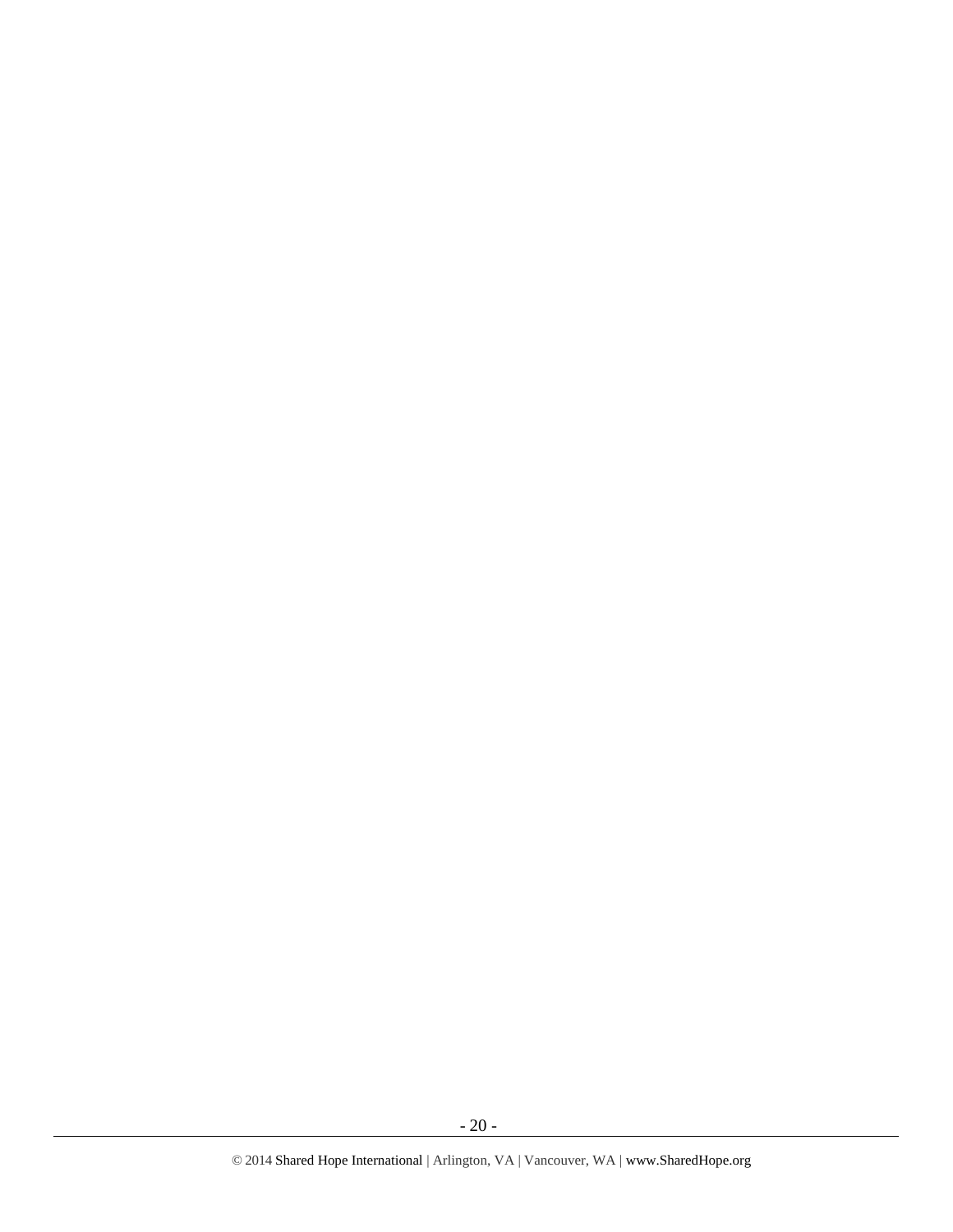## **FRAMEWORK ISSUE 4: CRIMINAL PROVISIONS FOR FACILITATORS**

# *Legal Components:*

- *4.1 The acts of assisting, enabling, or financially benefitting from child sex trafficking are included as criminal offenses in the state sex trafficking statute.*
- *4.2 Financial penalties, including asset forfeiture laws, are in place for those who benefit financially from or aid and assist in committing domestic minor sex trafficking.*

*\_\_\_\_\_\_\_\_\_\_\_\_\_\_\_\_\_\_\_\_\_\_\_\_\_\_\_\_\_\_\_\_\_\_\_\_\_\_\_\_\_\_\_\_\_\_\_\_\_\_\_\_\_\_\_\_\_\_\_\_\_\_\_\_\_\_\_\_\_\_\_\_\_\_\_\_\_\_\_\_\_\_\_\_\_\_\_\_\_\_\_\_\_\_*

- *4.3 Promoting and selling child sex tourism is illegal.*
- *4.4 Promoting and selling child pornography is illegal.*

# *Legal Analysis:*

*4.1 The acts of assisting, enabling, or financially benefitting from child sex trafficking are included as criminal offenses in the state sex trafficking statute.*

Assisting, enabling, or financially benefiting from human trafficking are crimes under N.D. Cent. Code § 12.1-40-01 (Human trafficking—Penalty). It states in part,

1. A person is guilty of human trafficking if the person:

a. Benefits financially or receives anything of value from knowing participation in human trafficking; or b. Promotes, recruits, entices, harbors, transports, provides, or obtains by any means, or attempts to promote, recruit, entice, harbor, transport, provide, or obtain by any means, another person, knowing that the person will be subject to human trafficking.

This crime is a Class AA felony when the victim is under 18. N.D. Cent. Code § 12.1-40-01(2).

Additionally, N.D. Cent. Code § 12.1-29-02 (Facilitating prostitution) applies to facilitators. N.D. Cent. Code § 12.1-29-02(1) makes it a crime, among other things, when an individual does the following:

c. Knowingly leases or otherwise permits a place controlled by the actor, alone or in association with others, to be regularly used for prostitution, promoting prostitution, or facilitating prostitution, or fails to make reasonable effort to abate such use by ejecting the tenant, notifying law enforcement authorities, or taking other legally available means; or

d. Knowingly induces or otherwise intentionally causes another to remain a prostitute. A person who is supported in whole or substantial part by the proceeds of prostitution, other than the prostitute or the prostitute's minor child or a person whom the prostitute is required by law to support, is presumed to be knowingly inducing or intentionally causing another to remain a prostitute.

This crime is a Class C felony in certain circumstances, including if the minor is under 16 or force or threat is used to cause a person to remain a prostitute. N.D. Cent. Code § 12.1-29-02(2). Otherwise the crime is a Class A misdemeanor. N.D. Cent. Code § 12.1-29-02(2).

*4.2 Financial penalties, including asset forfeiture laws, are in place for those who benefit financially from or aid and assist in committing domestic minor sex trafficking.*

Various fines are associated with crimes facilitators commit. For facilitating prostitution, a facilitator may face a Class C felony with a fine of \$10,000 if the prostituted individual is under 16. N.D. Cent. Code §§ 12.1-29-  $02(1)(a)-(b)$ ,  $(2)$ ,  $12.1-32-01(4)$ . If the prostituted individual is 16 or older, the trafficker may face a Class A misdemeanor with a possible fine of \$3,000. N.D. Cent. Code §§ 12.1-29-02(2), 12.1-32-01(5).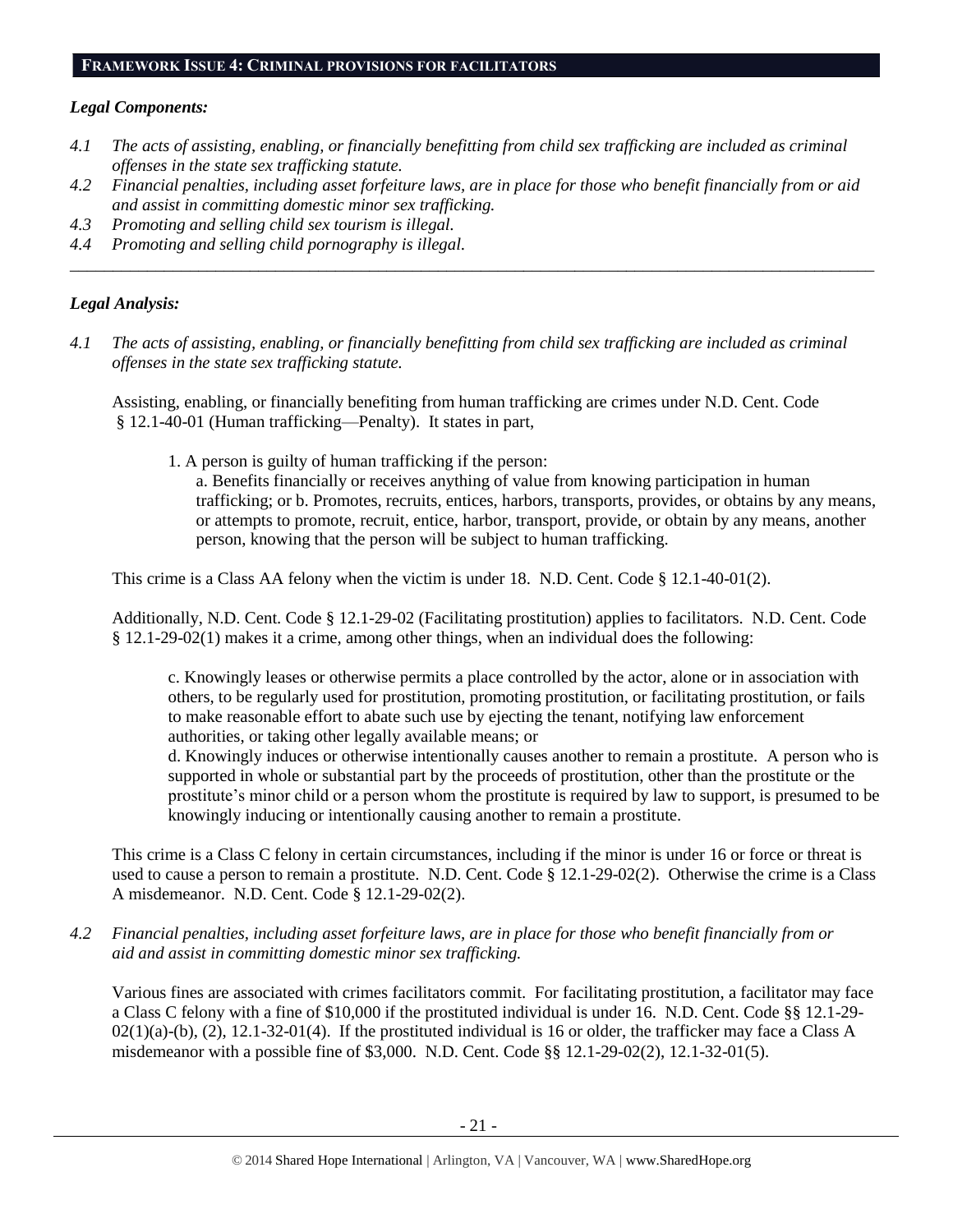A facilitator may also be required to pay restitution under N.D. Cent. Code § 12.1-32-08 (Hearing prior to ordering restitution, reparation, or reimbursement of indigent defense costs and expenses—Conditions— Collection of restitution for insufficient funds checks—Continuing appropriation), which provides for mandatory restitution only where the victim suffered pecuniary damages. Subsection (1) states in part,

Before imposing restitution or reparation as a sentence or condition of probation, the court shall hold a hearing on the matter with notice to the prosecuting attorney and to the defendant as to the nature and amount of restitution. The court, when sentencing a person adjudged guilty of criminal activities that have resulted in pecuniary damages, in addition to any other sentence the court may impose, shall order that the defendant make restitution to the victim or other recipient as determined by the court, unless the court states on the record, based upon the criteria in this subsection, the reason it does not order restitution or orders only partial restitution.

The section also sets forth items the court is to consider "[i]n determining whether to order restitution . . . ." One of those items, subsection  $(1)(a)$  states that "[t]he defendant may be required as part of the sentence imposed by the court to pay the prescribed treatment costs for a victim of a sexual offense as defined in chapters 12.1-20 [Sex offenses] and 12.1-27.2 [Sexual performances by children]."

The human trafficking law authorizes mandatory restitution by stating, "In addition to any sentence or fine imposed for a conviction of an offense under this chapter, the court shall order the person convicted to make restitution to the victim of the crime." N.D. Cent. Code § 12.1-40-01(4).

Through civil forfeiture proceedings facilitators could be subject to property forfeiture. "Forfeiture is a civil proceeding not dependent upon a prosecution for, or conviction of, a criminal offense and forfeiture proceedings are separate and distinct from any related criminal action."<sup>25</sup> N.D. Cent. Code § 29-31.1-04 (Forfeiture proceedings). N.D. Cent. Code § 29-31.1-01(1) defines "forfeitable property" as including the following:

a. Property that is illegally possessed or is contraband.

b. Property that has been used or is intended to be used to facilitate the commission of a criminal offense or to avoid detection or apprehension of a person committing a criminal offense. . . .

c. Property that is acquired as or from the proceeds of a criminal offense.

d. Property offered or given to another as an inducement for the commission of a criminal offense. e. A vehicle or other means of transportation used in the commission of a felony, the escape from the scene of the commission of a felony, or in the transportation of property that is the subject matter of a felony.

N.D. Cent. Code § 29-31.1-03 (Seizure of forfeitable property) states in part, "Forfeitable property may be seized whenever and wherever the property is found within this state. Forfeitable property may be seized by taking custody of the property or by serving upon the person in possession of the property a notice of forfeiture and seizure." N.D. Cent. Code. §29-31.1-03, also governs the disposition of property and, in relevant part, requires

If the court finds that the forfeiture is warranted, an order transferring ownership to the seizing agency must be entered and the property must be delivered to the seizing agency for disposition as directed by the court. Property that has been seized for forfeiture, and is not already secured as evidence in a criminal case, must be safely secured or stored by the agency that caused its seizure.

 $\overline{\phantom{a}}$ <sup>25</sup> *See supra*, note [11.](#page-10-0)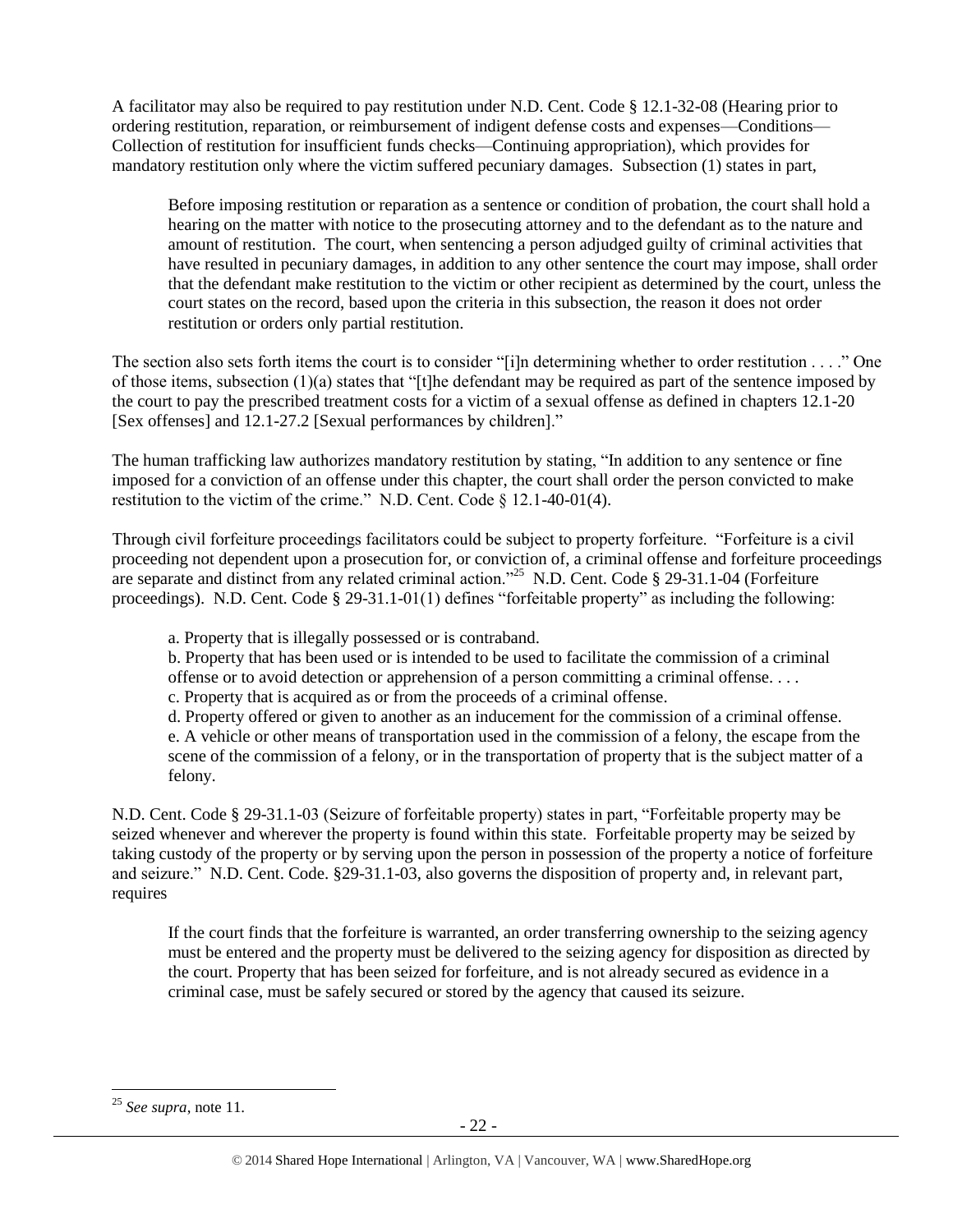#### *4.3 Promoting and selling child sex tourism is illegal*.

There are no laws in North Dakota related to sex tourism.

4.3.1 Recommendation: Enact a law prohibiting selling or offering to sell travel services that include or facilitate travel for the purpose of engaging in commercial sexual exploitation of a minor or prostitution of a minor, if occurring in North Dakota.

## *4.4 Promoting and selling child pornography is illegal.*

N.D. Cent. Code § 12.1-27.2-03 (Promoting or directing an obscene sexual performance by a minor) states, "A person is guilty of a class B felony if, knowing the character and content of a performance, that person produces, directs, or promotes any obscene performance which includes sexual conduct by a person who was a minor at the time of the performance." A Class B felony typically carries a maximum penalty of imprisonment for 10 years, a fine up to \$20,000, or both. N.D. Cent. Code § 12.1-32-01(3).

N.D. Cent. Code § 12.1-27.2-04 (Promoting a sexual performance by a minor) makes it a Class C felony to "knowing the character and content of a performance, . . . produce[], direct[], or promote[] any performance which includes sexual conduct by a person who was a minor at the time of the performance." A Class C felony is typically punishable by imprisonment up to 5 years, a fine not to exceed \$10,000, or both. N.D. Cent. Code § 12.1-32-01(4).

These offenses are subject to enhanced penalties. N.D. Cent. Code § 12.1-27.2-04.2(1) (Sexual performance by a minor—Enhanced penalties) states, "[a] person who commits an offense under this chapter and who acts in the course of a commercial or for-profit activity or transaction in which the offender had or shared ownership, control, managerial responsibility, or a financial interest other than wages is subject to" a fine of up to \$10,000 for individual offenders or a fine up to \$25,000 for a "corporation, limited liability company, association, partnership, or other legal entity." Subsequent offenses receive increased penalties of up to \$50,000 for individuals and up to \$100,000 for a "corporation, limited liability company, association, partnership, or other legal entity." N.D. Cent. Code § 12.1-27.2-04.2(2).

The obscenity laws serve as a means for prosecuting promoters, as well as sellers. N.D. Cent. Code § 12.1-27.1-01(1) (Obscenity—Definitions—Dissemination—Classification of offenses) makes it a Class C felony "if, knowing of its character, [a] person disseminates obscene material or if the person produces, transports, or sends obscene material with intent that it be disseminated." "Disseminate" in this section means "to sell, lease, rent, advertise, broadcast, transmit, exhibit, or distribute for pecuniary gain." N.D. Cent. Code § 12.1-27.1-01(6).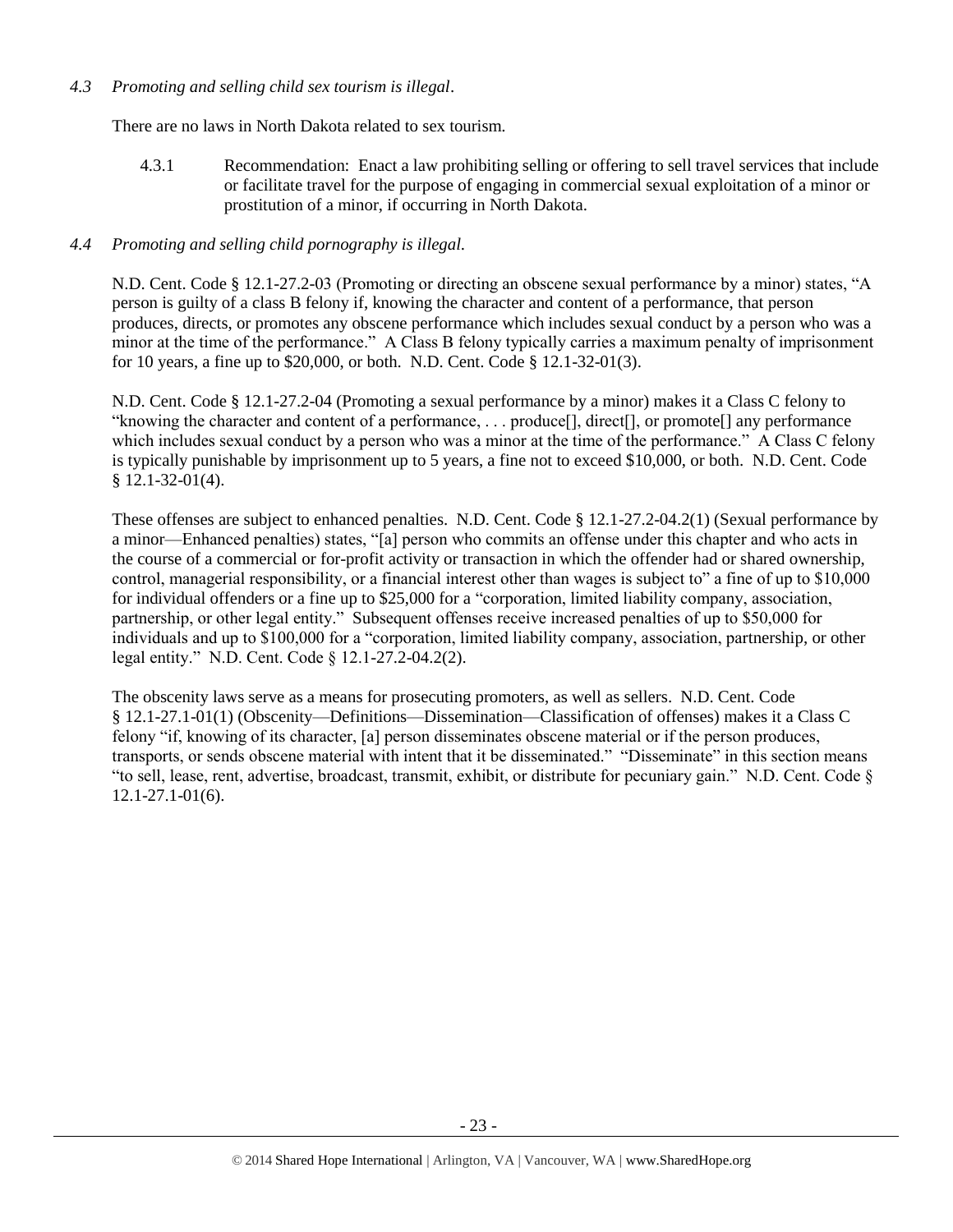**FRAMEWORK ISSUE 5: PROTECTIVE PROVISIONS FOR THE CHILD VICTIMS**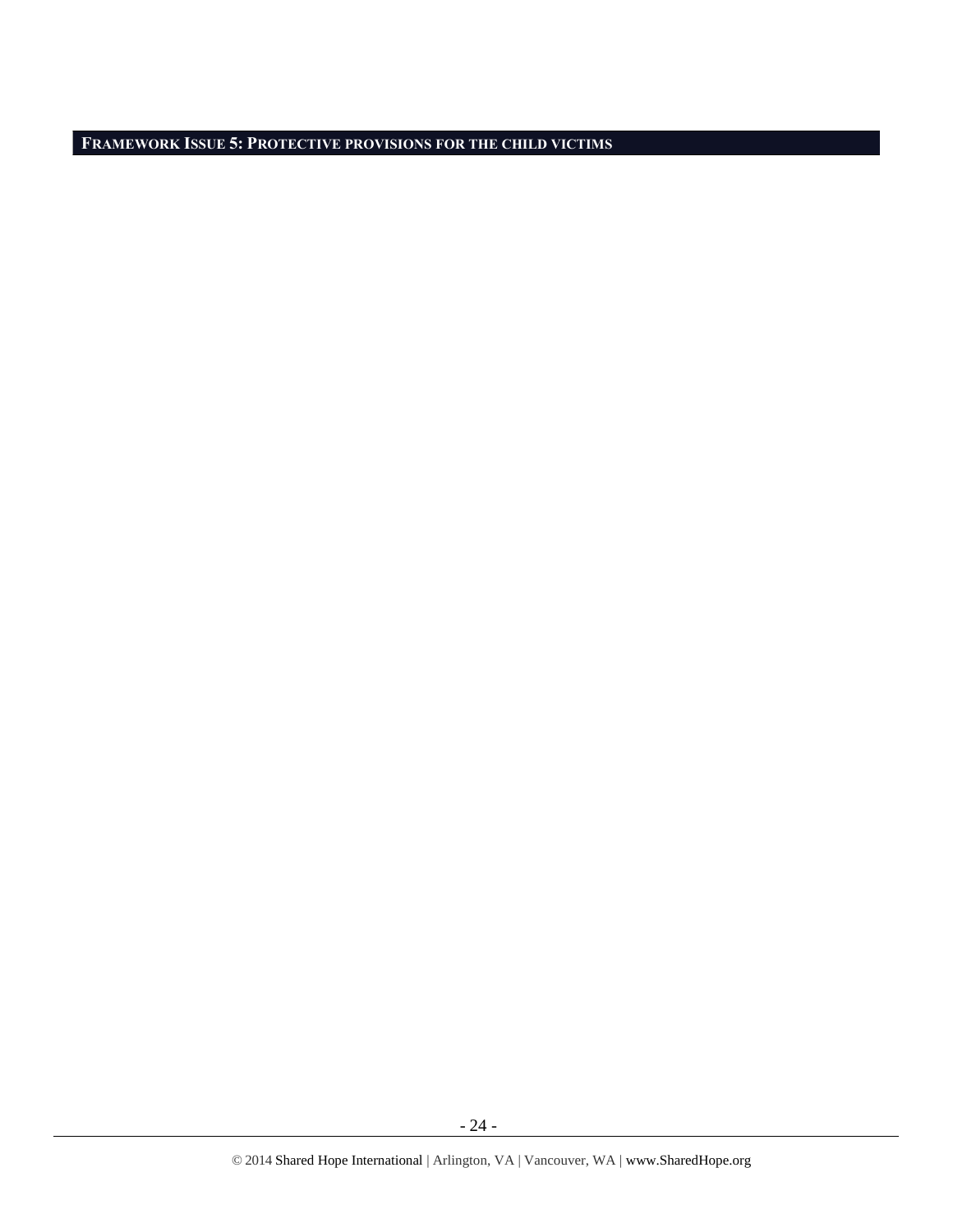# *Legal Components:*

- *5.1 Statutorily-mandated victim services define "victim" to specifically include victims of domestic minor sex trafficking or commercial sexual exploitation of children (CSEC) to ensure prompt identification and access to victims' rights and services.*
- *5.2 The state sex trafficking statute expressly prohibits a defendant from raising consent of the minor to the commercial sex acts as a defense.*
- *5.3 Prostitution laws apply only to adults, making minors under 18 specifically immune from this offense.*
- *5.4 Child victims of sex trafficking or commercial sexual exploitation are provided with a child protection response, including specialized shelter and services, and are not detained in juvenile detention facilities.*
- *5.5 Commercial sexual exploitation or sex trafficking is identified as a type of abuse and neglect within child protection statutes.*
- *5.6 The definition of "caregiver" (or similar term) in the child welfare statutes is broad enough to include a trafficker who has custody or control of a child in order to bring a trafficked child into the protection of child protective services.*
- *5.7 Crime victims' compensation is specifically available to a child victim of sex trafficking or commercial sexual exploitation of children (CSEC) without regard to ineligibility factors.*
- *5.8 Victim-friendly procedures and protections are provided in the trial process for minors under 18.*
- *5.9 Expungement or sealing of juvenile delinquency records resulting from arrests or adjudications for prostitution-related offenses committed as a result of, or in the course of, the commercial sexual exploitation of a minor is available within a reasonable time after turning 18.*
- *5.10 Victim restitution and civil remedies for victims of domestic minor sex trafficking or commercial sexual exploitation of children (CSEC) are authorized by law.*
- *5.11 Statutes of limitations for civil and criminal actions for child sex trafficking or commercial sexual exploitation of children (CSEC) offenses are eliminated or lengthened sufficiently to allow prosecutors and victims a realistic opportunity to pursue criminal action and legal remedies.*

*\_\_\_\_\_\_\_\_\_\_\_\_\_\_\_\_\_\_\_\_\_\_\_\_\_\_\_\_\_\_\_\_\_\_\_\_\_\_\_\_\_\_\_\_\_\_\_\_\_\_\_\_\_\_\_\_\_\_\_\_\_\_\_\_\_\_\_\_\_\_\_\_\_\_\_\_\_\_\_\_\_\_\_\_\_\_\_\_\_\_\_\_\_*

# *Legal Analysis:*

l

*5.1 Statutorily-mandated victim services define "victim" to specifically include victims of domestic minor sex trafficking or commercial sexual exploitation of children (CSEC) to ensure prompt identification and access to victims' rights and services.*

For the purposes of crime victims' compensation, North Dakota defines a "victim" to include "a person who suffers bodily injury<sup>26</sup> or death as a result of criminally injurious conduct, the good-faith effort of any person to prevent criminally injurious conduct, or the good-faith effort of any person to apprehend a person suspected of engaging in criminally injurious conduct."<sup>27</sup> N.D. Cent. Code § 54-23.4-01(8) (Definitions—Crime Victims Compensation). Therefore, the term is potentially broad enough to cover commercially sexually exploited children but does not specifically define victims of domestic minor sex trafficking or CSEC offenses as victims for purposes of victim compensation.

<sup>&</sup>lt;sup>26</sup> Pursuant to N.D. Cent. Code § 54-23.4-01(1), "Bodily injury' means any harm that requires medical treatment and results in economic loss and includes pregnancy and nervous shock."

<sup>&</sup>lt;sup>27</sup> N.D. Cent. Code § 54-23.4-01(4) (Definitions—Crime Victims Compensation) defines "criminally injurious conduct" in relevant part as "conduct that results in bodily injury or death, and is punishable by fine, imprisonment, or death, or would be so punishable but for the fact that the person engaging in the conduct was a minor or lacked capacity to commit the crime."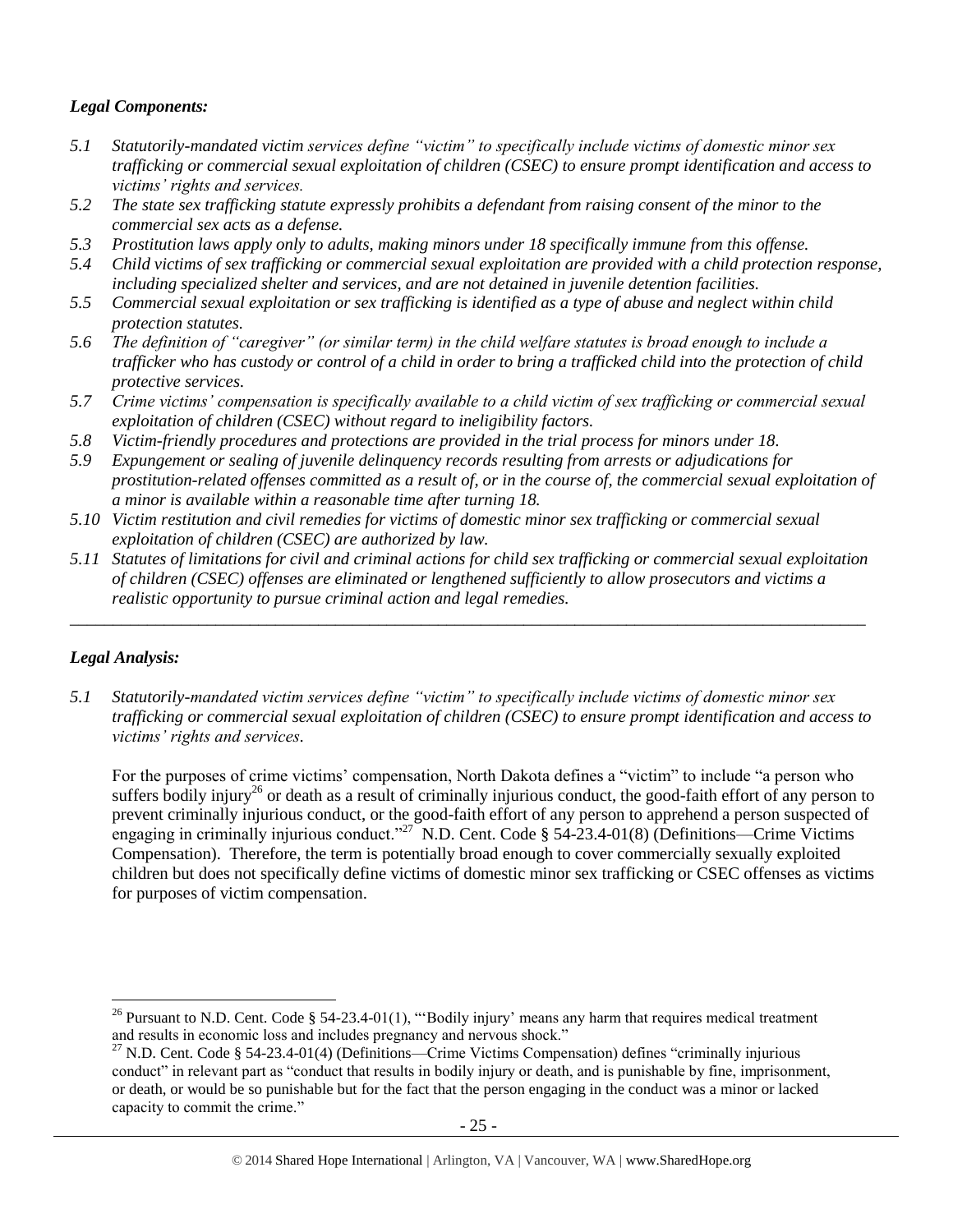- 5.1.1 Recommendation: Amend the definition of victim in N.D. Cent. Code § 54-23.4-01(8) (Definitions—Crime Victims Compensation) to expressly include victims of human trafficking and CSEC offenses.
- *5.2 The state sex trafficking statute expressly prohibits a defendant from raising consent of the minor to the commercial sex acts as a defense.*

Under N.D. Cent. Code § 12.1-17-08(1) (Consent as a defense),

When conduct is an offense because it causes or threatens bodily injury, consent to such conduct or to the infliction of such injury by all persons injured or threatened by the conduct is a defense if:

a. Neither the injury inflicted nor the injury threatened is such as to jeopardize life or seriously impair health;

. . .; or

c. The conduct and the injury are reasonably foreseeable hazards of an occupation or profession or of medical or scientific experimentation conducted by recognized methods, and the persons subjected to such conduct or injury, having been made aware of the risks involved, consent to the performance of the conduct or the infliction of the injury.

Under subsection (2),

 $\overline{\phantom{a}}$ 

Assent does not constitute consent, within the meaning of this section, if:

a. It is given by a person who is legally incompetent to authorize the conduct charged to constitute the offense and such incompetence is manifest or known to the actor;

b. It is given by a person who by reason of youth, mental disease or defect, or intoxication is manifestly unable or known by the actor to be unable to make a reasonable judgment as to the nature or harmfulness of the conduct charged to constitute the offense; or c. It is induced by force, duress, or deception.

- 5.2.1 Recommendation: Amend N.D. Cent. Code § 12.1-17-08(1) (Consent as a defense) to specifically eliminate any consent defense for CSEC crimes and domestic minor sex trafficking.
- *5.3 Prostitution laws apply only to adults, making minors under 18 specifically immune from this offense.*

N.D. Cent. Code § 12.1-29-03 (Prostitution) is not limited in application to adults and does not identify a minor engaged in prostitution as a victim of sex trafficking.

- 5.3.1 Recommendation: Amend N.D. Cent. Code § 12.1-29-03 (Prostitution) to apply only to adults, making this offense specifically inapplicable to minors.
- *5.4 Child victims of sex trafficking or commercial sexual exploitation are provided with a child protection response, including specialized shelter and services, and are not detained in juvenile detention facilities.*

#### **Child Identified as Youth in Need of Care (Abused/Neglected)**

Pursuant to N.D. Cent. Code § 50-25.1-02(3)<sup>28</sup>, a sexually exploited child is likely to be identified as abused or neglected. North Dakota does not specifically use the term "caregiver" in its child welfare statutes, and if a child is identified as abused or neglected under N.D. Cent. Code § 50-25.1-02(3), the definition of the person

<sup>&</sup>lt;sup>28</sup> See *infra* section 5.5 for a full analysis of the definition of "abuse" as it relates to identification of sexually exploited children.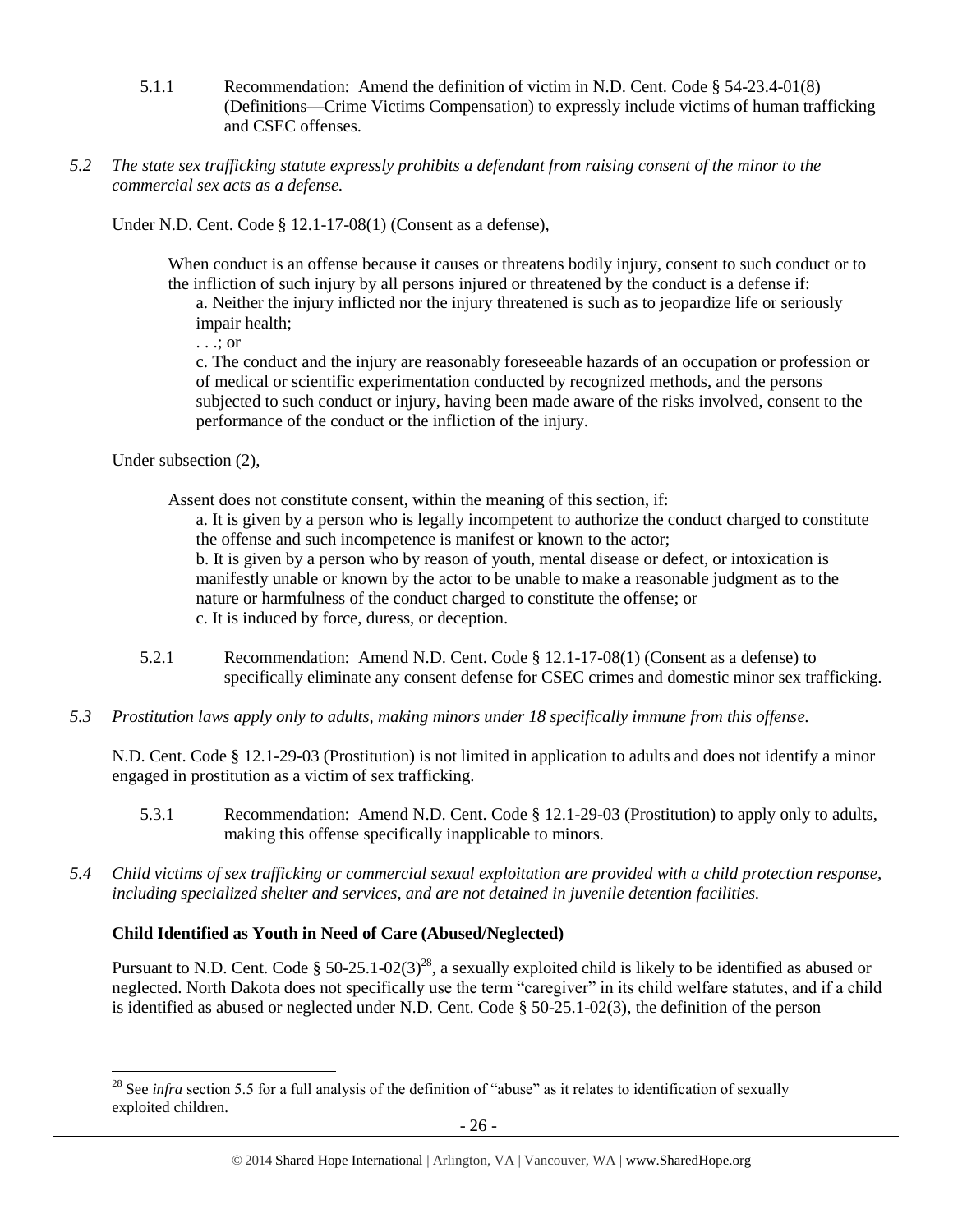responsible for the child under N.D. Cent. Code  $\S 50-25.1-02(1)^{29}$  is not sufficiently broad to involve Child Protective Services in investigations where the child is in the custody or control of a non-family trafficker.

If found to be an abused or neglected child, the commercially sexually exploited minor could be brought under the protections of N.D. Cent. Code § 50-25.1 (Child Abuse and Neglect), which serves "to protect the health and welfare of children by encouraging the reporting of children who are known to be or suspected of being abused or neglected; the providing of adequate services for the protection and treatment of abused and neglected children and to protect them from further harm; . . . ." N.D. Cent. Code § 50-25.1-01 (Purpose). Upon a report of abuse or neglect, N.D. Cent. Code § 50-25.1-05(1) (Assessment) states that

[t]he [human services] department, in accordance with rules adopted by the department, immediately shall initiate an assessment, or cause an assessment, of any report of child abuse or neglect including, when appropriate, the assessment of the home or the residence of the child, any school or child care facility attended by the child, and the circumstances surrounding the report of abuse or neglect.

Under subsection (2), "If the report alleges a violation of a criminal statute involving sexual or physical abuse, the department and an appropriate law enforcement agency shall coordinate the planning and execution of their investigation efforts to avoid a duplication of fact finding efforts and multiple interviews." N.D. Cent. Code § 50-25.1-05(2) further states that law enforcement may do any of the following:

a. Refer the case to a children's advocacy center for a forensic interview, forensic medical examination, and other services.

b. Interview, without the consent of a person responsible for the child's welfare, the alleged abused or neglected child and any other child who currently resides or who has resided with the person responsible for the child's welfare or the alleged perpetrator.

c. Conduct the interview at a school, child care facility, or any other place where the alleged abused or neglected child or other child is found.

If the report implicates a person who is not "responsible for the child's health or welfare" then "[u]pon determination by the department or the department's designee that a report made under this chapter implicates a person other than a person responsible for a child's welfare, the department may refer the report to an appropriate law enforcement agency for investigation and disposition." N.D. Cent. Code § 50-25.1-05.3 (Disposition of reports implicating a person not responsible for the child's health or welfare).

N.D. Cent. Code § 50-25.1-05.1 (Services required—How determined) requires the human services department to make a decision "whether services are required to provide for the protection and treatment of an abused or neglected child" after an assessment of the reported child abuse or neglect is completed. Under N.D. Cent. Code § 50-25.1-06 (Protective and other services to be provided), the human services department or an authorized agent

shall provide protective services for the abused or neglected child and other children under the same care as may be necessary for their well-being and shall provide other appropriate social services, as the circumstances warrant, to the parents, custodian, or other persons serving in loco parentis with respect to the child or the other children. $30$ 

 $\overline{\phantom{a}}$ 

<sup>&</sup>lt;sup>29</sup> See *infra* section 5.6 for a full analysis of the definition of "caregiver."

<sup>30</sup> "In loco parentis" does not appear to be defined in the Code; however, *State v. Johnson*, 88 N.W.2d 209, 216 (N.D. 1958) (superseded by statute with the adoption of the North Dakota Rules of Criminal Procedure (State v. Allen, 237 N.W.2d 154, 159 (N.D. 1975)). states,

A person who stands 'in loco parentis' is a person who stands in the place of a parent; charged, factitiously, with a parent's rights, duties and responsibilities. Black's Law Dictionary, 4th Ed., p. 896. The cases relating to the application of the terms 'in loco parentis' indicate that it does not refer to such a transitory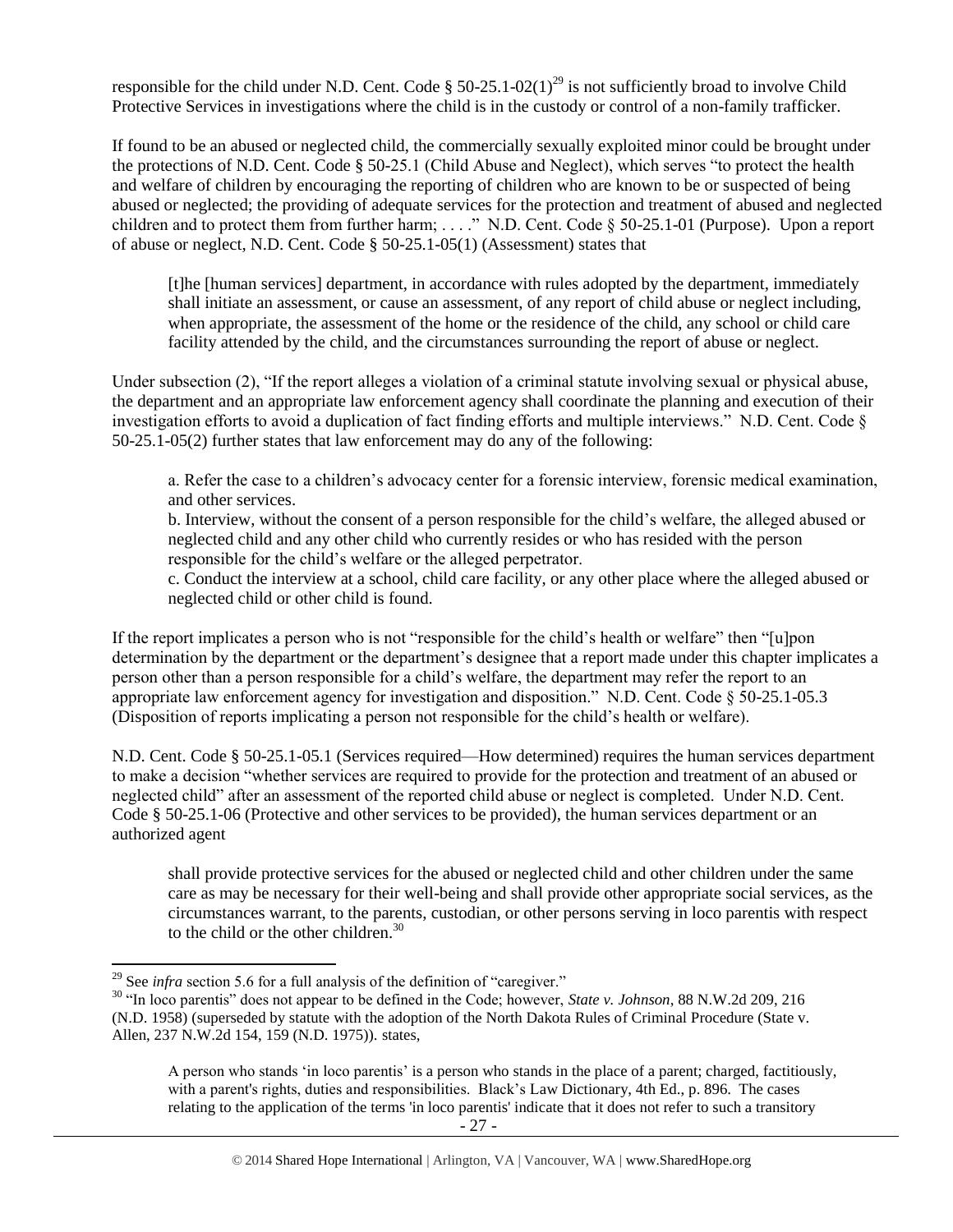#### *I. Initial Custody:*

#### a. Authority for initial custody

North Dakota's laws appear to allow for law enforcement to take a commercially sexually exploited child into custody in certain circumstances. Specifically, N.D. Cent. Code § 27-20-13(1) (Taking into custody) allows a child to be taken into custody through the following means:

- a. Pursuant to an order of the court under this chapter;
- …
- c. By a law enforcement officer if there are reasonable grounds to believe:

(1) That the child is suffering from illness or injury or is in immediate danger from the child's surroundings, and that the child's removal is necessary; or

- …
- d. By order of the director made pursuant to subdivision h of subsection 1 of section 27-20-06.<sup>31</sup>

If taken into custody under N.D. Cent. Code § 27-20-13, this is not considered an arrest, "except for the purpose of determining its validity under the Constitution of North Dakota or the Constitution of the United States." N.D. Cent. Code § 27-20-13(2).

Pursuant to N.D. Cent. Code § 50-25.1-07,

Any physician examining a child with respect to whom abuse or neglect is known or suspected, after reasonable attempts to advise the parents, guardian, or other person having responsibility for the care of the child that the physician suspects has been abused or neglected, may keep the child in the custody of the hospital or medical facility for not to exceed ninetysix hours and must immediately notify the juvenile court and the department in order that child protective proceedings may be instituted.

b. Placement:

After being taken into custody the child

may not be…placed in shelter care prior to the hearing on the petition unless the child's…care is required to protect the person or property of others or of the child or because the child may abscond or be removed from the jurisdiction of the court or because the child has no parent, guardian, or custodian

arrangement as the defendant claims he had with some of the parents of the minors involved in this case. Nor does it refer to a temporary situation in which a minor is accompanied by someone over 18 to a public dance.

 $31$  N.D. Cent. Code § 27-20-06(1)(e), (h) (Powers and duties of director of juvenile court) states in part that

For the purpose of carrying out the objectives and purposes of this chapter and subject to the limitations of this chapter or imposed by the court, a director shall:

e. Issue a temporary custody order concerning a child who is referred to the director's supervision or care as a delinquent, unruly, or deprived child. Except as provided by this chapter, a director does not have the powers of a law enforcement officer.

. . . .

. . . .

 $\overline{a}$ 

h. Make such temporary order not to exceed ninety-six hours for the custody and control of a child alleged to be deprived as may be deemed appropriate. The order must be reduced to writing within twenty-four hours, excluding holidays and weekends.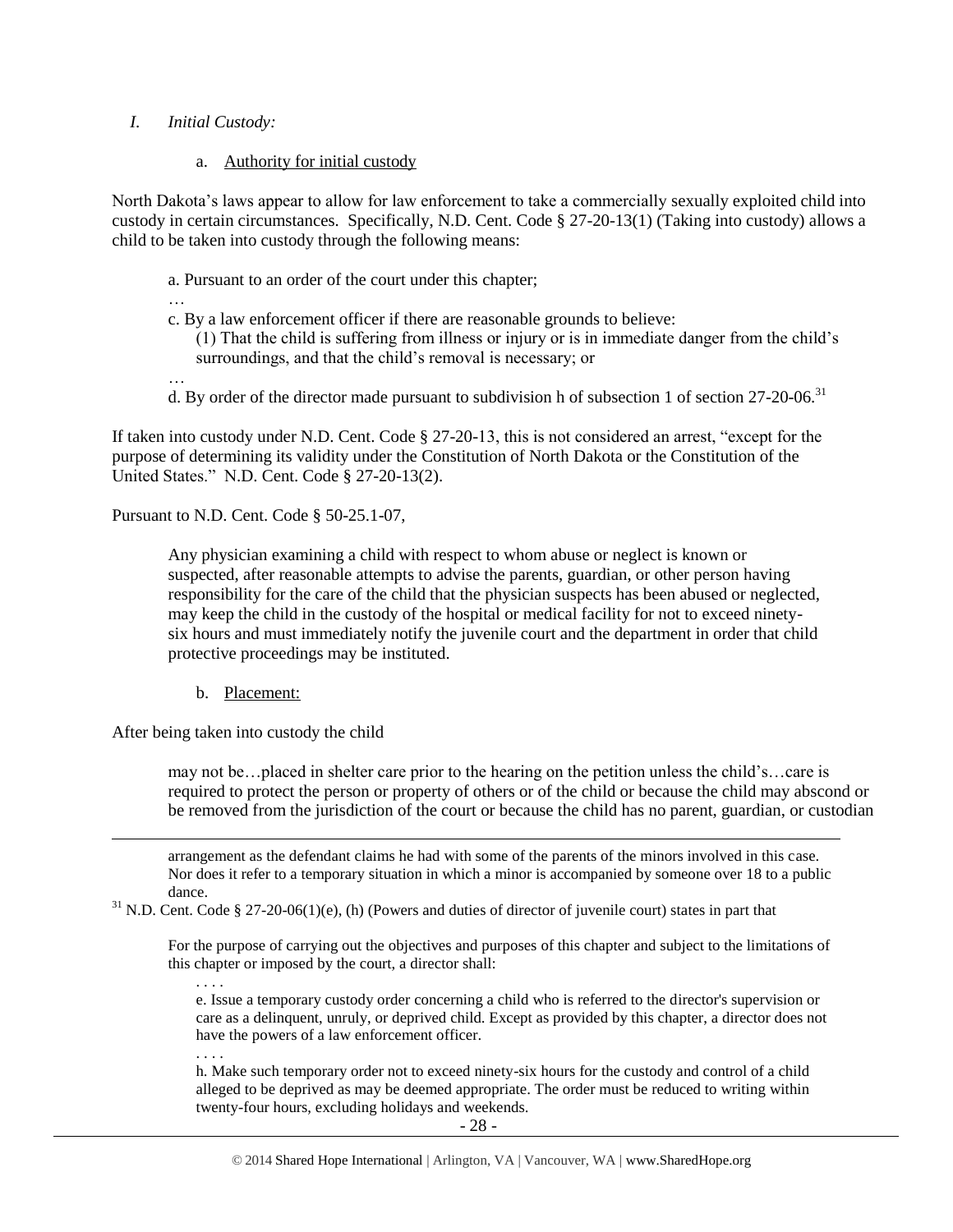or other person able to provide supervision and care for the child and return the child to the court when required, or an order for the child's…shelter care has been made by the court pursuant to this chapter. N.D. Cent. Code § 27-20-14(1) (Detention of child—Juvenile drug court exception).

#### **Child Identified as Deprived**

- *I. Initial Custody:* 
	- a. Authority for initial custody

N.D. Cent. Code § 27-20-13(1) (Taking into custody) allows a child to be taken into custody through the following means:

- a. Pursuant to an order of the court under this chapter;
- b. Pursuant to the laws of arrest;
- c. By a law enforcement officer if there are reasonable grounds to believe:

(1) That the child is suffering from illness or injury or is in immediate danger from the child's surroundings, and that the child's removal is necessary; or

(2) That the child has run away from the child's parents, guardian, or other custodian; or d. By order of the director made pursuant to subdivision h of subsection 1 of section 27-20-06.<sup>32</sup> If taken into custody under N.D. Cent. Code § 27-20-13, this is not considered an arrest, "except for the purpose of determining its validity under the Constitution of North Dakota or the Constitution of the United States." N.D. Cent. Code § 27-20-13(2).

*b.* Placement:

N.D. Cent. Code § 27-20-16 (Place of detention) limits the places where allegedly deprived children may be detained. A deprived child may be detained to the facilities listed below and "may not be detained in a jail or other facility intended or used for the detention of adults charged with criminal offenses or of children alleged to be delinquent or unruly." In accordance with subsection (1), a child alleged to be deprived may only be detained in:

a) A licensed foster home or a home approved by the court;

b) A facility operated by a licensed child welfare agency;

… d) Any other suitable place or facility, including a medical facility for the treatment of mental illness, alcoholism, or drug addiction, designated by the court…

. . . .

. . . .

h. Make such temporary order not to exceed ninety-six hours for the custody and control of a child alleged to be deprived as may be deemed appropriate. The order must be reduced to writing within twenty-four hours, excluding holidays and weekends.

 $\overline{a}$  $32$  N.D. Cent. Code § 27-20-06(1)(e), (h) (Powers and duties of director of juvenile court) states in part that

For the purpose of carrying out the objectives and purposes of this chapter and subject to the limitations of this chapter or imposed by the court, a director shall:

e. Issue a temporary custody order concerning a child who is referred to the director's supervision or care as a delinquent, unruly, or deprived child. Except as provided by this chapter, a director does not have the powers of a law enforcement officer.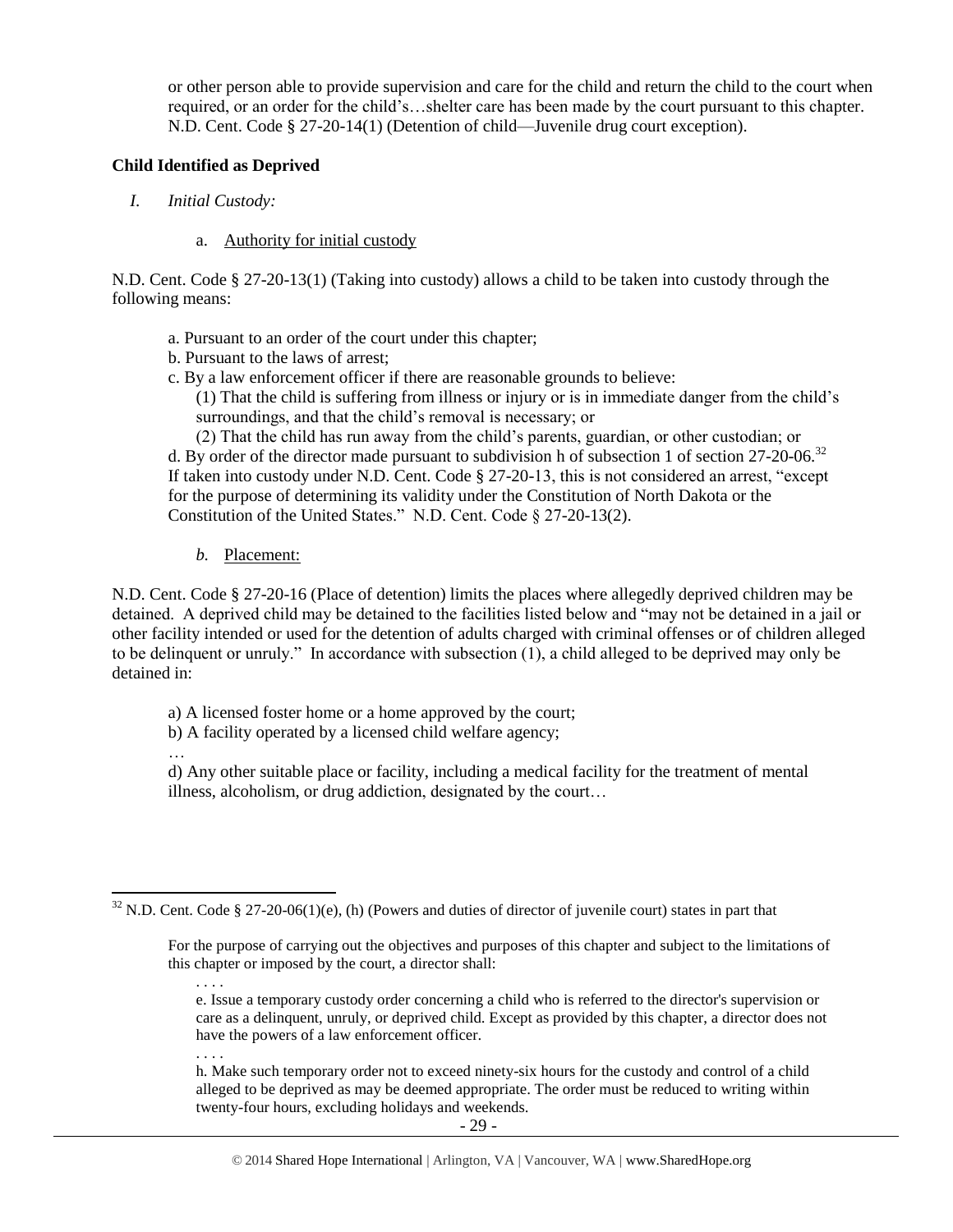#### *II. Outcomes (Final permanent placement)*

Deprived children, under N.D. Cent. Code § 27-20-30(1) (Disposition of deprived child), may receive the following disposition orders "best suited to the protection and physical, mental, and moral welfare of the child:"

a) Permit the child to reside with the child's parents, guardian, or other custodian, subject to conditions and limitations as the court prescribes, including supervision as directed by the court for the protection of the child.

b) Subject to conditions and limitations as the court prescribes, transfer temporary legal custody to any of the following:

(1) An agency or other private organization licensed or otherwise authorized by law to receive and provide care for the child.

(2) The director of the county social service board or other public agency authorized by law to receive and provide care for the child.

. . . .

e) Appoint a fit and willing relative or other appropriate individual as the child's legal guardian. f) In cases in which a compelling reason has been shown that it would not be in the child's best interests to return home, to have parental rights terminated, to be placed for adoption, to be placed with a fit and willing relative, or to be placed with a legal guardian, establish, by order, some other planned permanent living arrangement.

## **Child Identified as Delinquent**

In the event that a victim of domestic minor sex trafficking is determined to be ineligible for child welfare protection, the criminal justice system may find a commercially sexually exploited child to be an unruly child or a delinquent child. Pursuant to N.D. Cent. Code § 27-20-02(19) (Definitions—Uniform Juvenile Court Act), an "unruly child" is one that does any of the following:

a) Is habitually and without justification truant from school;

b) Is habitually disobedient of the reasonable and lawful commands of the child's parent, guardian, or other custodian and is ungovernable or who is willfully in a situation dangerous or injurious to the health, safety, or morals of the child or others;

c) Has committed an offense applicable only to a child, except for an offense committed by a minor fourteen years of age or older under subsection 2 of section 12.1-31-03[Sale of tobacco to minors and use by minors prohibited] or an equivalent local ordinance or resolution;

. . .

f) In any of the foregoing instances is in need of treatment or rehabilitation.

- *I. Initial Custody:* 
	- a. Authority for initial custody

N.D. Cent. Code § 27-20-13(1) (Taking into custody) allows a child to be taken into custody through the following means:

- a) Pursuant to an order of the court under this chapter;
- b) Pursuant to the laws of arrest;
- c) By a law enforcement officer if there are reasonable grounds to believe:

(1) That the child is suffering from illness or injury or is in immediate danger from the child's surroundings, and that the child's removal is necessary; or

(2) That the child has run away from the child's parents, guardian, or other custodian; or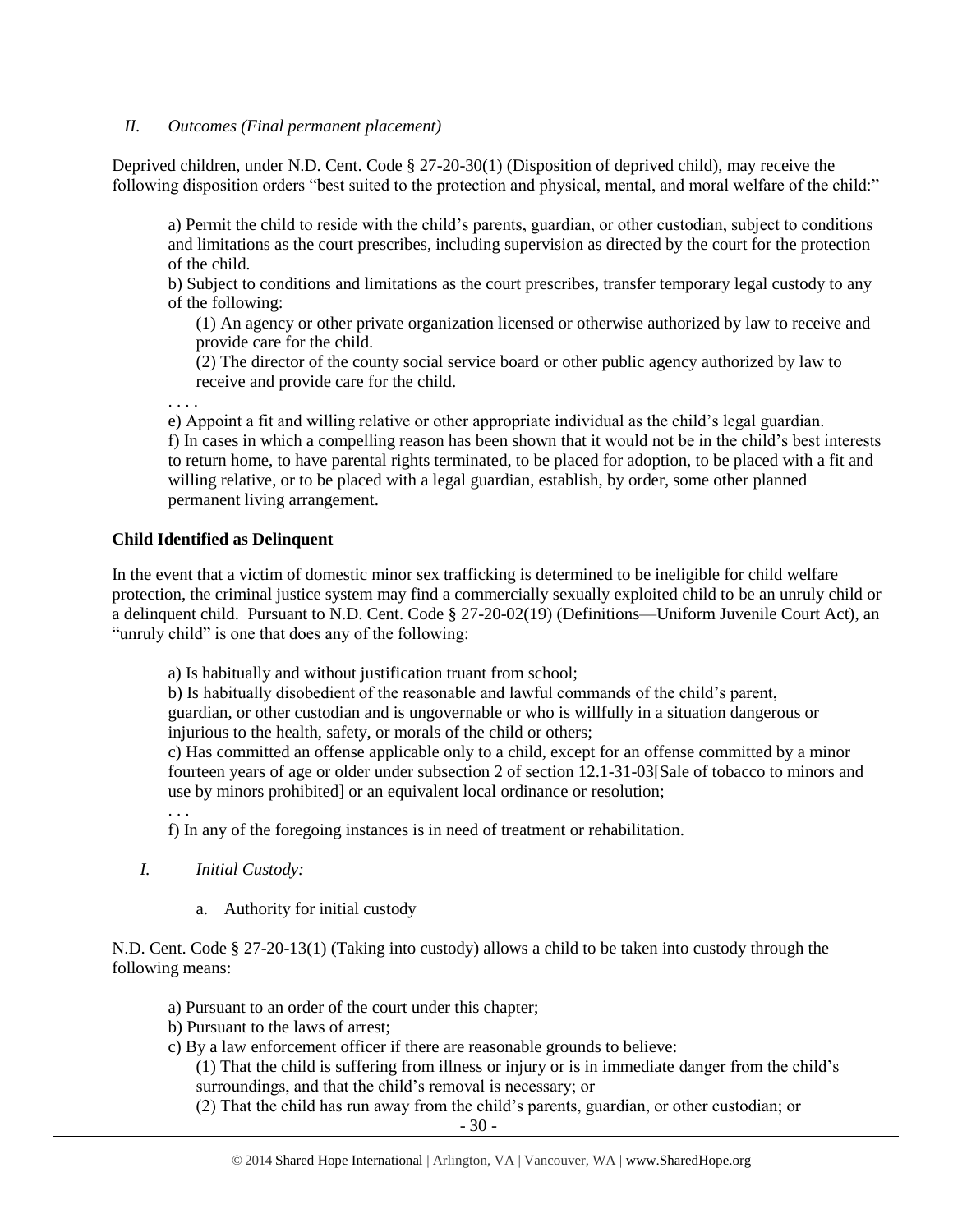d) By order of the director made pursuant to subdivision h of subsection 1 of section  $27-20-06$ .<sup>33</sup>

## *b.* Placement:

If taken into custody under N.D. Cent. Code § 27-20-13, this is not considered an arrest, "except for the purpose of determining its validity under the Constitution of North Dakota or the Constitution of the United States." N.D. Cent. Code § 27-20-13(2). After being taken into custody the child

may not be detained or placed in shelter care prior to the hearing on the petition unless the child's detention or care is required to protect the person or property of others or of the child or because the child may abscond or be removed from the jurisdiction of the court or because the child has no parent, guardian, or custodian or other person able to provide supervision and care for the child and return the child to the court when required, or an order for the child's detention or shelter care has been made by the court pursuant to this chapter. N.D. Cent. Code § 27-20-14(1) (Detention of child—Juvenile drug court exception).

However, under subsection (2),

If a child is participating in a juvenile drug court program as a result of an adjudication for a delinquent offense, the drug court may order the child detained in a juvenile detention center operated pursuant to chapter 12-44.1. The child may be detained twice during the child's participation in the program but the total period of detention under this subsection may not exceed four days in a one-year period.

N.D. Cent. Code § 27-20-16 (Place of detention) limits the places where allegedly…unruly, or delinquent children may be detained. Under subsection (5), "a child alleged to be unruly may be detained only in the facilities listed in subdivisions a, b, c, and d of subsection 1." Subsection (1) states,

1. A child alleged to be delinquent or unruly may be detained only in:

a) A licensed foster home or a home approved by the court;

b) A facility operated by a licensed child welfare agency;

c) A detention home or center for delinquent or unruly children which is under the direction or supervision of the court or other public authority or of a private agency approved by the court;

d) Any other suitable place or facility, including a medical facility for the treatment of mental illness, alcoholism, or drug addiction, designated by the court; or

e) A jail or other facility for the detention of adults only if the facility in subdivision c is not available, the detention is in a room separate and removed from those for adults, it appears to the satisfaction of the court or the juvenile supervisor, intake officer, or other authorized officer of the court, that public safety and protection reasonably require detention, and it is so authorized.

e. Issue a temporary custody order concerning a child who is referred to the director's supervision or care as a delinquent, unruly, or deprived child. Except as provided by this chapter, a director does not have the powers of a law enforcement officer.

. . . .

 $\overline{a}$ 

h. Make such temporary order not to exceed ninety-six hours for the custody and control of a child alleged to be deprived as may be deemed appropriate. The order must be reduced to writing within twenty-four hours, excluding holidays and weekends.

 $33$  N.D. Cent. Code § 27-20-06(1)(e), (h) (Powers and duties of director of juvenile court) states in part that

For the purpose of carrying out the objectives and purposes of this chapter and subject to the limitations of this chapter or imposed by the court, a director shall: . . . .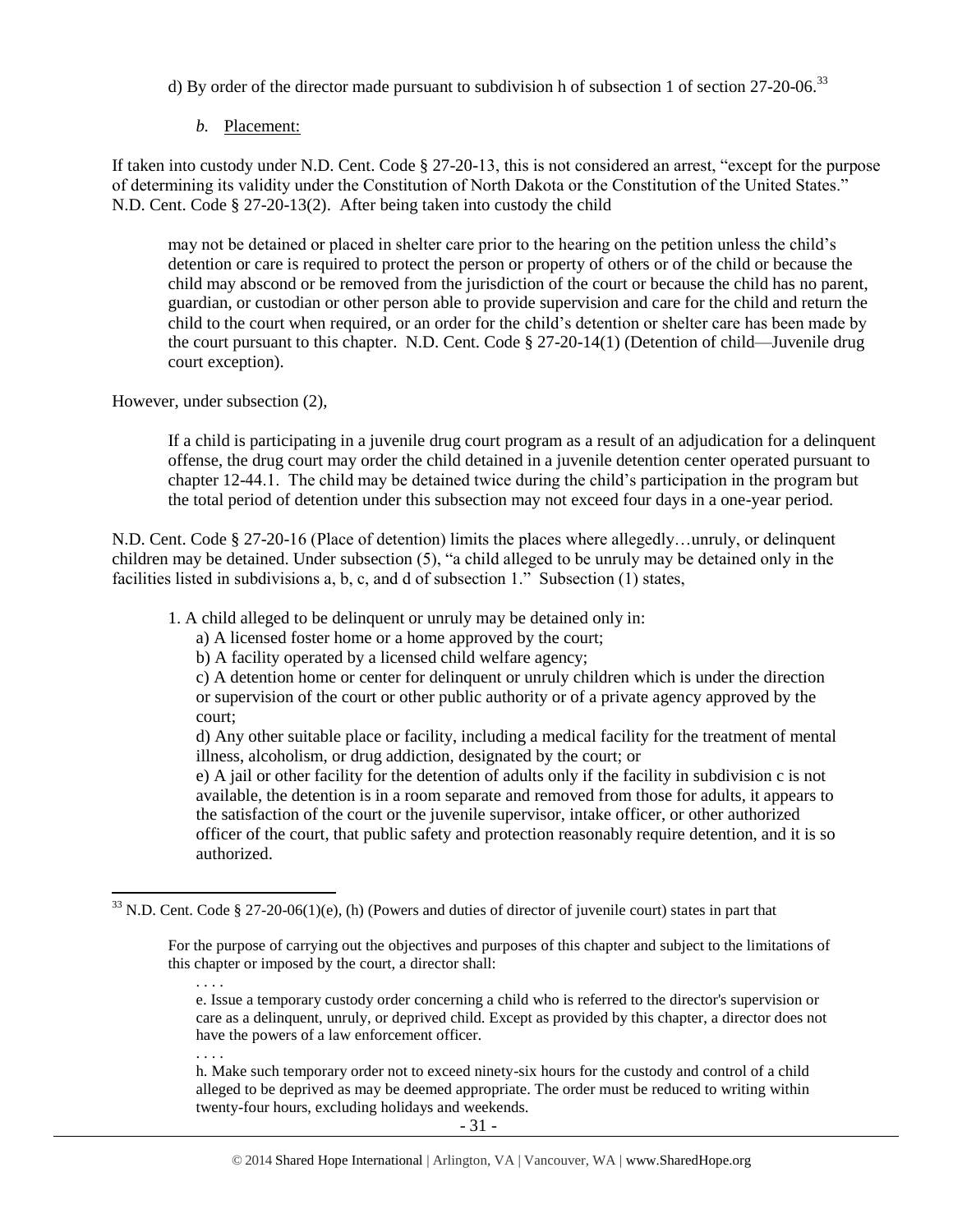## *II. Outcomes (Final permanent placement)*

An unruly child may receive any of the same disposition orders as a delinquent child, other than "commitment to a secure facility." N.D. Cent. Code § 27-20-32 (Disposition of unruly child). However, under N.D. Cent. Code § 27-20-32, "If after making the disposition the court finds upon a further hearing that the child is not amenable to treatment or rehabilitation under the disposition made, it may make a disposition otherwise authorized by section 27-20-31."

A "delinquent child" is "a child who has committed a delinquent act and is in need of treatment or rehabilitation." N.D. Cent. Code § 27-20-02(7). A "delinquent act" is "an act designated a crime under the law, including local ordinances or resolutions of this state, or of another state if the act occurred in that state, or under federal law, and the crime does not fall under subdivision c of subsection 19,"<sup>34</sup> which would include the crime of prostitution. N.D. Cent. Code § 27-20-02(6). Under N.D. Cent. Code § 27-20-31 (Disposition of delinquent child),

If the child is found to be a delinquent child, the court may make any of the following orders of disposition best suited to the child's treatment, rehabilitation, and welfare:

1) Any order authorized by section 27-20-30 for the disposition of a deprived child;

2) Placing the child on probation under the supervision of the director, probation officer, or other appropriate officer of the court or of the court of another state as provided in section 27-20-41 or the director of the county social service board under conditions and limitations the court prescribes; . . .

4) Committing the child to the division of juvenile services or to another state department to which commitment of delinquent or unruly children may be made. When necessary, the commitment order may provide that the child initially be placed in a secure facility;

. . .

 $\overline{\phantom{a}}$ 

7) Ordering the child's participation in a juvenile drug court program.

5.4.1 Recommendation: Enact a law mandating a child protection response upon identification of a CSEC victim and ensuring immediate and appropriate services and placement of the child victim.

## *5.5 Commercial sexual exploitation or sex trafficking is identified as a type of abuse and neglect within child protection statutes.*

N.D. Cent. Code § 50-25.1-02(3)<sup>35</sup> (Definitions—Child Abuse and Neglect) defines "abused child" to include a child who is commercially sexually exploited. It defines the term as:

<span id="page-31-0"></span>[A]n individual under the age of eighteen years who is suffering from abuse as defined in subdivision a of subsection 1 of section 14-09-22 [Criminal abuse and neglect of child] caused by a person responsible for the child's welfare and 'sexually abused child' means an individual under the age of eighteen years who is subjected by a person responsible for the child's welfare, or by any individual who acts in violation of sections 12.1-20-01 through 12.1-20-07 [Sexual offenses, including luring a minor by computer and corruption or solicitation of minors], sections 12.1-20-11 through 12.1-20-12.2 [Non-commercial sexual offenses], or chapter 12.1-27.2 [Sexual performances by children].

 $34$  N.D. Cent. Code § 27-20-02(19)(c) states, "c. Has committed an offense applicable only to a child, except for an offense committed by a minor fourteen years of age or older under subsection 2 of section 12.1-31-03[Sale of tobacco to minors and use by minors prohibited] or an equivalent local ordinance or resolution."

<sup>&</sup>lt;sup>35</sup> The text of N.D. Cent. Code. § 50-25.1-02 included here and elsewhere in this report includes amendments made by the passage of Senate Bill 2161 during the session of the 63rd North Dakota Legislative Assembly.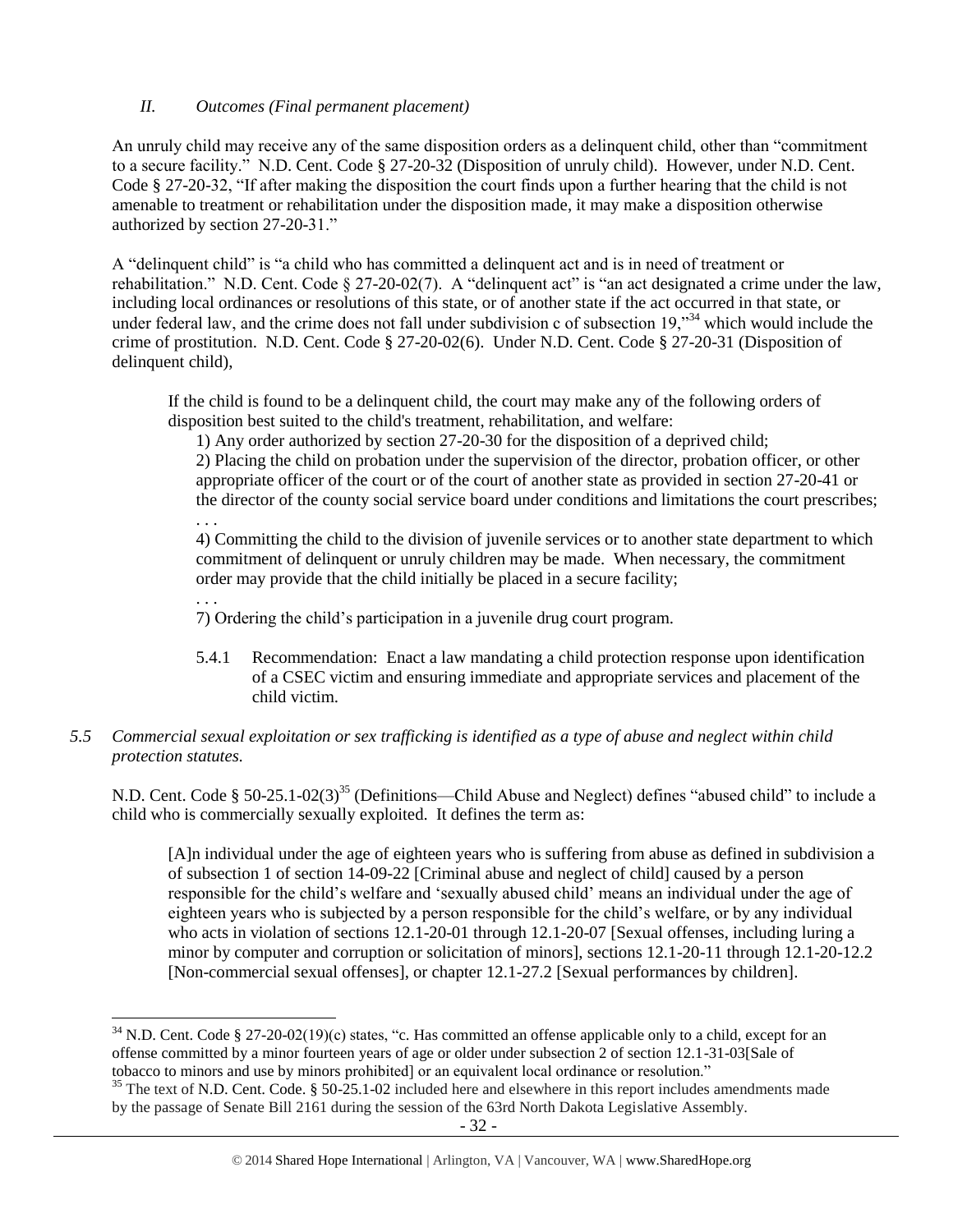- 5.5.1 Recommendation: Amend the definition of "abused child" under N.D. Cent. Code § 50-25.1- 02(3) (Definitions—Child Abuse and Neglect) to include minor victims of §§ 12.1-40-01 (Human trafficking) and § 12.1-29-02 (Facilitating prostitution).
- *5.6 The definition of "caregiver" (or similar term) in the child welfare statutes is broad enough to include a trafficker who has custody or control of a child in order to bring a trafficked child into the protection of child protective services.*

N.D. Cent. Code § 50-25.1-02(1)<sup>36</sup> (Definitions—Child Abuse and Neglect) defines "a person responsible for the child's welfare" for the chapter on "child abuse and neglect" in the title on "public welfare" as including "a person who has responsibility for the care or supervision of a child and who is the child's parent, an adult family member of the child, any member of the child's household, the child's guardian, or the child's foster parent . . . ."

- 5.6.1 Recommendation: Amend the definition of "person responsible for the child's welfare" N.D. Cent. Code § 50-25.1-02(1) (Definitions—Child Abuse and Neglect) to include any person with custody or control of a child to allow for child welfare intervention when a non-familial trafficker has custody or control of a child.
- *5.7 Crime victims' compensation is specifically available to a child victim of sex trafficking or commercial sexual exploitation of children (CSEC) without regard to ineligibility factors.*

For the purposes of crime victims' compensation, a "victim" includes "a person who suffers bodily injury or death as a result of criminally injurious conduct, the good-faith effort of any person to prevent criminally injurious conduct, or the good-faith effort of any person to apprehend a person suspected of engaging in criminally injurious conduct."<sup>37</sup> N.D. Cent. Code § 54-23.4-01(8) (Definitions—Crime Victims Compensation). The term is likely broad enough to cover sexually exploited children. Upon successful application for compensation, under N.D. Cent. Code § 54-23.4-02 (Award of compensation), a victim of a crime may be awarded "economic loss arising directly from criminally injurious conduct if satisfied by a preponderance of the evidence that the requirements for compensation have been met." Under N.D. Cent. Code § 54-23.4-01(7), "economic loss" is defined as "economic detriment consisting only of allowable expense, work loss, replacement services loss, and, if injury causes death, dependent's economic loss and dependent's replacement services loss. Noneconomic detriment is not loss. The term includes economic detriment caused by pain and suffering or physical impairment." N.D. Cent. Code § 54-23.4-01(7)(d) defines "noneconomic detriment" as "pain, suffering, inconvenience, physical impairment, and other nonpecuniary damage." N.D. Cent. Code § 54-23.4-01(7)(a) includes in its definition of "allowable expense" "reasonable charges incurred for reasonably needed products, services, and accommodations required due to the injury, including those for medical care, rehabilitation, rehabilitative occupational training, and other remedial treatment and care."

However, several eligibility criteria in the victim of crime compensation statutes under N.D. Cent. Code §§ 54- 23.4-01 et seq. might result in the inability of a domestic minor sex trafficking victim to receive compensation for injuries suffered as a result of commercial sexual exploitation. N.D. Cent. Code § 54-23.4-06(2) (Application for compensation—Awards—Limitations on awards) limits the time period to file a claim for compensation to "one year from the date the criminally injurious conduct was reported to a law enforcement officer." However, "The division may extend the time for filing if it determines that the interests of justice so require." Under N.D. Cent. Code § 54-23.4-06(3), "Compensation may not be awarded to a claimant who is the

l

<sup>36</sup> *See supra* note [35.](#page-31-0)

 $37$  N.D. Cent. Code § 54-23.4-01(4) defines "criminally injurious conduct" in relevant part as "conduct that results in bodily injury or death, and is punishable by fine, imprisonment, or death, or would be so punishable but for the fact that the person engaging in the conduct was a minor or lacked capacity to commit the crime." "Bodily injury" is defined as "any harm that requires medical treatment and results in economic loss and includes pregnancy and nervous shock." N.D. Cent. Code § 54-23.4-01(1)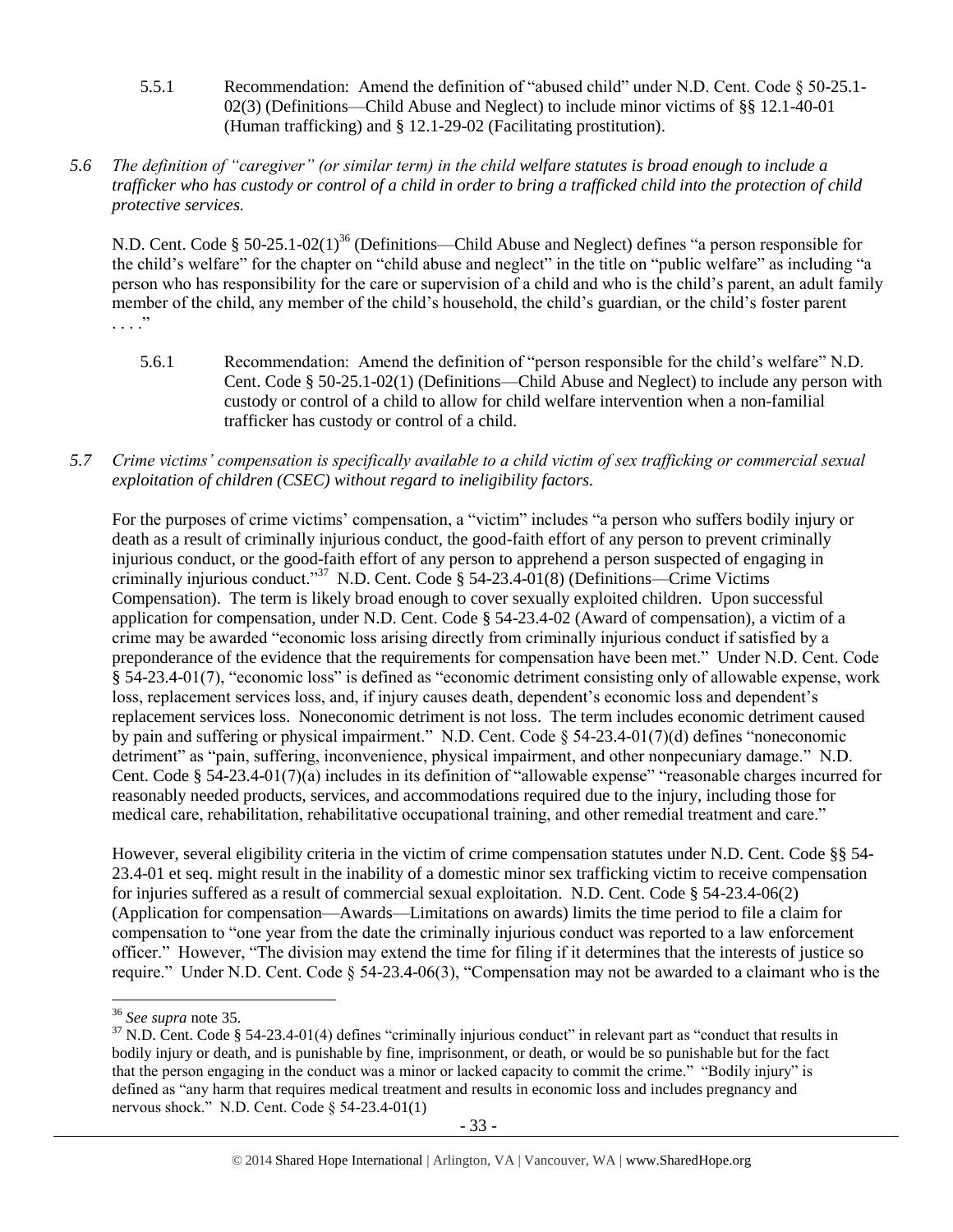offender or an accomplice of the offender, nor to any claimant if the award would unjustly benefit the offender or an accomplice." N.D. Cent. Code § 54-23.4-06(4) requires, "In the case of child abuse or sexual molestation of a child, the criminally injurious conduct must be reported to a law enforcement officer within three years after the child reaches the age of majority." For other crimes, compensation will not be awarded unless reported within 96 hours of the commission of the crime, unless there was good cause for failure to report. Under subsection (5), "The division, upon finding that the claimant has not fully cooperated with appropriate law enforcement agencies, may deny, reconsider, or reduce an award of compensation." Moreover, N.D. Cent. Code § 54-23.4-06(6) states, "Compensation otherwise payable to a claimant must be reduced or denied:  $\dots$ ; b. To the extent the division deems reasonable because of the contributory misconduct of the claimant or of a victim on whose behalf compensation is claimed . . . ." Lastly, compensation may not exceed a total of \$25,000. N.D. Cent. Code § 54-23.4-06(8).

5.7.1 Recommendation: Amend Chapter 54-23.4 (Crime Victims Compensation) to add a specific exception to the ineligibility criteria for domestic minor sex trafficking victims.

## *5.8 Victim-friendly procedures and protections are provided in the trial process for minors under 18.*

Several victim-friendly criminal justice procedures and protections are provided to children. N.D. Cent. Code § 31-04-04.1(1) (Videotaped statement of a child sexual offense victim—Criteria for admission as evidence) allows "the oral statement of the child victim" to be recorded prior to trial and entered into evidence subject to certain conditions "[i]n any prosecution for a violation of section 12.1-20-03 [Gross sexual imposition], 12.1- 20-03.1 [Continuous sexual abuse of a child], 12.1-20-04 [Sexual imposition], 12.1-20-05 [Corruption or solicitation of minors], 12.1-20-06 [Sexual abuse of wards], 12.1-20-07 [Sexual assault], or 12.1-20-11[Incest] in which the victim is less than fifteen years of age . . . ." N.D. Cent. Code § 31-04-04.1(1). For this to be admitted into evidence, N.D. Cent. Code § 31-04-04.1(1) states that the following conditions must be satisfied:

a. The court determines there is reasonable cause to believe that the child victim would experience serious emotional trauma as a result of in-court participation in the proceeding;

b. The accused must be given reasonable written notice of the time and place for taking the videotaped statement;

c. The accused must be afforded the opportunity to hear and view the testimony from outside the presence of the child by means of a two-way mirror or other similar method that will ensure that the child cannot hear or see the accused;

d. The accused must have the opportunity to communicate orally with counsel by electronic means while the videotaped statement is being made; and

e. All questioning must be done by the prosecutor or counsel for the defendant unless the defendant is an attorney pro se. An attorney pro se must conduct all questioning from outside the presence of the child. Upon request of any of the parties or upon the determination of the court that it would be appropriate, the court may appoint a person who is qualified as an expert and who has dealt with the child in a therapeutic setting to aid the court throughout proceedings conducted under this section and the court may appoint a guardian ad litem to protect the interests of the child.

Additionally, for the videotaped statement to be admitted into evidence, the court must find "that the child is unavailable as a witness to testify at trial and, upon viewing the videotape recording before it is shown to the jury, determines that it is sufficiently reliable and trustworthy and that the interests of justice will best be served by admission of the statement into evidence." N.D. Cent. Code § 31-04-04.1(2). Under this subsection,

"[U]navailable" includes a determination, based on medical or psychological evidence or expert testimony, that the child would suffer serious emotional or psychological strain if required to testify at trial. The court, in making its findings and determinations under this subsection, shall consider at least the following: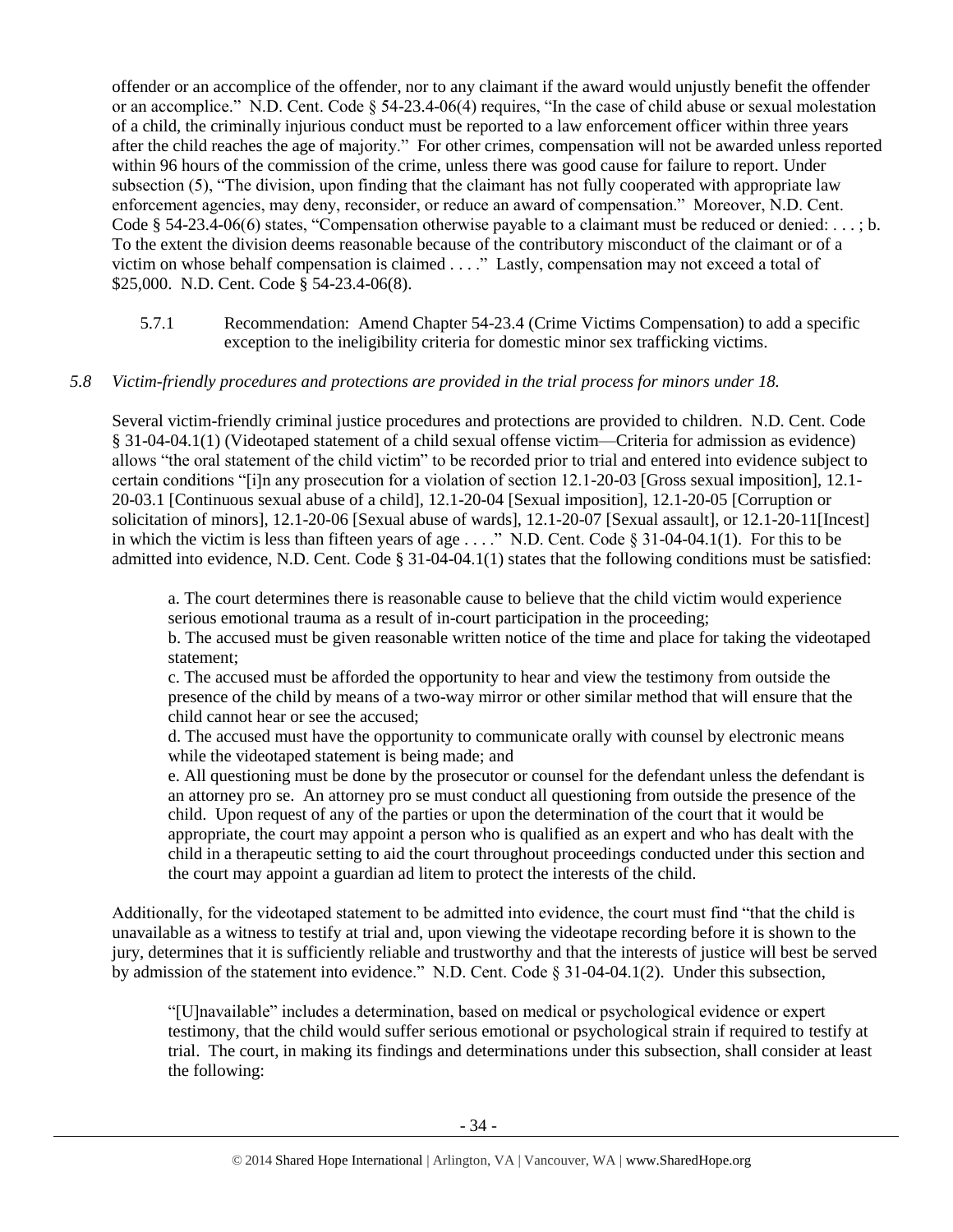- a. The nature of the offense;
- b. The significance of the child's testimony to the case;
- c. The child's age;
- d. The child's psychological maturity and understanding; and
- e. The nature, degree, and duration of potential injury to the child from testifying.

N.D. Cent. Code § 12.1-35-02 (Additional services) encourages state's attorneys to provide additional services to "children who are involved in criminal proceedings as victims or witnesses." These include the following:

1. Explanations, in language understood by the child, of all legal proceedings in which the child will be involved.

2. Advice to the court concerning the ability of a child witness to cooperate with the prosecution and the potential effects of the proceedings on the child.

3. Information about, and referrals to, appropriate social services programs to assist the child and the child's family members in coping with the emotional impact of the crime and the subsequent proceedings in which the child is involved.

4. Information about the availability of a child development specialist to ensure questions asked of the witness are chronologically and developmentally appropriate. N.D. Cent. Code § 12.1-35-02.

N.D. Cent. Code § 12.1-35-04(Limits on interviews and testimony) states, "The prosecuting attorney, the court, and appropriate law enforcement personnel, to the extent possible, shall protect the victim or witness from the psychological damage of repeated or lengthy interview, testimony, or discovery proceedings while preserving the rights of the public, the victim, and the person charged with the violation." N.D. Cent. Code § 12.1-35-05 (Prompt disposition) states in part, "In all criminal cases and juvenile proceedings involving a child victim or witness, the court and the state's attorney shall take appropriate action to ensure a speedy trial in order to minimize the length of time the child must endure the stress of involvement in the proceedings." Pursuant to the procedures in N.D. Cent. Code § 12.1-35-05.1 (Assistance during proceedings), child witnesses may be accompanied by a court selected person during proceedings for support while giving testimony. Certain information about child victims or witnesses, subject to exceptions, may not appear in public record. N.D. Cent. Code § 12.1-35-03 (Information about child victims or witnesses of crimes generally may not appear in public record).

Pursuant to N.D. Cent. Code 12.1-35-05.2 (Confidentiality of testimony),

In any criminal proceeding in which the defendant is charged with a violation of chapter 12.1-20 [Sex offenses, including luring a minor and solicitation of a minor] involving a child, the court, upon the motion of the prosecuting attorney, shall conduct a hearing to determine whether the testimony of and relating to a child may be closed to the public in order to protect the child's reputation.

This provision does not apply to the prostitution statutes, the human trafficking statute or the sexual performances by children law.

North Dakota Rules of Evidence 412 (commonly called the "rape shield law") protects testifying victims of sex crimes from examination leading to evidence about past or other sexual behavior. It states,

(a) Evidence generally inadmissible.

The following evidence is not admissible in any criminal proceeding involving alleged sexual misconduct except as provided in subdivisions (b) and (c):

(1) evidence offered to prove that any alleged victim engaged in other sexual behavior; and

(2) evidence offered to prove any alleged victim's sexual predisposition.

(b) Exceptions

In a criminal case, the following evidence is admissible, if otherwise admissible under these rules: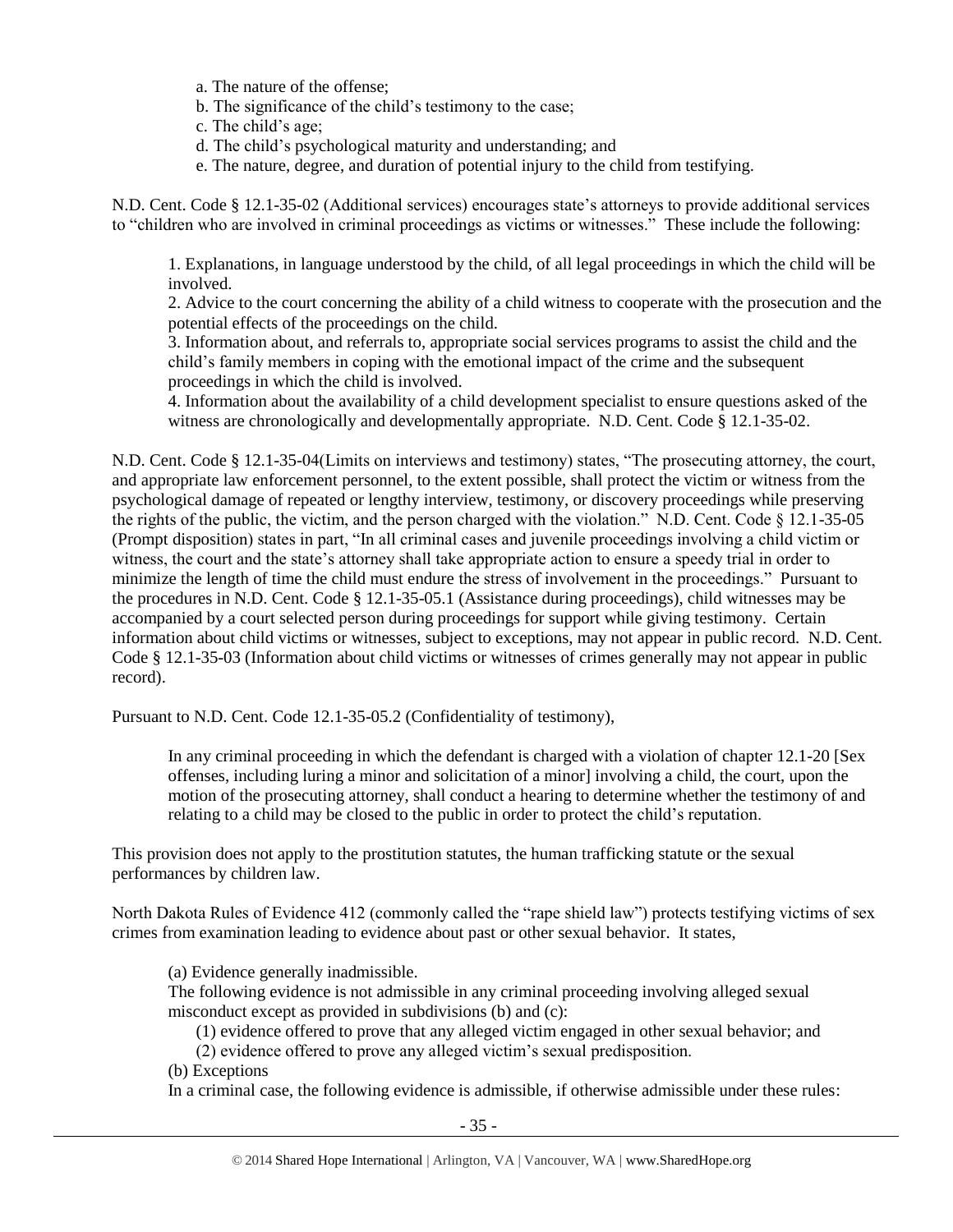(1) evidence of specific instances of sexual behavior by the alleged victim offered to prove that a person other than the accused was the source of semen, injury, or other physical evidence; (2) evidence of specific instances of sexual behavior by the alleged victim with respect to the person accused of the sexual misconduct, offered by the accused to prove consent or by the prosecution; and

(3) evidence the exclusion of which would violate the constitutional rights of the defendant. . . . .

*5.9 Expungement or sealing of juvenile delinquency records resulting from arrests or adjudications for prostitution-related offenses committed as a result of, or in the course of, the commercial sexual exploitation of a minor is available within a reasonable time after turning 18.*

Juvenile delinquency adjudications are not considered a crime. N.D. Cent. Code § 27-20-33 (Order of adjudication—Noncriminal). Under N.D. Cent. Code, § 27-20-33(2),

The disposition of a child and evidence adduced in a hearing in juvenile court may not be used against the child in any proceeding in any court other than a juvenile court, whether before or after reaching majority, except for impeachment or in dispositional proceedings after conviction of a felony for the purposes of a presentence investigation and report.

Under N.D. Cent. Code § 27-20-54 (Destruction of juvenile court records), "Except as otherwise required under section 25-03.3-04, all juvenile court records must be retained and disposed<sup>38</sup> of pursuant to rules and policies established by the North Dakota supreme court." Records of juvenile delinquency adjudications are "[r]etain[ed] for 10 years after expiration of final order, or age 18, whichever is later." Unruly juvenile records are "[r]etain[ed] for 1 year after child turns 18 or final expiration of order, whichever is later." Deprivation records (absent termination of parental rights) are "[r]etain[ed] for 10 years after child turns 18 or final expiration of order, whichever is later." N.D. Admin. Code 19 (2011) (Records Retention Schedule–courts: Juvenile Case Files).<sup>39</sup>

- 5.9.1 Recommendation: Amend N.D. Cent. Code § 27-20-54 (Destruction of juvenile court records) to require disposition of all records pertaining to an adjudicated minor who is also a victim of trafficking upon attaining the age of 18.
- *5.10 Victim restitution and civil remedies for victims of domestic minor sex trafficking or commercial sexual exploitation of children (CSEC) are authorized by law.*

N.D. Cent. Code § 12.1-40-01(4) (Human trafficking) states, "In addition to any sentence or fine imposed for a conviction of an offense under this chapter, the court shall order the person convicted to make restitution to the victim of the crime."

a.transfer of a record to the possession of the state archivist pursuant to the procedure in Section 10; b.destruction by burning or shredding, if the record is confidential; or

 $\overline{\phantom{a}}$ <sup>38</sup> N.D. Admin. Code 19, Sec. 5 (2011) (Disposition of Court Records),

The term "disposition" means:

c.destruction by ordinary means, such as landfill or recycling, if the record is not confidential.

*See also* North Dakota Supreme Court Rules, http://www.ndcourts.gov/rules/Administrative/frameset.htm. (last visited July 13, 2012)

<sup>&</sup>lt;sup>39</sup> The retention schedule can also be found at North Dakota Supreme Court Rules, http://www.ndcourts.gov/rules/Administrative/frameset.htm (click on Rule 19 and then on "records retention schedule") (last visited July 13, 2012).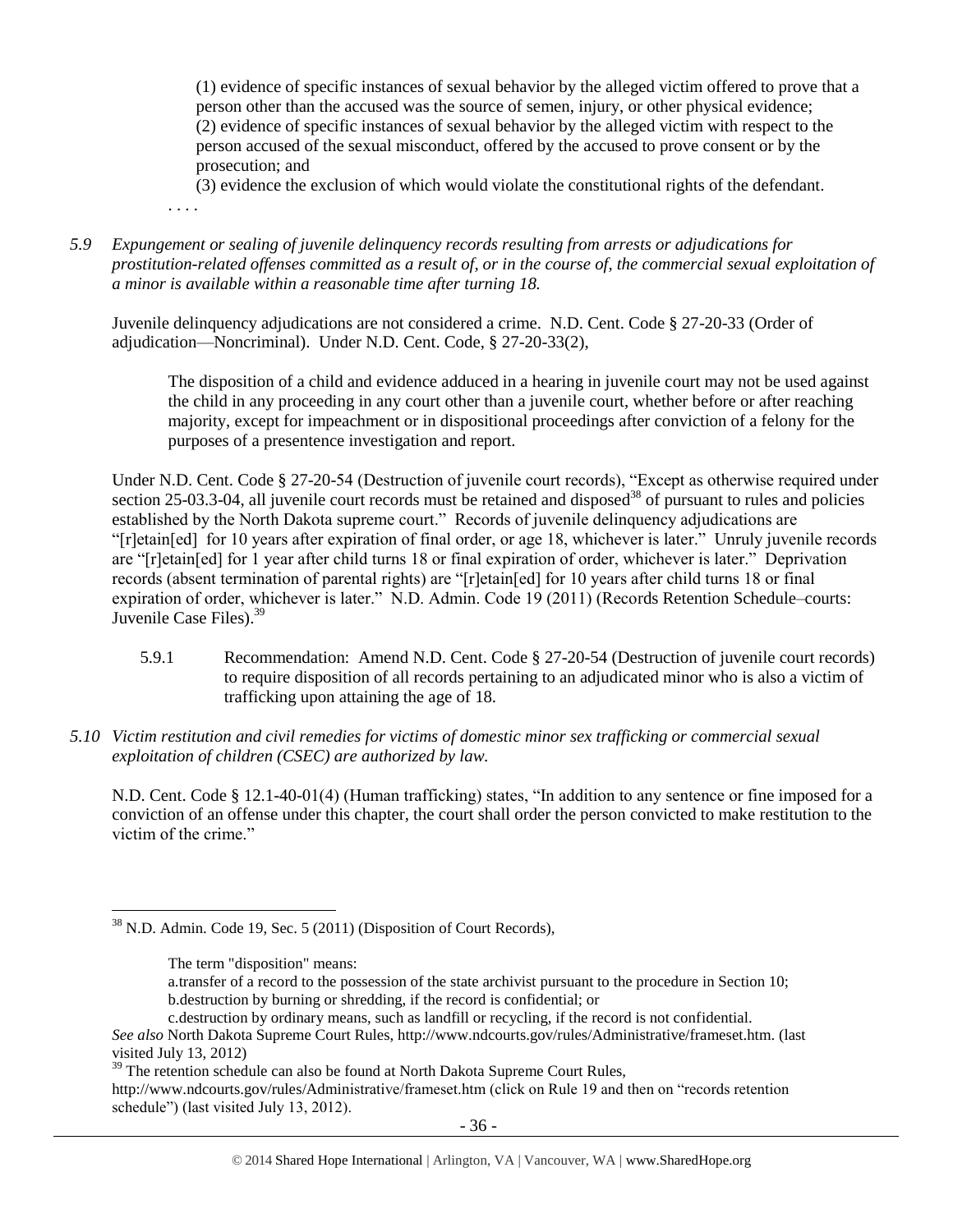Restitution is also available under N.D. Cent. Code § 12.1-32-08 (Hearing prior to ordering restitution, reparation, or reimbursement of indigent defense costs and expenses—Conditions—Collection of restitution for insufficient funds checks—Continuing appropriation), which provides for mandatory restitution only where the victim suffered pecuniary damages. Subsection (1) states in part,

Before imposing restitution or reparation as a sentence or condition of probation, the court shall hold a hearing on the matter with notice to the prosecuting attorney and to the defendant as to the nature and amount of restitution. The court, when sentencing a person adjudged guilty of criminal activities that have resulted in pecuniary damages, in addition to any other sentence the court may impose, shall order that the defendant make restitution to the victim or other recipient as determined by the court, unless the court states on the record, based upon the criteria in this subsection, the reason it does not order restitution or orders only partial restitution.

The section also sets forth items the court is to consider "[i]n determining whether to order restitution . . . ." One of those items, subsection (1)(a) states that "[t]he defendant may be required as part of the sentence imposed by the court to pay the prescribed treatment costs for a victim of a sexual offense as defined in chapters 12.1-20 [Sex offenses] and 12.1-27.2 [Sexual performances by children]."

A domestic minor sex trafficking victim may avail herself of civil remedies only if the victim is also a victim of a racketeering offense. N.D. Cent. Code § 12.1-06.1-05(1) (Racketeering—Civil remedies) provides that

[a] person who sustains injury to person, business, or property by a pattern of racketeering activity or by a violation of section 12.1-06.1-02 [Leading a criminal association] or 12.1-06.1-03 [Illegal control of an enterprise] may file an action in district court for the recovery of treble damages and the costs of the suit, including reasonable attorney fees. The state may file an action in behalf of those persons injured or to prevent, restrain, or remedy a pattern of racketeering activity or a violation of section 12.1-06.1-02 or 12.1-06.1-03.

N.D. Cent. Code § 12.1-06.1-05(4) states,

Following a determination of liability, orders may include:

. . . . d. Ordering the payment of treble damages and appropriate restitution to those persons injured by a pattern of racketeering activity or a violation of section 12.1-06.1-02 or 12.1-06.1-03. e. Ordering the payment of all costs and expenses and reasonable attorneys' fees concerned with the prosecution and investigation of any offense included in the definition of racketeering if upon application for the order it is shown to the satisfaction of the court that the racketeering offense has occurred as a part of a pattern of racketeering activity or a violation of section 12.1-06.1-02 or 12.1- 06.1-03, civil and criminal, incurred by the state or county as appropriate to be paid to the general fund of the state or county that brings the action.

- 5.10.1 Recommendation: Amend N.D. Cent. Code § 12.1-40-01(4) (Human trafficking) to establish a cause of action for civil damages that trafficking victims may assert against their traffickers.
- *5.11 Statutes of limitations for civil and criminal actions for child sex trafficking or commercial sexual exploitation of children (CSEC) offenses are eliminated or lengthened sufficiently to allow prosecutors and victims a realistic opportunity to pursue criminal action and legal remedies.*

N.D. Cent. Code § 29-04-02 (Prosecution for felony other than murder within three years) provides a three-year statute of limitations for prosecution of felonies (other than murder). However, N.D. Cent. Code § 29-04-03.1 (Prosecution for sexual abuse of minors) lengthens this in certain cases, as follows: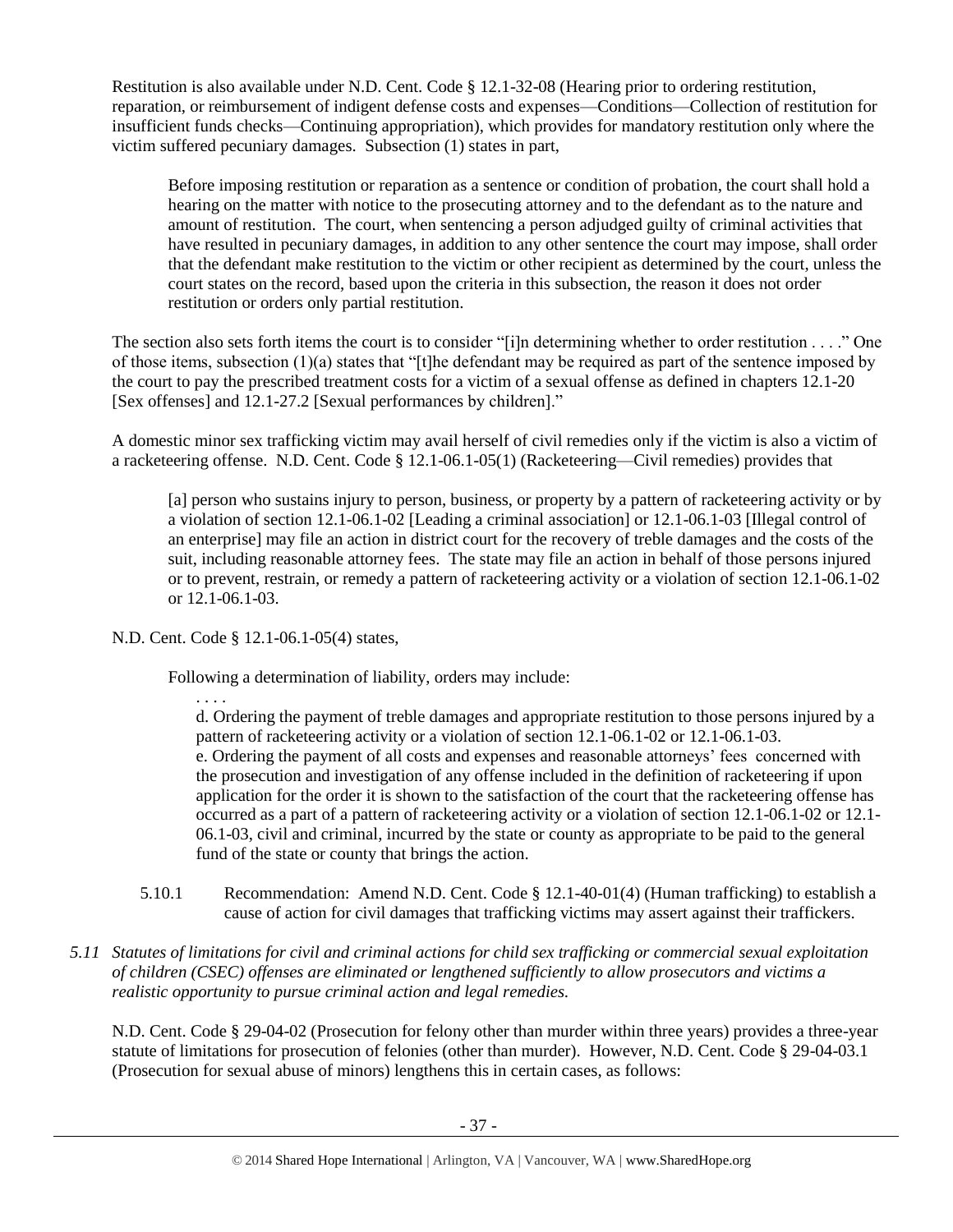A prosecution for violation of sections 12.1-20-03 through 12.1-20-08 [Continuous sexual abuse, sexual imposition, corruption or solicitation of minors, luring, sexual assault, fornication] or of section 12.1- 20-11 [Incest] if the victim was under eighteen years of age at the time the offense was committed must be commenced in the proper court within seven years after the commission of the offense or, if the victim failed to report the offense within this limitation period, within three years after the offense was reported to law enforcement authorities.

N.D. Cent. Code § 29-04-02.1 (Prosecution for gross sexual imposition) provides a seven year statute of limitations for prosecution of N.D. Cent. Code § 12.1-20-03(1)(a) (Gross sexual imposition). In addition, N.D. Cent. Code § 29-04-03 (Prosecution for misdemeanor or infraction within two years) provides that prosecution of a misdemeanor or infraction must be commenced within two years after the commission of the misdemeanor or infraction.

For victims of sex offenses under chapter 12.1-20 who are under 15, "the applicable period of limitation, if any, does not begin to run until the victim has reached the age of fifteen." N.D. Cent. Code § 29-04-03.2 (Statute of limitations as to child victims).

Under N.D. Cent. Code § 28-01-25 (Disabilities extend limitations on actions generally—Exceptions),

If a person who is entitled to bring an action other than for the recovery of real property, or for a penalty or forfeiture, or against a sheriff or other officer for an escape is: 1. Under the age of eighteen years; . . . , at the time the claim for relief accrues, the time of such disability is not a part of the time limited for the commencement of the action. However, the period within which the action must be brought cannot be extended more than five years by any such disability except infancy, nor can it be extended in any case longer than one year after the disability ceases. In cases alleging professional malpractice, the extension of the limitation due to infancy is limited to twelve years.

However, N.D. Cent. Code § 12.1-06.1-05(7) (Racketeering—Civil Remedies) specifies that "[n]otwithstanding any law to the contrary, the initiation of civil proceedings related to violations of any offense included in the definition of racketeering or a violation of section 12.1-06.1-02 or 12.1-06.1-03 (Illegal control of an enterprise—Illegally conducting an enterprise) must be commenced within seven years of actual discovery of the violation." Therefore, any statute of limitations for a civil claim brought under the racketeering provisions will not be tolled until the minor reaches the age of 18.

- 5.11.1 Recommendation: Amend N.D. Cent. Code § 29-04-02 (Prosecution for felony other than murder within three years) to eliminate the statutes of limitations for bringing prosecutions in human trafficking and CSEC cases.
- 5.11.2 Recommendation: Amend N.D. Cent. Code § 28-01-25 (Disabilities extend limitations on actions generally— Exceptions) to substantially lengthen the statute of limitations for minor trafficking victims to bring civil actions against their traffickers.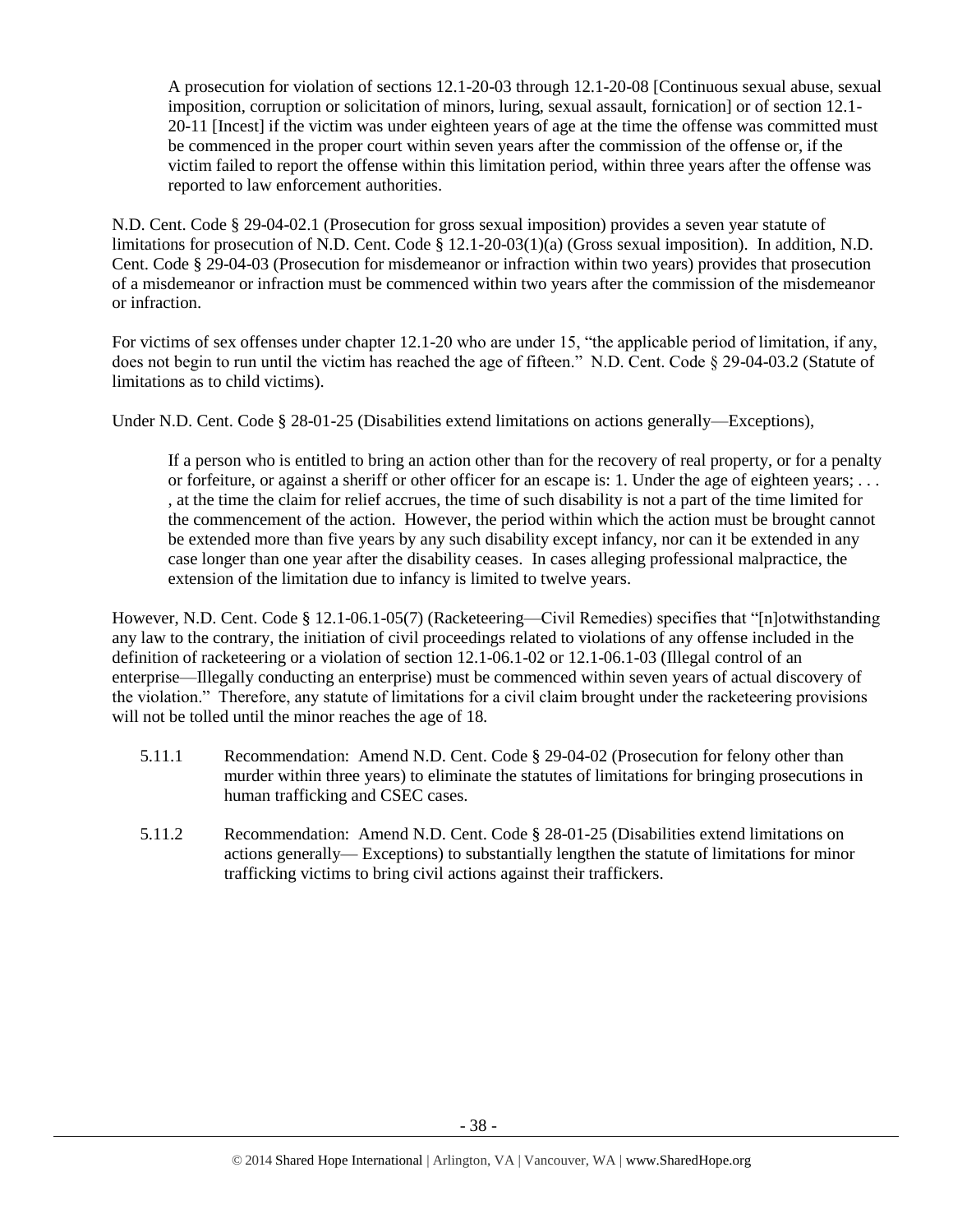#### **FRAMEWORK ISSUE 6: CRIMINAL JUSTICE TOOLS FOR INVESTIGATION AND PROSECUTIONS**

#### *Legal Components:*

- *6.1 Training on human trafficking and domestic minor sex trafficking for law enforcement is statutorily mandated or authorized.*
- *6.2 Single party consent to audiotaping is permitted in law enforcement investigations.*
- *6.3 Wiretapping is an available tool to investigate domestic minor sex trafficking.*
- *6.4 Using a law enforcement decoy posing as a minor to investigate buying or selling of commercial sex acts is not a defense to soliciting, purchasing, or selling sex with a minor.*
- *6.5 Using the Internet to investigate buyers and traffickers using the Internet is a permissible investigative technique.*
- *6.6 Law enforcement and child welfare agencies are mandated to promptly report missing and rescued children. \_\_\_\_\_\_\_\_\_\_\_\_\_\_\_\_\_\_\_\_\_\_\_\_\_\_\_\_\_\_\_\_\_\_\_\_\_\_\_\_\_\_\_\_\_\_\_\_\_\_\_\_\_\_\_\_\_\_\_\_\_\_\_\_\_\_\_\_\_\_\_\_\_\_\_\_\_\_\_\_\_\_\_\_\_\_\_\_\_\_\_\_\_\_*

# *Legal Analysis:*

*6.1 Training on human trafficking and domestic minor sex trafficking for law enforcement is statutorily mandated or authorized.*

To "ensure adequate training for law enforcement and to ensure the comprehensive collection of crime statistics," the attorney general is responsible for, among other things, "[d]etermin[ing] the specialized training needs of peace officers and conduct[ing] such training." N.D. Cent. Code § 12-62-02(1) (Powers and duties). Training on human trafficking could be developed through the attorney general's office. N.D. Cent. Code, § 12-62-01 (Criminal justice training and statistics—Personnel—Purpose) states, "Criminal justice training and the collection of statistics must be conducted by the office of attorney general. The office of attorney general shall conduct the training of peace officers and sheriffs and gather, analyze, and disseminate information regarding the state's criminal justice system." Information on human trafficking could be presented in training materials concerning missing persons. Under N.D. Cent. Code § 12-68-05 (Attorney general to develop missing person procedural policy), the attorney general is directed to "develop a procedures manual . . . relating to the investigation of missing person cases" and "distribute the manual to law enforcement agencies."

N.D. Cent. Code § 50-25.1-19(2) (Child protective services duties—Training requirements) requires the department of human services to "provide training to all representatives of the child protective services system regarding the legal duties of the representatives . . . . to protect the legal rights and safety of children and families from the initial time of contact during assessment through treatment."

- 6.1.1 Recommendation: Amend N.D. Cent. Code, § 12-62-01 (Criminal justice training and statistics—Personnel—Purpose) to authorize the development of training materials for law enforcement officers that specifically address the issue of domestic minor sex trafficking.
- *6.2 Single party consent to audiotaping is permitted in law enforcement investigations.*

Single party consent to audio-taping is permitted. Under N.D. Cent. Code § 12.1-15-02(3)(c) (Interception of wire or oral communications—Eavesdropping),

3. It is a defense to a prosecution under subsection 1 [crime of interception] that:

. . . . c. (1) The actor was a party to the communication or one of the parties to the communication had given prior consent to such interception, and (2) such communication was not intercepted for the purpose of committing a crime or other unlawful harm.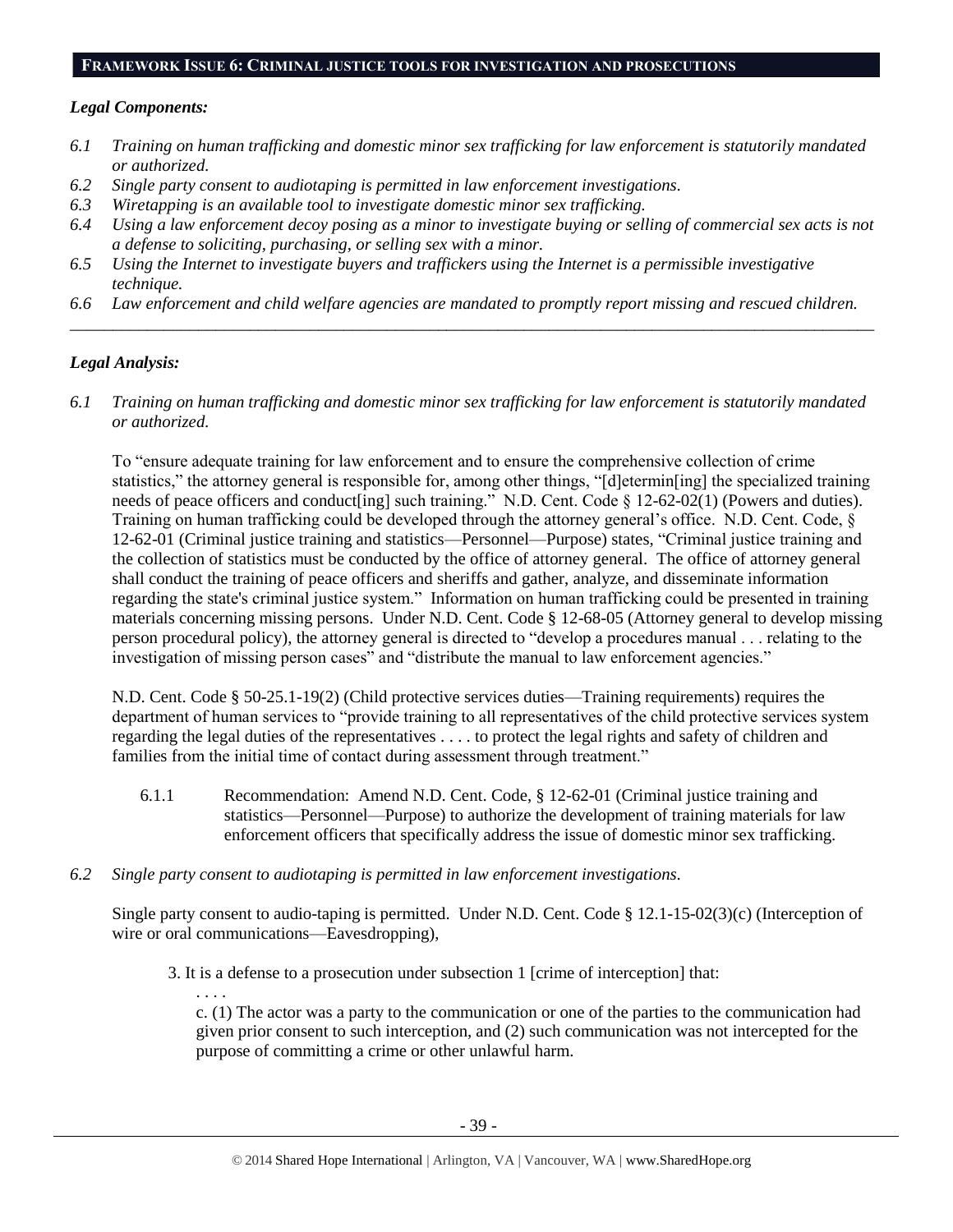# *6.3 Wiretapping is an available tool to investigate domestic minor sex trafficking.*

Under N.D. Cent. Code § 12.1-15-02 (Interception of wire or oral communications – Eavesdropping), interception of wire or oral communications is permitted in certain scenarios. It is a Class C felony to "a. Intentionally intercept[] any wire or oral communication by use of any electronic, mechanical, or other device; or b. Intentionally disclose[] to any other person or intentionally use[] the contents of any wire or oral communication, knowing that the information was obtained through the interception of a wire or oral communication" and a Class A misdemeanor to "secretly loiter[] about any building with intent to overhear discourse or conversation therein and to repeat or publish the same with intent to vex, annoy, or injure others." N.D. Cent. Code § 12.1-15-02(1)-(2). N.D. Cent. Code § 12.1-15-02 provides a defense to prosecution under subsection (3) if,

a. The actor was authorized by law to intercept, disclose, or use, as the case may be, the wire or oral communication;

b. The actor was (1) a person acting under color of law to intercept a wire or oral communication, and (2) he was a party to the communication or one of the parties to the communication had given prior consent to such interception

c. (1) The actor was a party to the communication or one of the parties to the communication had given prior consent to such interception, and (2) such communication was not intercepted for the purpose of committing a crime or other unlawful harm.

- 6.3.1 Recommendation: Amend N.D. Cent. Code § 12.1-15-02 (Interception of wire or oral communications – Eavesdropping) to expressly permit interception of wire or oral communications in trafficking or CSEC investigations.
- *6.4 Using a law enforcement decoy posing as a minor to investigate buying or selling of commercial sex acts is not a defense to soliciting, purchasing, or selling sex with a minor.*

N.D. Cent. Code § 12.1-20-05.1(1) (Luring minors by computer or other electronic means) uses the phrase "a person the adult believes to be a minor," suggesting that decoys can be used in investigations of this offense.

The human trafficking law in North Dakota does not clearly provide law enforcement officers the ability to use decoys to target traffickers and purchasers of sex with children. North Dakota Century Code § 12.1-40-01(1) ) (Human trafficking—Penalty) makes no reference to the issue, and requires that "the person subject to human trafficking is less than eighteen years of age." Under this law, it's possible for purchasers and traffickers to raise as a defense that the law enforcement decoy was not, in fact, under the age of 18.

N.D. Cent. Code § 12.1-29-02(1) (Facilitating prostitution) requires that the prostituted person be "in fact, less than sixteen years old," eliminating the possibility that law enforcement decoys could be used to target traffickers under this law.

- 6.4.1 Recommendation: Enact a law specifically permitting law enforcement to use undercover agents to investigate domestic minor sex trafficking. Alternatively, amend each of the CSEC laws and the human trafficking law to prohibit a defense to prosecution based on the victim actually being law enforcement or an agent of law enforcement.
- *6.5 Using the Internet to investigate buyers and traffickers using the Internet is a permissible investigative technique.*

N.D. Cent. Code § 12.1-20-05.1(1) (Luring minors by computer or other electronic means) states,